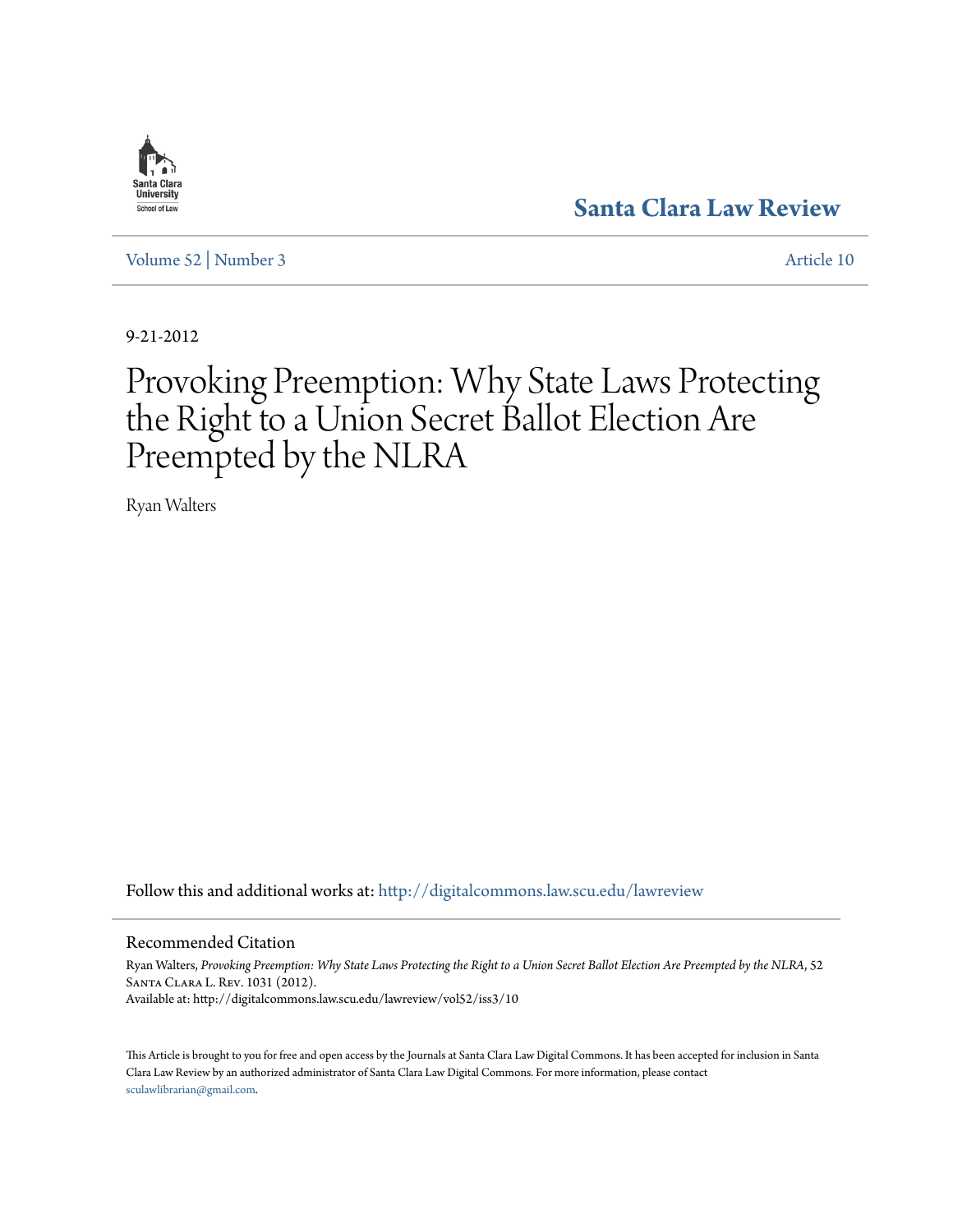# **PROVOKING PREEMPTION: WHY STATE LAWS PROTECTING THE RIGHT TO A UNION SECRET BALLOT ELECTION ARE PREEMPTED BY THE NLRA**

# **Ryan Walters\***

Introduction

- I. Understanding the Voluntary Recognition Procedure
	- A. Voluntary Recognition as an Alternative to an NLRB Conducted Election
	- B. The Recognition Bar
	- C. Proposed NLRB Regulations Affecting the Union Recognition Process
- II. Understanding the EFCA
	- A. Changes to Voluntary Recognition Contained in the EFCA
	- B. Arguments for and Against the EFCA
- III. Congressional History of the EFCA<br>IV. Preemption in the Context of Labor
- Preemption in the Context of Labor Law<br>A. The Gradual Federalization of Labor
	- The Gradual Federalization of Labor Law and Historical Context
	- B. Modern Policy Rationales Supporting Labor Law Preemption
	- C. Preemption Generally
		- 1. Preemption of State Substantive Law
		- 2. Preemption of State Court Jurisdiction over Federal Claims
	- D. Labor Law Preemption
		- 1. Garmon Preemption
		- 2. Machinists Preemption
- V. Potential Preemption of State Law Providing a Right to a Secret Ballot Election

Conclusion

 <sup>\*</sup> Law Clerk during the 2011–12 term for the Honorable James O. Browning of the United States District Court for the District of New Mexico, Albuquerque Division. The views expressed in this Article are solely those of the author.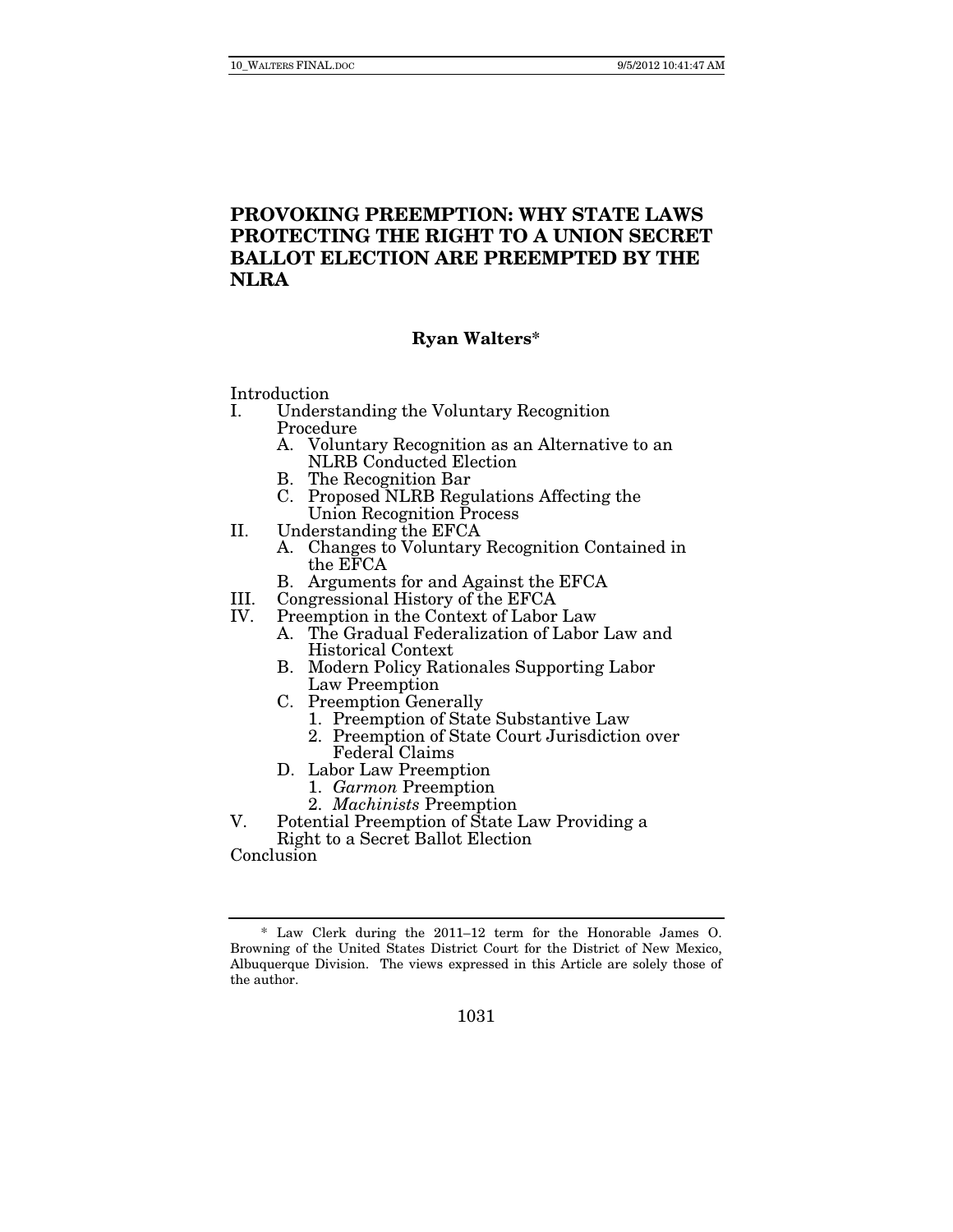#### INTRODUCTION

The rise and fall of the Employee Free Choice Act  $("EFCA")$ <sup>1</sup> has been one of the hottest topics in labor law in the past few decades. With the Democrats losing their majority in the U.S. House of Representatives in the 2010 midterm elections and watching their majority in the U.S. Senate shrink, the prospects of the proposed EFCA becoming legislation have become far less likely.<sup>2</sup> Before the 2010 midterm elections, the potential passage of the EFCA provoked several States to try and undercut the impact the legislation would have.<sup>3</sup> Four States, specifically Arizona,<sup>4</sup> South Carolina,<sup>5</sup> South Dakota,<sup>6</sup> and Utah,<sup>7</sup> enacted state constitutional amendments in 2010 that protected an employee's right to a secret ballot election during union representation elections.8 On January 14, 2011, the Acting General Counsel of the National Labor Relations Board

3. See Jay Sumner, Four States Approve Constitutional Amendments Guaranteeing Right to Secret Ballot Union Elections, LAB. REL. COUNS. (Nov. 04, 2010), available at http://www.laborrelationscounsel.com/efca/four-statesapprove-constitutional-amendments-guaranteeing-right-to-secret-ballot-unionelections/.

 4. ARIZ. CONST. art. II, § 37 ("The right to vote by secret ballot for employee representation is fundamental and shall be guaranteed where local, state or federal law permits or requires elections, designations or authorizations for employee representation.").

 5. S.C. CONST. art. II, § 12 ("The fundamental right of an individual to vote by secret ballot is guaranteed for a designation, a selection, or an authorization for employee representation by a labor organization.").

 7. UTAH CONST. art. IV, § 8, cl. 1 ("All elections, including elections under state or federal law for public office, on an initiative or referendum, or to designate or authorize employee representation or individual representation, shall be by secret ballot.").

8. See Sumner, supra note 3.

 <sup>1.</sup> The EFCA is a piece of proposed legislation that would make the voluntary recognition procedure, one of the tools employees can use to select a union as their bargaining representative, more favorable to unions. See infra Part II.A. Furthermore, the proposed bill also includes other provisions that would be favorable to unions. See infra Part II.A. Some of those provisions would impose timelines on management to negotiate a collective bargaining agreement with a union. See infra Part II.A. If those timelines were not met, the dispute would go to an alternative dispute resolution proceeding, including binding arbitration. See infra Part II.A.

<sup>2.</sup> See infra notes 179–80 and accompanying text.

 <sup>6.</sup> S.D. CONST. art. VI, § 28 ("The rights of individuals to vote by secret ballot is fundamental. If any state or federal law requires or permits an election for public office, for any initiative or referendum, or for any designation or authorization of employee representation, the right of any individual to vote by secret ballot shall be guaranteed.").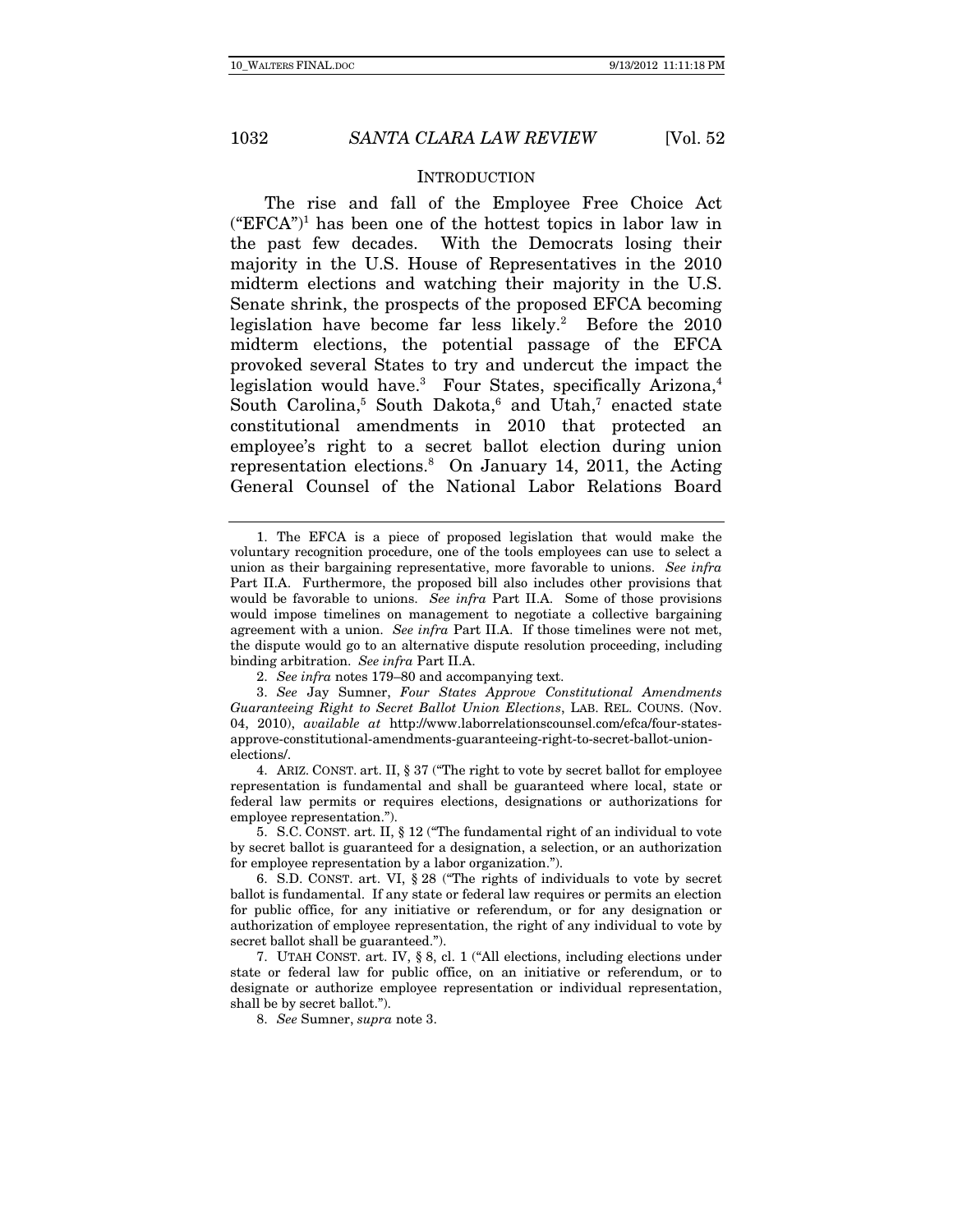("NLRB" or "the Board") contacted the Attorneys General of these four States informing them that the National Labor Relations Act ("NLRA") preempts any state law requiring the use of secret ballots in union representation elections.<sup>9</sup> These letters requested responses from each of the States in two weeks.10 The Acting General Counsel indicated that the NLRB would initiate civil actions in federal court to have the state constitutional amendments invalidated if each state did not acknowledge that its respective constitutional amendment was preempted.<sup>11</sup>

In response, these four Attorneys General wrote a joint letter back to the Acting General Counsel of the NLRB on January 27, 2011.<sup>12</sup> They rejected the NLRB's demands to "stipulate to the unconstitutionality" of the state constitutional amendments.13 The Attorneys General argued that these state constitutional amendments protected "long existing federal rights" and that they would "vigorously defend any legal attack upon them."14 The letter emphasized that the state constitutional amendments were consistent with current federal law.<sup>15</sup> The Acting General Counsel of the NLRB then responded on February 22, 2011 to the letter from the four Attorneys General, stating in the letter:

As you have unanimously expressed the opinion that the State Amendments can all be construed in a manner consistent with federal law, I believe your letter may provide a basis upon which this matter can be resolved without the necessity of costly litigation. My staff will shortly be in contact with the staff members you have designated to explore this issue further.<sup>16</sup>

<sup>9.</sup> See NLRB, NLRB Advises Four States that Constitutional Amendments Conflict with Federal Labor Law, NLRB.GOV, http://www.nlrb.gov/newsmedia/backgrounders/state-amendments-and-preemption (last visited Mar. 28, 2012) (linking to each of the four letters); Seth Borden, NLRB Asserts State Secret Ballot Laws Are Unconstitutional, LAB. REL. TODAY (Jan. 16, 2010), http://www.laborrelationstoday.com/2011/01/articles/nlra/nlrb-asserts-statesecret-ballot-laws-are-unconstitutional/.

<sup>10.</sup> See sources cited supra note 9.

<sup>11.</sup> See sources cited supra note 9.

 <sup>12.</sup> Letter from State Attorneys General to Lafe E. Solomon, Acting General Counsel, NLRB 1 (Jan. 27, 2011), available at http://attorneygeneral.utah.gov/ cmsdocuments/nlrb012711.sol.pdf.

<sup>13.</sup> Id.

<sup>14.</sup> Id.

<sup>15.</sup> See id. at 1–2.

 <sup>16.</sup> Letter from Lafe E. Solomon, Acting General Counsel, NLRB, to State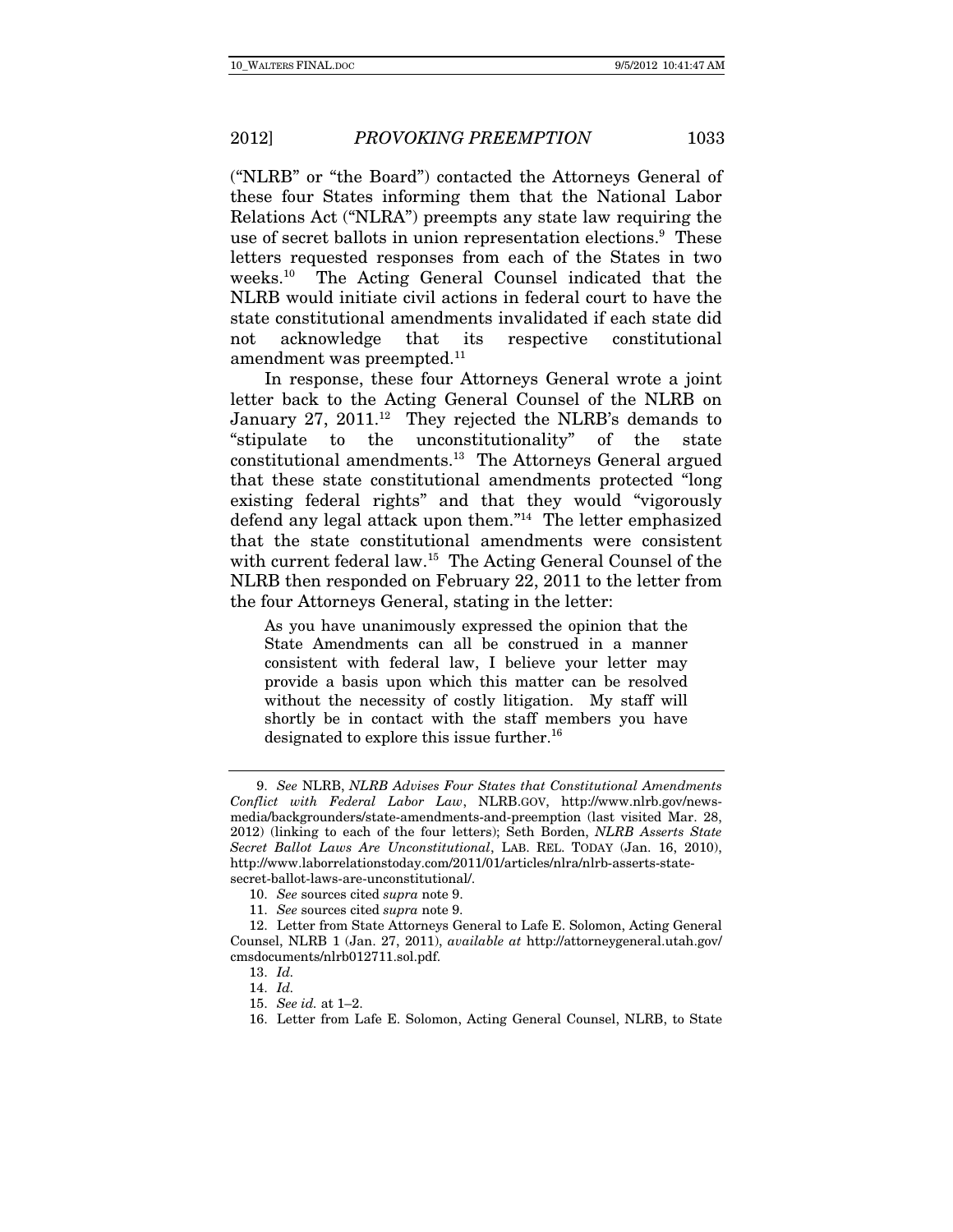However, on April 22, 2011, the Acting General Counsel informed the four Attorneys General that the NLRB would initiate lawsuits in Arizona and South Dakota.<sup>17</sup> On May 6, 2011, the NLRB initiated litigation against the state of Arizona regarding its amendment.<sup>18</sup> More litigation will

likely follow suit against the other States.

This Article will use this conflict between the NLRB and these four States to analyze many of the issues surrounding the EFCA, voluntary recognition, and labor preemption in general. The Article will also discuss some new regulations proposed by the NLRB that have reignited the debate over the EFCA to some extent. Lastly, the Article will examine the likely resolution of the preemption issue raised by these state constitutional amendments. Part I of this Article will discuss the voluntary recognition procedure and the recognition bar, including the effects the In re Dana Corp.<sup>19</sup> decision had on the recognition bar and the state of the recognition bar after the NLRB recently overruled In re Dana Corp. Part I will also discuss some newly proposed NLRB regulations that will have a significant impact on union recognition determinations.

Part II will address the terms of the EFCA to the extent that they affect voluntary recognition and the policy arguments for and against the act's implementation. Part III of this Article will look at the congressional history of the EFCA. Part IV will examine preemption generally and the various preemption doctrines in the area of labor law. Part V will assess the preemptive effects the NLRA has on these state constitutional amendments providing a right to a secret ballot election in the context of union representation. Given the lengthy history of federal regulation of labor-management relations and a long track record of federal courts finding

Attorneys General 1 (Feb. 2, 2011), available at http://www.nlrb.gov/sites/default/files/documents/234/feb\_2\_letter.pdf.

 <sup>17.</sup> Letter from Lafe E. Solomon, Acting General Counsel, NLRB, to State Attorneys General 1 (Apr. 22, 2011), available at http://www.nlrb.gov/sites/default/files/documents/234/april\_22\_letter\_from\_gc\_t o\_states.pdf ("After carefully considering your responses to my letters and in view of the seeming impossibility of settling this dispute without litigation, I have directed my staff to initiate lawsuits in federal court . . . .").

 <sup>18.</sup> Complaint for Declaratory Judgment at 1–5, NLRB v. Arizona, (D. Ariz. May 6, 2011), available at http://www.nlrb.gov/sites/default/files/documents /234/azcomplaint.pdf.

 <sup>19.</sup> In re Dana Corp., 351 N.L.R.B. 434 (2007).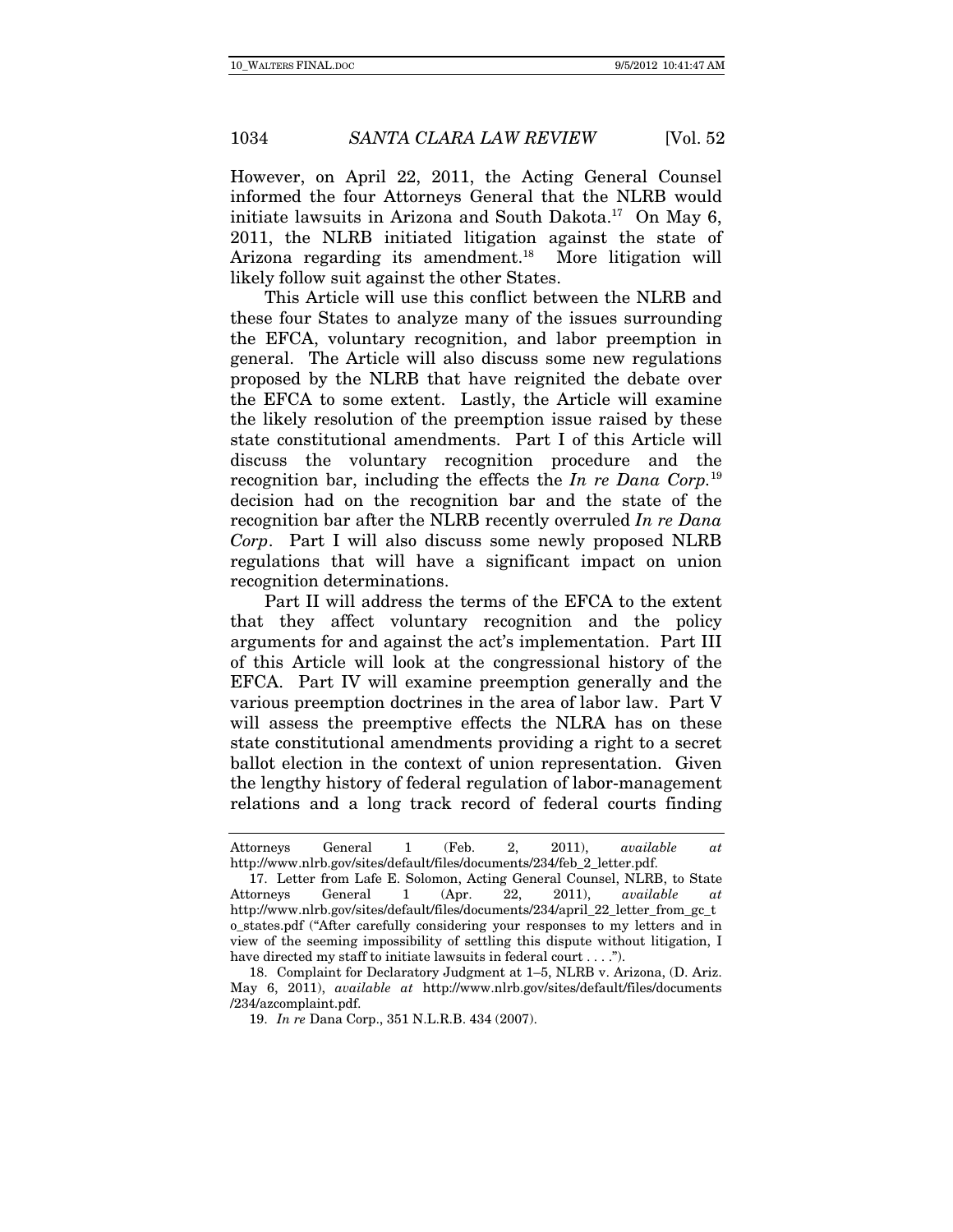state labor laws preempted if they would undermine the NLRA, preemption in the area of labor law is the norm rather than the exception.20 The NLRB will likely be successful in challenging these state constitutional amendments as preempted under the NLRA.

# I. UNDERSTANDING THE VOLUNTARY RECOGNITION **PROCEDURE**

Employees seeking union representation may take advantage of two primary routes to secure union representation: (1) an NLRB conducted election; or (2) voluntary recognition.21 After watching union membership steadily decline in the second half of the twentieth century and experiencing a frustration with the process of NLRB conducted elections, voluntary recognition in the past decade has increasingly become the preferred route for union certification.22 However, some newly proposed NLRB regulations may make an NLRB conducted election a more desirable option for unions.<sup>23</sup> First, this section will discuss the voluntary recognition procedure in general. Second, this section will examine the recognition bar to an NLRB conducted election and the effect the recent Dana Corp. decision has had on this bar. Third, this section will address some new rules proposed by the NLRB that will have a significant impact on current union recognition procedures.

<sup>20.</sup> See Cynthia L. Estlund, The Ossification of American Labor Law, 102 COLUM. L. REV. 1527, 1572–74 (2002) ("Garmon and Machinists together virtually banish states and localities from the field of labor relations." (citing to San Diego Bldg. Trades Council v. Garmon, 359 U.S. 236 (1959) and Lodge 76, Int'l Ass'n of Machinists v. Wis. Emp't Relations Comm'n, 427 U.S. 132, 140 (1976)); infra Part IV.

<sup>21.</sup> See Linden Lumber Div., Summer & Co. v. NLRB, 419 U.S. 301, 304–06 (1974); NLRB v. Gissel Packing Co., 395 U.S. 575, 596–98 (1969).

 <sup>22.</sup> James J. Brudney, Neutrality Agreements and Card Check Recognition: Prospects for Changing Paradigms, 90 IOWA L. REV. 819, 825–30; Laura J. Cooper, Privatizing Labor Law: Neutrality/Card Check Agreements and the Role of the Arbitrator, 83 IND. L.J. 1589, 1591 (2008); Joel Dillard & Jennifer Dillard, Fetishizing the Electoral Process: The National Labor Relations Board's Problematic Embrace of Electoral Formalism, 6 SEATTLE J. FOR SOC. JUST. 819, 819 (2008) ("The success of these unions [who have had success with voluntary recognition] has led most unions to largely reject the slow, cumbersome, and ineffective Board processes for obtaining legal representation of the employees.").

<sup>23.</sup> See infra Part I.C.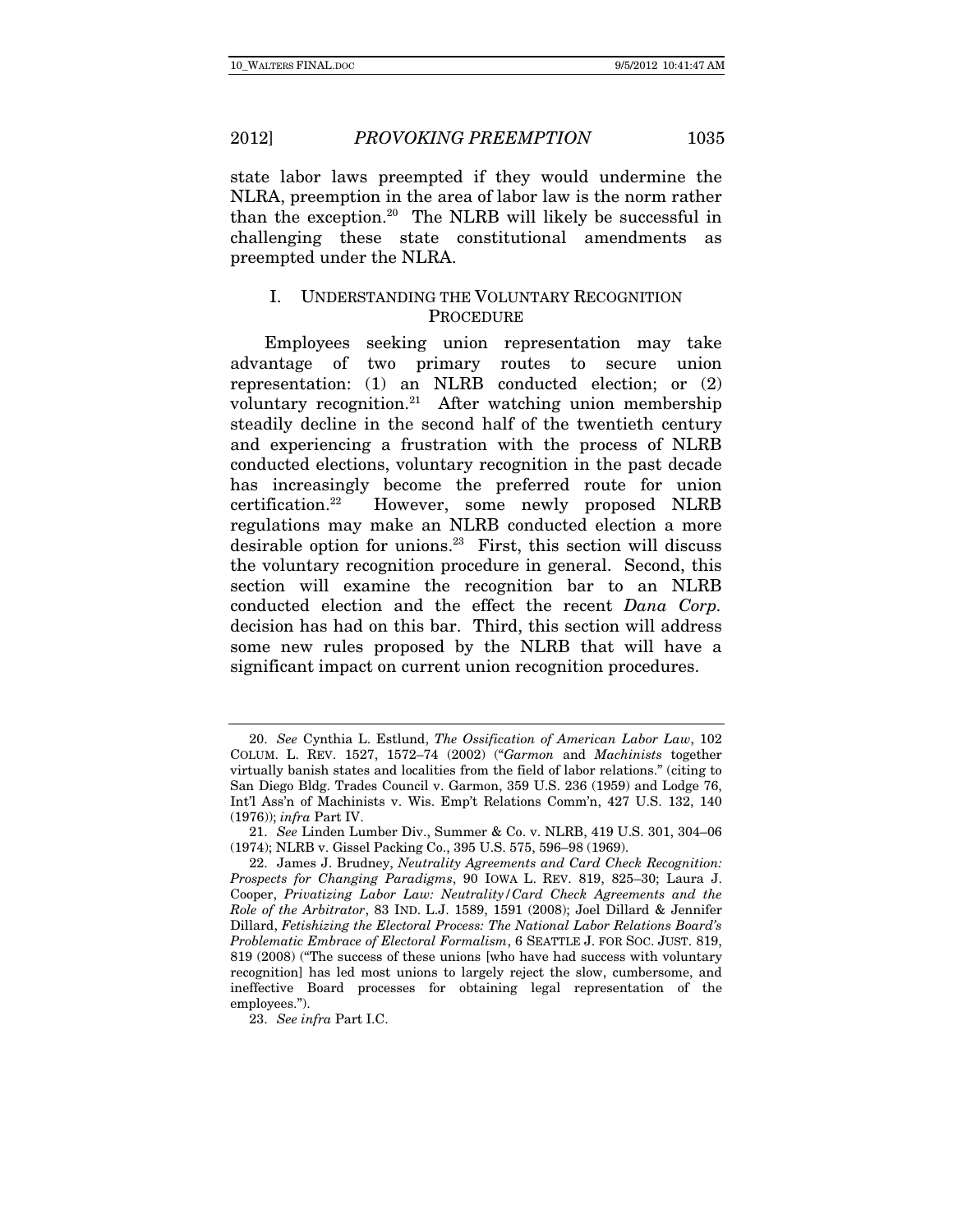### A. Voluntary Recognition as an Alternative to an NLRB Conducted Election

Section 9(a) of the NLRA allows unions to obtain authorization to act as the exclusive bargaining agents for employees without NLRB conducted elections when they are "designated or selected" as representatives by a majority of employees in an appropriate bargaining unit.<sup>24</sup> This language has been interpreted by the NLRB and the Supreme Court as authorizing union representation through means other than NLRB conducted elections.25 While recognizing the place voluntary recognition has in the NLRA statutory scheme, the United States Supreme Court and the NLRB have both shown a preference for NLRB conducted elections.<sup>26</sup> The degree of this preference among the individual NLRB members can vary significantly as revealed by the deep division between the majority and the dissent in the recent Dana Corp. decision.<sup>27</sup>

As a method of obtaining union representation, voluntary recognition is the primary alternative to an NLRB conducted election.28 A union can obtain voluntary recognition from an employer to act as an exclusive bargaining agent by demonstrating to the employer that the union has obtained the majority support of the employees.29 A union can make this demonstration to an employer by presenting to the

<sup>24.</sup> See 29 U.S.C. § 159(a) (2006) ("Representatives designated or selected for the purposes of collective bargaining by the majority of the employees in a unit appropriate for such purposes, shall be the exclusive representatives of all the employees in such unit for the purposes of collective bargaining in respect to rates of pay, wages, hours of employment, or other conditions of employment  $\ldots$ .").

<sup>25.</sup> See Linden Lumber, 419 U.S. at 304–06; Gissel, 395 U.S. at 596–98.

<sup>26.</sup> See Gissel, 395 U.S. at 596; In re Dana Corp., 351 N.L.R.B. 434, 438–41 (2007).

<sup>27.</sup> Compare In re Dana Corp., 351 N.L.R.B. at 438–40 (criticizing the pressure imposed on employees by unions in the voluntary recognition procedure, misinformation by unions in voluntary recognition drives, and the unreliability of authorization cards compared with secret ballots), with id. at 444–50 (Liebman and Walsh, dissenting in part) ("Voluntary recognition is 'a favored element of national labor policy.' Yet, the majority decision relegates voluntary recognition to disfavored status by allowing a minority of employees to hijack the bargaining process just as it is getting started. Ultimately, the majority decision effectively discourages voluntary recognition altogether.").

<sup>28.</sup> See Dillard & Dillard, supra note 22, at 819.

<sup>29.</sup> See Gissel, 395 U.S. at 596; MICHAEL C. HARPER ET AL., LABOR LAW: CASES, MATERIALS, AND PROBLEMS 407 (6th ed. 2007).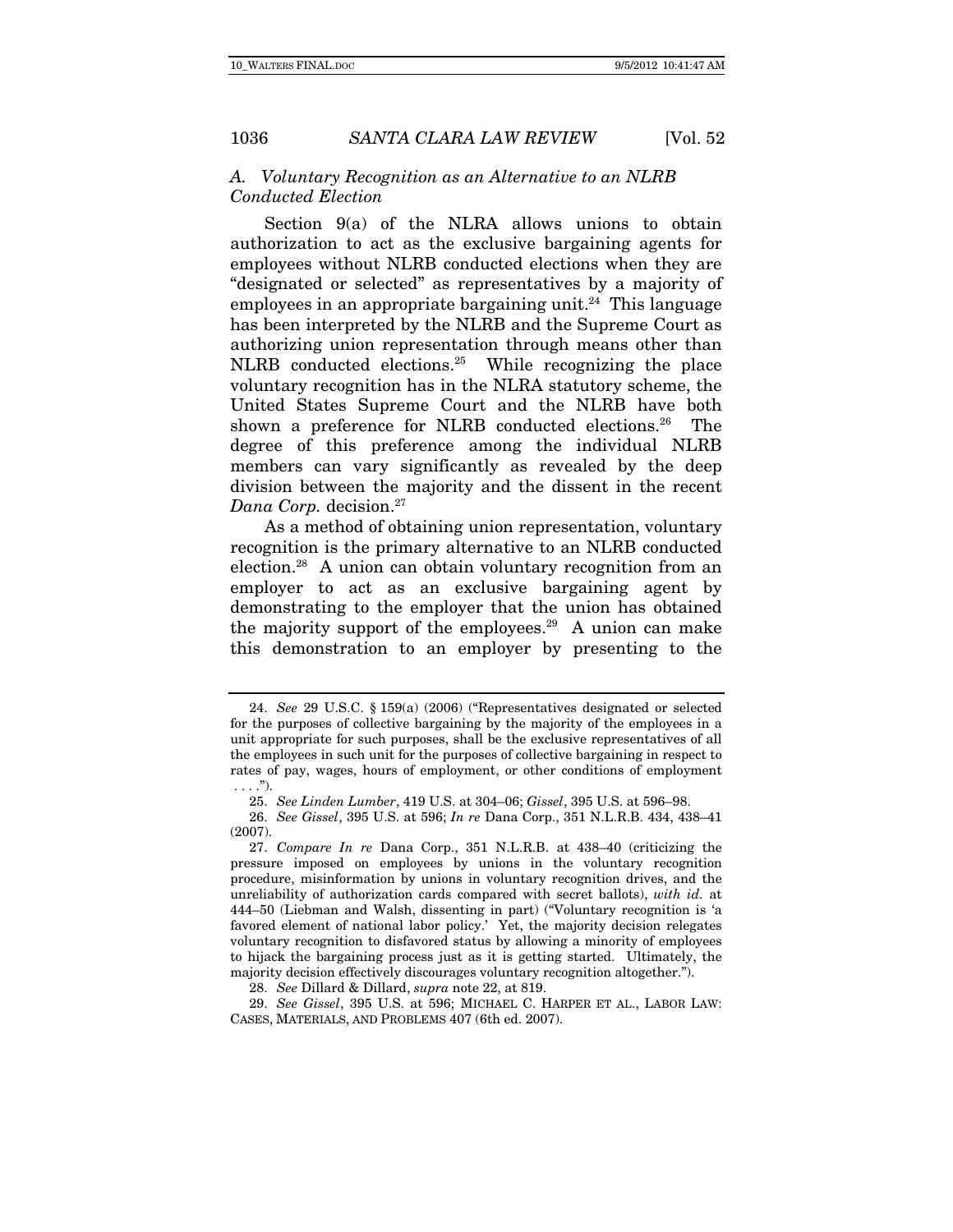employer cards bearing a majority of the employees' signatures within the bargaining unit or through some other appropriate method.30 When using cards, the cards must be unambiguous in that they state on their face that the signer authorizes the union to represent the employee for collective bargaining purposes and not to seek an election. $31$  An employer always has the right to refuse to voluntarily recognize a union and demand an election<sup>32</sup> but can agree voluntarily to relinquish this right.<sup>33</sup>

As part of the voluntary recognition process, the prospective union may ask the employer to sign a card check agreement and/or a neutrality agreement.<sup>34</sup> Under a card check agreement, the employer agrees that if the union obtains cards from a majority of employees in the bargaining unit authorizing the union to represent the employee that the employer will recognize and bargain with the union. $35$  The employer also agrees as part of a card check agreement to forego its legal right to insist upon an NLRB conducted election.36 Under a neutrality agreement, the employer agrees that if the union seeks to organize its employees that the employer will remain neutral while its employees decide whether they want union representation. $37$  More specifically, the employer declines to exercise certain rights to communicate with employees that it would otherwise enjoy under the NLRA and potentially allows the prospective union means of access to and communication with employees that the employer would not be required to permit under the NLRA.38 The exact extent of neutrality an employer agrees to maintain and the degree to which the employer preserves or

<sup>30.</sup> See sources cited supra note 29. Other methods unions and employers have used in the past include methods "as informal as employees walking into the owner's office and stating they wish to be represented by a union and formal as a secret-ballot election conducted by a third party such as the American Arbitration Association." In re Lamons Gasket Co., 357 N.L.R.B. No. 72, at 3 (2011) (citations omitted).

<sup>31.</sup> See Gissel, 395 U.S. at 597.

 <sup>32.</sup> Linden Lumber Div., Summer & Co. v. NLRB, 419 U.S. 301, 309–10 (1974).

 <sup>33.</sup> Cooper, supra note 22, at 1590–91.

<sup>34.</sup> Id.

<sup>35.</sup> Id.

<sup>36.</sup> Id.

<sup>37.</sup> Id. at 1590.

<sup>38.</sup> Id.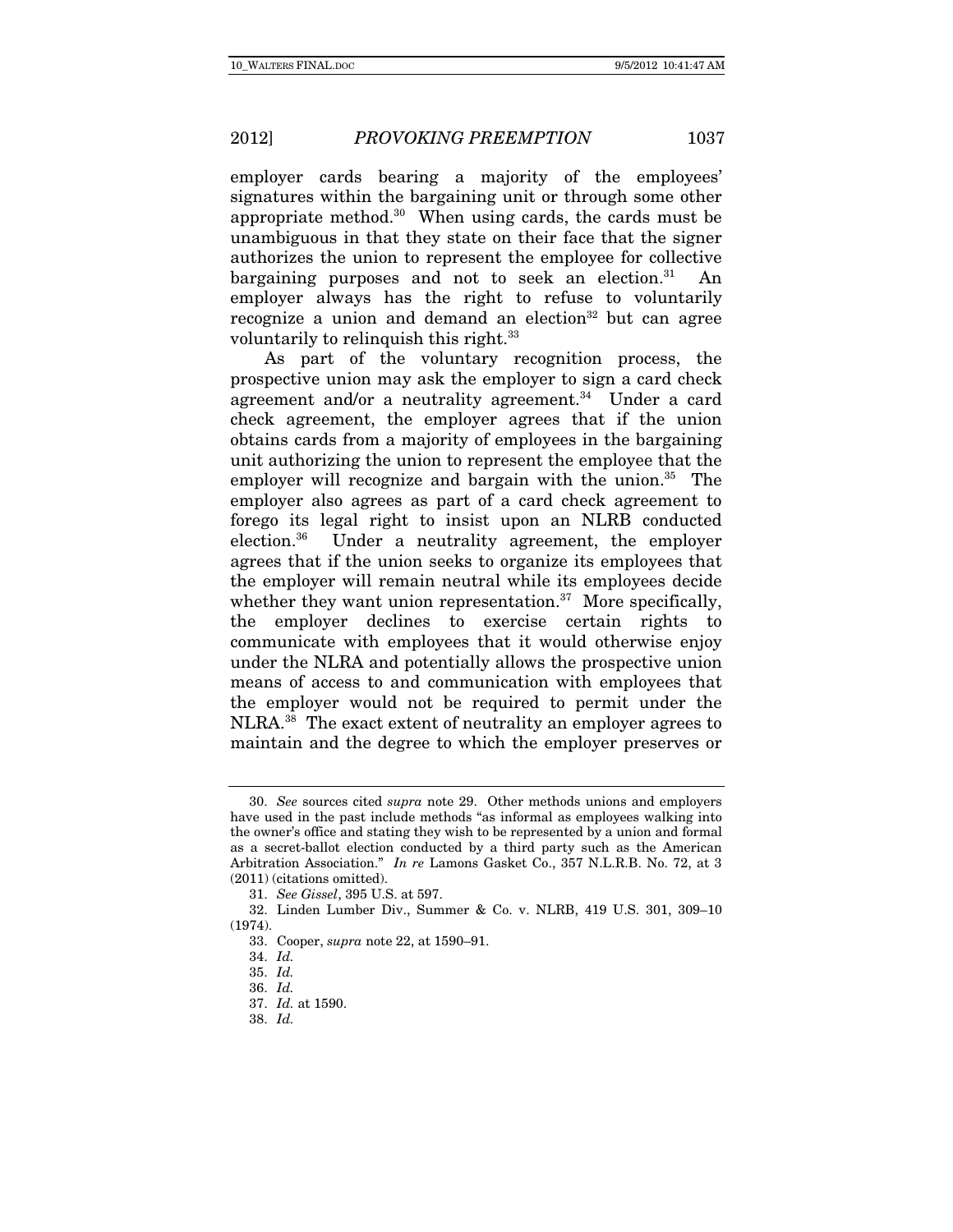waives various means of communication with the employees can vary significantly depending on the particular agreement.39

Prospective unions often desire these types of agreements for several reasons: (1) the effect employer campaigning and interaction with employees has on the ultimate outcome of a union campaign; $40(2)$  the general advantage employers have when it comes to access to their employees: $41$  (3) the longstanding conflict a bitter campaign between a union and the employer can breed in the workplace; $42$  and (4) the success many unions have had with voluntary recognition as opposed to NLRB conducted elections.<sup>43</sup> Additionally, some studies have indicated that employers and unions have a higher chance of quickly finalizing a collective bargaining agreement when they take advantage of voluntary recognition as opposed to using an NLRB conducted election.44

41. See, e.g., 29 U.S.C. § 158(c) (2006) ("The expressing [by an employer] of any views, argument, or opinion, or the dissemination thereof, whether in written, printed, graphic, or visual form, shall not constitute or be evidence of an unfair labor practice under any of the provisions of this subchapter, if such expression contains no threat of reprisal or force or promise of benefit."); Lechmere, Inc. v. NLRB, 502 U.S. 527, 537 (1992) (recognizing that nonemployee union members have very limited rights to be on an employer's property); Livingston Shirt Corp., 107 N.L.R.B. 400, 409 (1953) (allowing an employer to refuse to allow unions to address employees as part of a captive audience and acknowledging that an employer may have captive audience meetings).

42. See, e.g., Linn v. United Plant Guard Workers Local 114, 383 U.S. 53, 58 (1966) ("Indeed, representation campaigns are frequently characterized by bitter and extreme charges, countercharges, unfounded rumors, vituperations, personal accusations, misrepresentations and distortions. Both labor and management often speak bluntly and recklessly, embellishing their respective positions with imprecatory language.").

43. See supra notes 22–33 and accompanying text.

44. See In re Lamons Gasket Co., 357 N.L.R.B. No. 72, at 8 n.26 (2011). The NLRB in the Lamons Gasket Co. decision contrasted two studies that examined how quickly employers and unions reached collective bargaining agreements when using an NLRB conducted election as opposed to the voluntary recognition procedure. See id. Those studies found that, based on the samplings in the studies, an employer and a union finalized negotiations for a collective bargaining agreement "within 2 years in only 56 percent of the cases" if an NLRB conducted election occurred, as opposed to finalizing a collective bargaining agreement "in close to 100 percent of cases" when using the

<sup>39.</sup> See Adrienne E. Eaton & Jill Kriesky, Union Organizing Under Neutrality and Card Check Agreements, 55 INDUS. & LAB. REL. REV. 42, 47 (2001) (compiling 118 employer neutrality agreements and comparing the types of provisions that appear in each agreement).

<sup>40.</sup> See Brudney, supra note 22, at 832–33.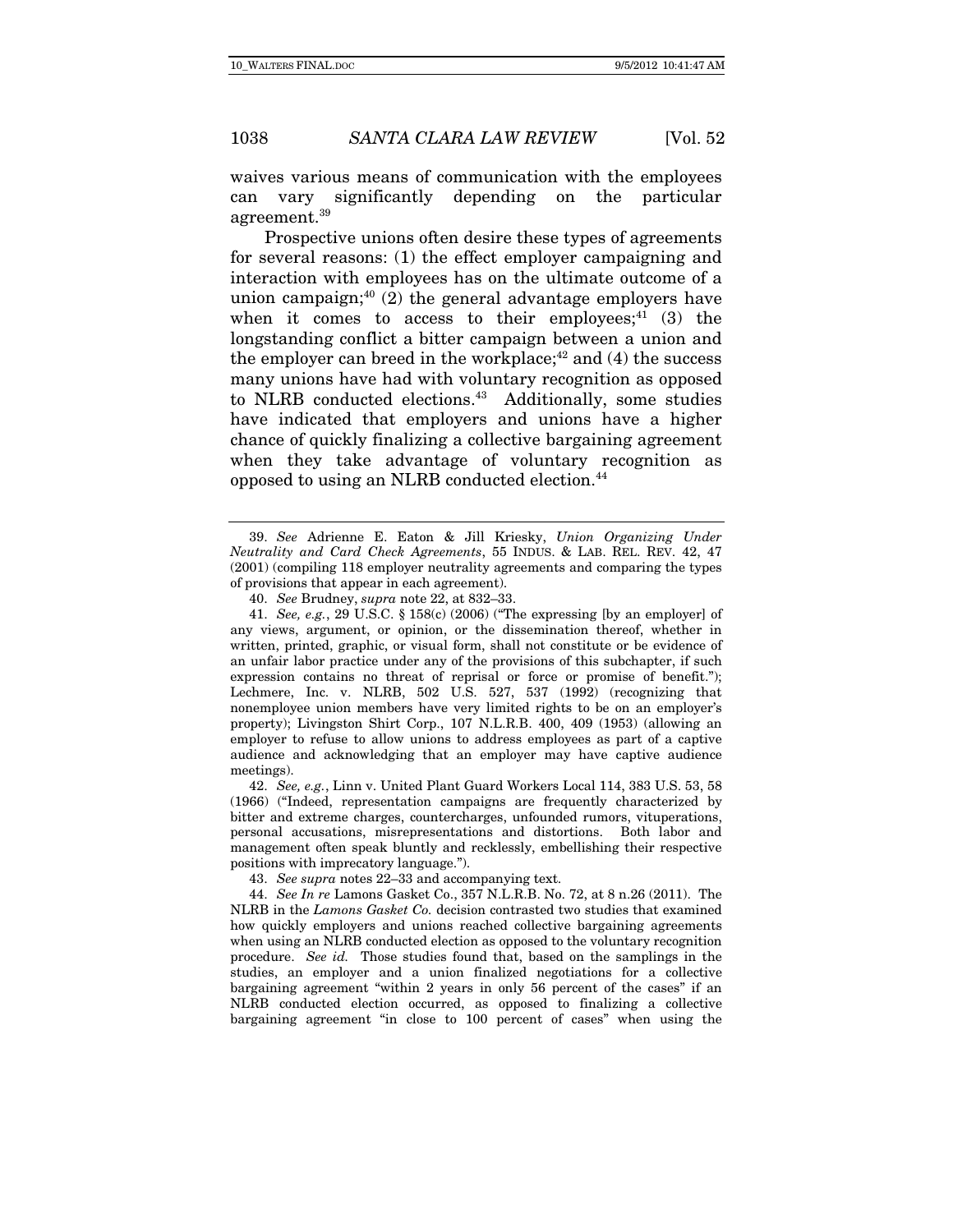Given that signing one of these agreements typically makes it easier for the prospective union to successfully become the representative of the employees, the reasons why an employer would agree to sign these types of agreements are not immediately apparent.45 One benefit to the employer is the avoidance of potential economic losses associated with a work stoppage, such as a strike or a lockout that could take place due to a conflict arising between the employer and prospective union during the union campaign.46 Another reason is to prevent the disruptive short- and long-term effects that a union picketing or handbilling campaign could have on the employer's business.<sup>47</sup> The loss of a more cooperative workplace culture also motivates some employers to sign these agreements.<sup>48</sup> Likewise, for employers familiar with dealing with unions or for those who project minimal cost increases from working with a union, a neutrality agreement can sometimes save the employer more money compared with the cost of a campaign on union representation and the potential conflict involved.49 Collective bargaining negotiations may be less drawn out and costly when an employer agrees to voluntary recognition as well, presumably because the union and the employer already have a relatively amicable position towards one another.<sup>50</sup> However, some argue that employers sign these agreements involuntarily because of harassment by union campaigners.<sup>51</sup>

#### B. The Recognition Bar

The voluntary recognition bar, normally just called the recognition bar, is one of the various bars to an NLRB conducted election.52 All of the various bars prevent the holding of an NLRB conducted election for a specific bargaining unit until a certain period of time (that varies among the different bars) passes.<sup>53</sup> The primary bars to an

voluntary recognition procedure. See id.

 <sup>45.</sup> Brudney, supra note 22, at 835.

<sup>46.</sup> See id. at 836.

<sup>47.</sup> See id.

<sup>48.</sup> See id.

<sup>49.</sup> See id. at 836–37.

<sup>50.</sup> See Lamons Gasket Co., 357 N.L.R.B. No. 72, at 8 n.26 (2011).

 <sup>51.</sup> Cooper, supra note 22, at 1592.

<sup>52.</sup> See infra notes 54–57, 61.

<sup>53.</sup> See infra notes 54–57, 61 and accompanying text.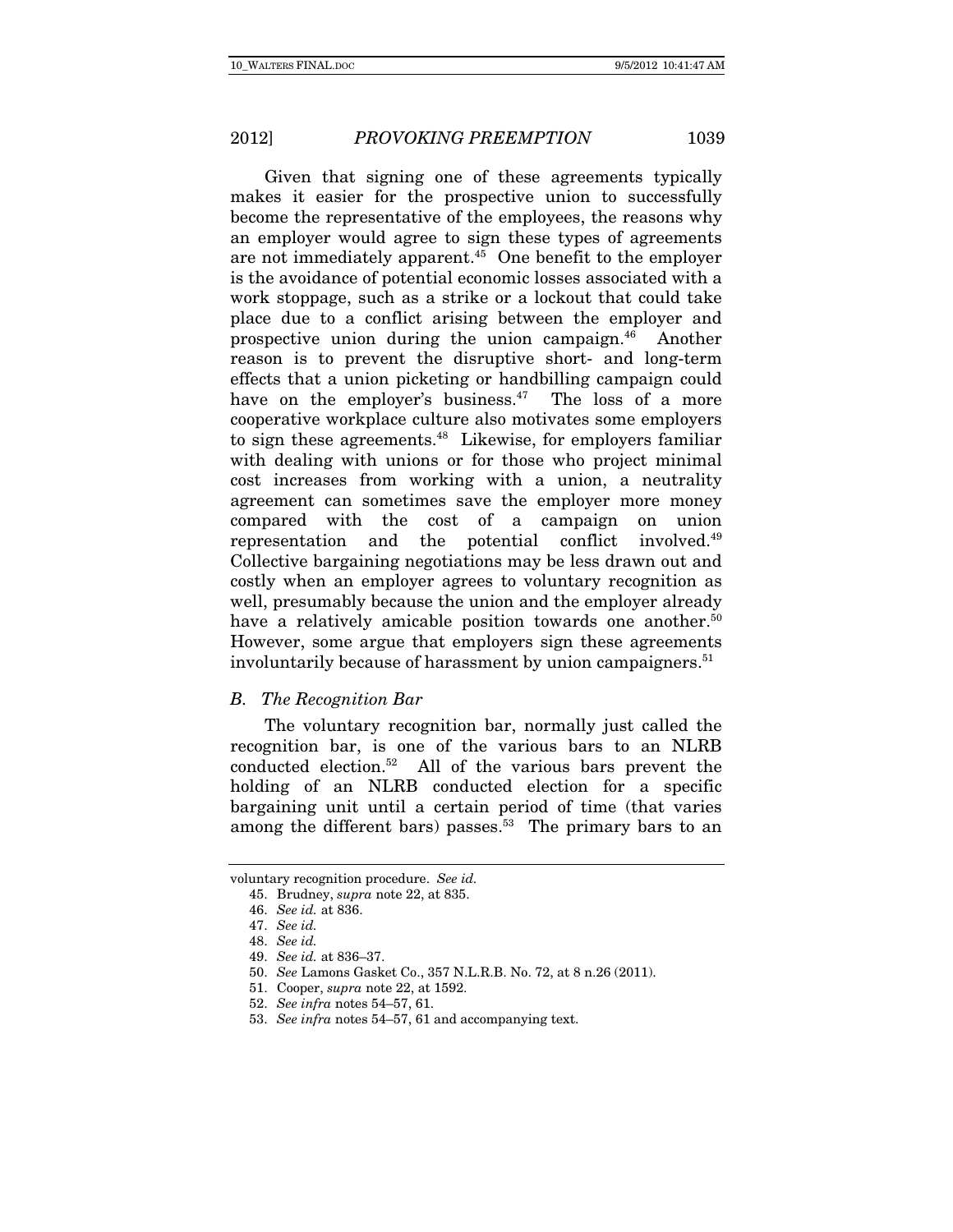NLRB conducted election besides the recognition bar include the election bar,<sup>54</sup> the certification bar,<sup>55</sup> the contract bar,<sup>56</sup> and the settlement bar.57 Each of these bars trigger when a certain event occurs, such as an NLRB conducted election or the certification of a union by the NLRB.58 Once the triggering event has occurred, these bars limit for a certain period of time the holding of an NLRB conducted election to certify or decertify a union. $59$  Consequently, these bars provide some stability and regularity to the relationship between labor and management.<sup>60</sup>

The recognition bar prevents anyone from requesting an NLRB conducted election for the newly represented bargaining unit and disallows an employer from withdrawing its recognition of a union for a reasonable period of time after an employer has voluntarily recognized a union that has demonstrated majority support.61 A reasonable period of time in this context does not depend on the number of months spent bargaining between the employer and the union, but

56. See Cind-R-Lite Co., 239 N.L.R.B. 1255, 1256 (1979); Appalachian Shale Prods. Co., 121 N.L.R.B. 1160, 1161–62 (1958). The contract bar doctrine generally bars an election among employees covered by a valid and operative collective bargaining agreement of reasonable duration. HARPER ET AL., supra note 29, at 385. The policy behind the contract bar doctrine centers on promoting stability in labor relations. Id.

<sup>54.</sup> See 29 U.S.C. § 159(c)(3) (2006) ("No election shall be directed in any bargaining unit or any subdivision within which in the preceding twelve-month period, a valid election shall have been held.").

<sup>55.</sup> See Brooks v. NLRB, 348 U.S. 96, 98 (1954) ("A certification, if based on a Board-conducted election, must be honored for a 'reasonable' period, ordinarily 'one year,' in the absence of 'unusual circumstances.'" ). The certification bar is not statutory in nature but instead emanates from the NLRB's interpretation of section 9. See id. at 98–102.

<sup>57.</sup> See In re Dana Corp., 351 N.L.R.B. 434, 440 (2007) ("At least since Poole Foundry & Machine Co., the Board has held that an unfair labor practice settlement agreement in which the employer agrees to bargain bars the filing of a decertification petition within a reasonable period of time after the agreement." (footnote omitted) (citing Poole Foundry & Mach. Co. v. NLRB, 192 F.2d 740 (4th Cir. 1951))).

<sup>58.</sup> See Brooks, 348 U.S. at 99–104; HARPER ET AL., supra note 29, at 385.

<sup>59.</sup> See sources cited supra note 58.

<sup>60.</sup> See sources cited supra note 58.

<sup>61.</sup> See Lamons Gasket Co., 357 N.L.R.B. No. 72, at 1 (2011); Keller Plastics E., 157 N.L.R.B. 583, 587 (1966). This particular bar arises from the NLRB's administrative authority rather than any specific requirement contained in the NLRA. Keller Plastics E., 157 N.L.R.B. at 587; In re Dana Corp., 351 N.L.R.B. at 434–35; HARPER ET AL., supra note 29, at 385.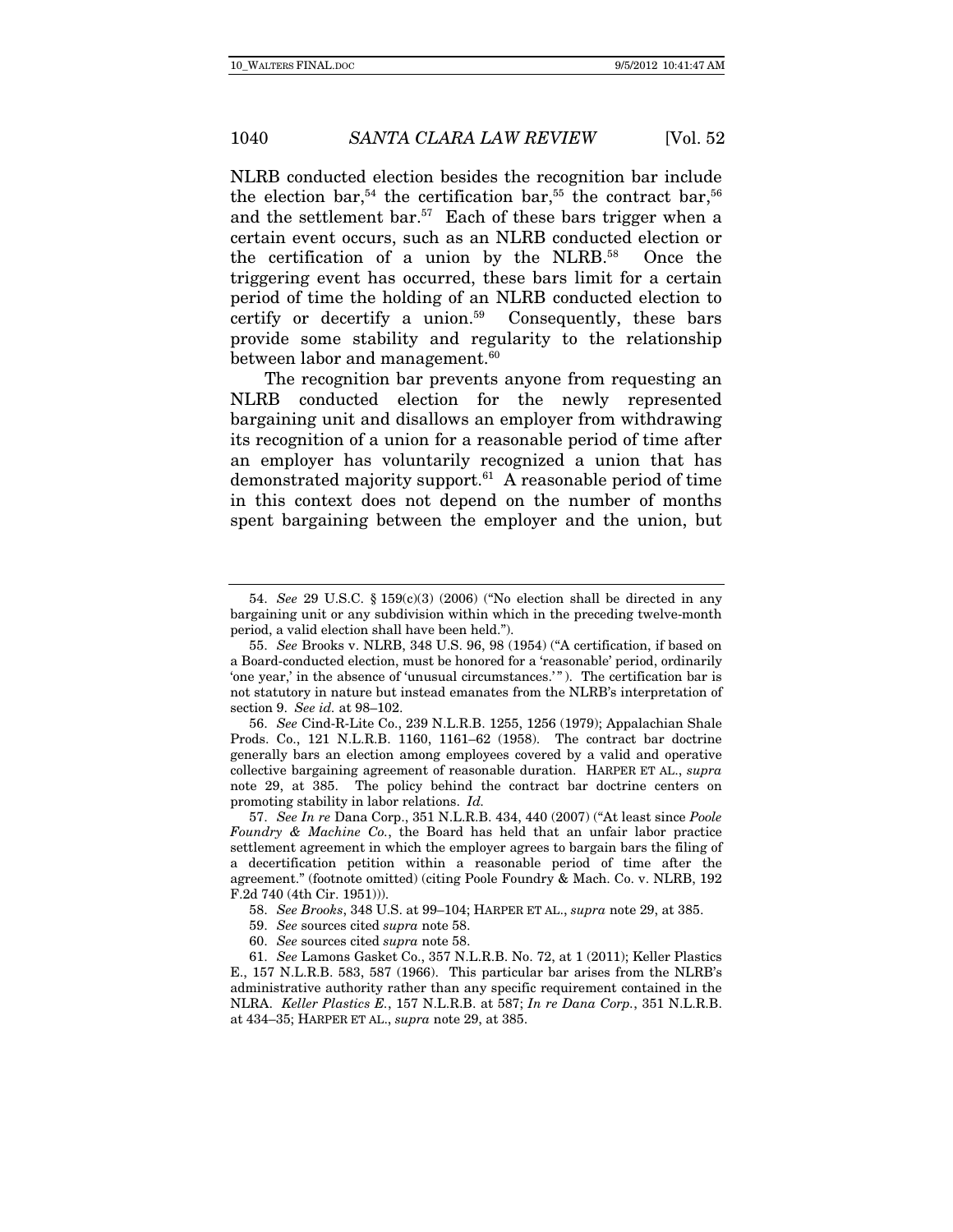rather on what has transpired in the bargaining sessions. $62$ The NLRB has further clarified what qualifies as a reasonable period of time in a recent decision, specifically that it will "be no less than 6 months after the parties' first bargaining session and no more than 1 year."63 The recognition bar always applies to an employer starting from the period that the employer voluntarily recognizes the union, thus requiring the employer to bargain with the union immediately.64 The NLRB's recent Dana Corp. decision made the rules more complex with respect to how the voluntary recognition bar applies to the employees within the bargaining unit seeking an NLRB conducted election to decertify a union or a rival union filing its own election petition.65 Although the NLRB has recently overruled that  $decision<sub>66</sub>$  it is still important to understand the changes Dana Corp. made.

Before the Dana Corp. decision, the recognition bar went into effect immediately for all purposes following the employer's voluntary recognition of a union. $67$  However, the NLRB concluded in Dana Corp. that employees within the bargaining unit and rival unions should have a forty-five day window to challenge the employer's choice to voluntarily recognize the union.<sup>68</sup> This window does not begin until the affected employees within the bargaining unit receive adequate notice of the voluntary recognition and of their opportunity to file for an NLRB election.69 After that window has passed, the recognition bar goes into effect with respect to employees in the bargaining unit and rival unions.<sup>70</sup>

<sup>62.</sup> Livent Realty, 328 N.L.R.B. 1, 1 (1999).

<sup>63.</sup> In re Lamons Gasket Co., 357 N.L.R.B. No. 72, at 10 (2011). To determine exactly when a reasonable period of time has passed, courts consider five factors: (1) whether the parties are bargaining for an initial contract; (2) the complexity of the issues being negotiated and of the parties' bargaining processes; (3) the amount of time elapsed since bargaining commenced and the number of bargaining sessions; (4) the amount of progress made in negotiations and how near the parties are to concluding an agreement; and (5) whether the parties are at impasse. See id. at 10 n.34.

<sup>64.</sup> In re Dana Corp., 351 N.L.R.B. at 441–42.

<sup>65.</sup> See id.

<sup>66.</sup> See Lamons Gasket, 357 N.L.R.B. No. 72, at 1.

<sup>67.</sup> See id.; In re Dana Corp., 351 N.L.R.B. at 437 (quoting Keller Plastics E., 157 N.L.R.B. 583, 587 (1966)).

<sup>68.</sup> See In re Dana Corp., 351 N.L.R.B. at 441–42.

<sup>69.</sup> Id. at 441.

<sup>70.</sup> See id. at 441–42.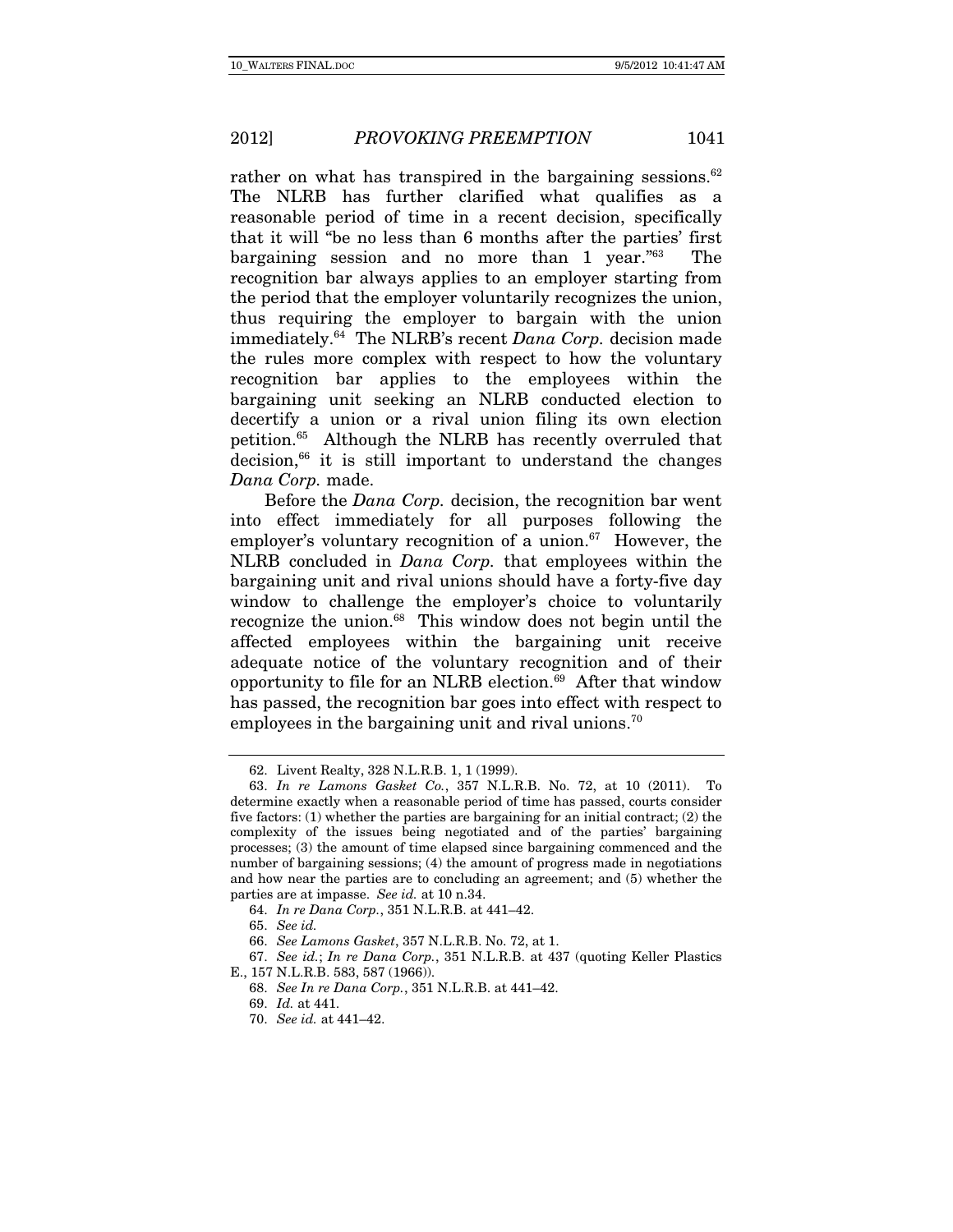While the *Dana Corp.* decision has received a great deal of criticism, $71$  many have also come out in support of it as protective of workers' rights.72 NLRB members Liebman and Walsh wrote a scathing dissent to the majority's decision.<sup>73</sup> These two members criticized the majority's departure from established NLRB precedent dating back to the 1966 decision in Keller Plastics Eastern. The dissenting members continuously pointed out that the majority did not take into account one of the key policies underlying the NLRA, promoting stability in bargaining relationships.75 Likewise, they emphasized that voluntary recognition is "a favored element of national labor policy" that the majority was too quick to criticize.76 These members articulated that the election process leads to many of the same types of pressure that the majority found to be unappealing about the voluntary recognition process and that the majority's criticisms of the voluntary recognition process could be dealt with in more effective ways than how the majority proposed.<sup>77</sup>

On August 26, 2011, the NLRB issued its decision in Lamons Gasket Co., overruling the Dana Corp. decision.<sup>78</sup> In a three-to-one decision, the NLRB returned the state of the

<sup>71.</sup> See, e.g., Anne Marie Lofaso, The Persistence of Union Repression in an Era of Recognition, 62 ME. L. REV. 199, 230 (2010) ("Dana Corp. symbolizes the Bush II Board's vigorous resistance to union organization and signals a new era of government repression of unionization."); Henry M. Willis, Organizing--With or Without the NLRB: The Short-Term Prospects for Restoring Workers' Right to Organize, 66 NAT'L LAW. GUILD REV. 115, 117 (2009) ("It is hard to overstate the perverseness of that decision's logic. Years of dealing with an NLRB that was unable to protect workers from anti-union retaliation have driven down the number of NLRB-conducted elections by more than 80 percent over the past forty years.").

<sup>72.</sup> See, e.g., N. Mott, Dana Corp and EFCA, NOLA EMPLOYERS BLOG (Sept. 17, 2010, 6:18 AM), http://nolaemployers.blogspot.com/2010/09/dana-corp-andefca.html ("In reality this approach created a rationale safety valve to prevent coercive card check tactics. We have argued before unions should have embraced this model and should have adopted it as their reform proposal. It would have liberated the labor reform movement from the valid accusation it was attempting to eliminate secret ballot elections.").

<sup>73.</sup> See In re Dana Corp., 351 N.L.R.B. at 444–50 (3-2 decision) (Liebman and Walsh, dissenting in part).

<sup>74.</sup> See id. at 444 ("[N]othing in the majority's decision justifies its radical departure from that well-settled, judicially approved precedent.").

<sup>75.</sup> See id.

<sup>76.</sup> See id. at 450 (quoting NLRB v. Lyon & Ryan Ford, Inc., 647 F.2d 745, 750 (7th Cir. 1981)).

<sup>77.</sup> See id. at 444–50.

<sup>78.</sup> See In re Lamons Gasket Co., 357 N.L.R.B. No. 72, at 1 (2011).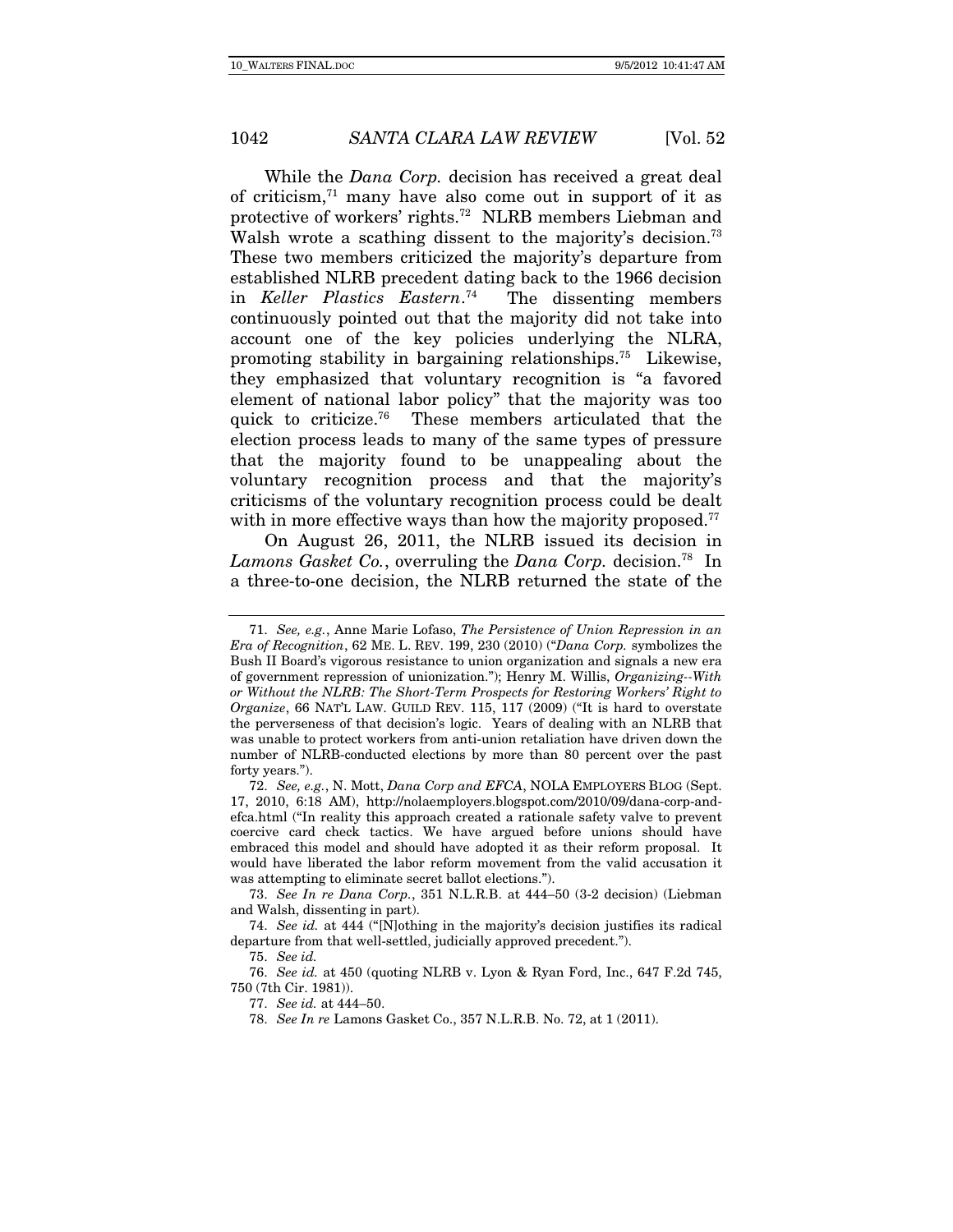recognition bar to what it was before the Dana Corp. decision.79 The majority emphasized that Dana Corp. did not provide an adequate rationale for its holding and did not rely on empirical evidence to support a decision to depart from established recognition bar precedent, which dates back to 1966.80 The majority emphasized that Congress authorized voluntary recognition as a valid alternative to an NLRB conducted election, a consideration it believed the Dana Corp. decision did not adequately take into account.<sup>81</sup> The NLRB also felt that Dana Corp. created procedures that "placed the Board's thumb decidedly on one side," the side of employers, "of what should be a neutral scale."82 It also stressed the awkwardness of complying with these procedures and their unwelcome novelty.83

The rationale that the Board focused on the most in overruling Dana Corp. was the basic policy underlying all of the various bars to NLRB conducted elections, that "newly created bargaining relationship should be given a reasonable chance to succeed before being subject to challenge."84 The majority felt that Dana Corp.'s procedures stressed to an improper degree the allegedly coercive nature of the voluntary recognition process without taking into account the NLRA's goals of reducing industrial strife.<sup>85</sup> The NLRB also clarified what qualifies as a reasonable period of time in determining the length which the recognition bar applies, specifically that it will "be no less than 6 months after the parties' first bargaining session and no more than 1 year."86 It adopted the multi-factor test from Lee Lumber & Building *Material Corp.*<sup>87</sup> to determine when exactly the recognition

<sup>79.</sup> Id.

<sup>80.</sup> See id. The NLRB pointed to some information regarding Dana filings it had received since the *Dana Corp.* decision, and noted that these filings indicated "employees decertified the voluntarily recognized union under the Dana procedures in only 1.2 percent of the total cases in which Dana notices were requested." Id. at 4.

<sup>81.</sup> See id. at 2–4.

<sup>82.</sup> See id. at 5.

<sup>83.</sup> See id. at 5–6, 9–10 ("In no other context does the Board require that employees be given notice of their right to change their minds about a recent exercise of statutory rights.").

<sup>84.</sup> See id. at 6.

<sup>85.</sup> See id. at 7–10.

<sup>86.</sup> See id. at 10.

 <sup>87.</sup> Lee Lumber & Bldg. Material Corp., 334 N.L.R.B. 399, 402 (2001).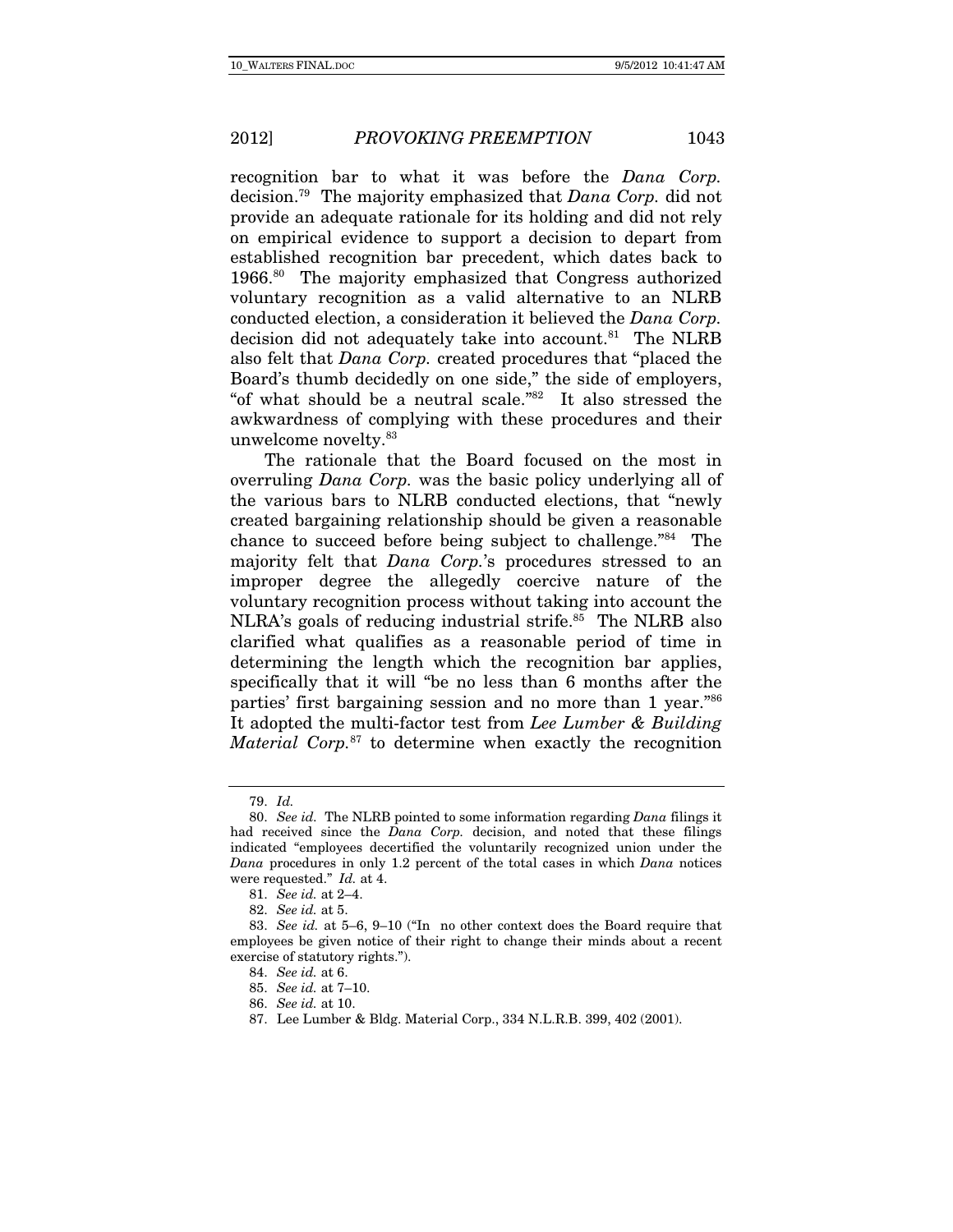bar's effect ends in a given case.<sup>88</sup>

Much like Dana Corp., Lamons Gasket has already received significant criticism. The dissent in Lamons Gasket accused the majority of making "a purely ideological policy choice, lacking any real empirical support and uninformed by agency expertise."89 One commentator described the opinion as one of many chapters in employers' "summer of discontent" spearheaded by the Obama administration.<sup>90</sup> The congressional House Appropriations Committee has threatened to cut off the NLRB's funding to enforce this decision.91 While there is certainly room for disagreement on the issues raised in Dana Corp. and Lamons Gasket, it is difficult to say that either decision sought to tackle illusory problems or that the NLRB overreached its authority by overruling Dana Corp. As the majority in Lamons Gasket stressed, Dana Corp. was a rather novel decision that created conflicts within a long line of precedent. Speaking in broad terms, the difference between the two opinions boils down to the attitude they take towards voluntary recognition as well as their emphasis on employee choice versus industrial peace.

# C. Proposed NLRB Regulations Affecting the Union Recognition Process

In a rare exercise of rulemaking power,  $92$  the NLRB recently proposed some regulations that would have a significant impact on the union election procedures and to a lesser extent the voluntary recognition process.<sup>93</sup> These

<sup>88.</sup> See Lamons Gasket, 357 N.L.R.B. No. 72, at 10 & n.34; see sources cited supra note 63.

<sup>89.</sup> Lamons Gasket, 357 N.L.R.B. No. 72, at 11 (Hayes, dissenting).

 <sup>90.</sup> Mark A. Spognardi, Employers' Summer of Discontent: Obama Labor Board Pushes Anti-Employer Agenda, WESTLAW J. EMP., Sept. 20, 2011, at 1.

<sup>91.</sup> See Glenn Spencer, House Appropriations Committee Stands Up Against Regulatory Onslaught, WORKFORCE FREEDOM INITIATIVE, http://www.workforcefreedom.com/blog/house-appropriations-committee-standsagainst-regulatory-onslaught (last visited Mar. 29, 2012).

<sup>92.</sup> See Allentown Mack Sales & Serv., Inc. v. NLRB, 522 U.S. 359, 374 (1998) ("The National Labor Relations Board, uniquely among major federal administrative agencies, has chosen to promulgate virtually all the legal rules in its field through adjudication rather than rule-making."). Indeed, in over seventy years, the NLRB has promulgated only one significant substantive rule. HARPER ET AL., supra note 29, at 102.

 <sup>93.</sup> Particularly after the Dana Corp. decision, the voluntary recognition procedure and NLRB-conducted-election procedure intertwine and overlap in many significant ways, so changes to one can impact the other. See infra Part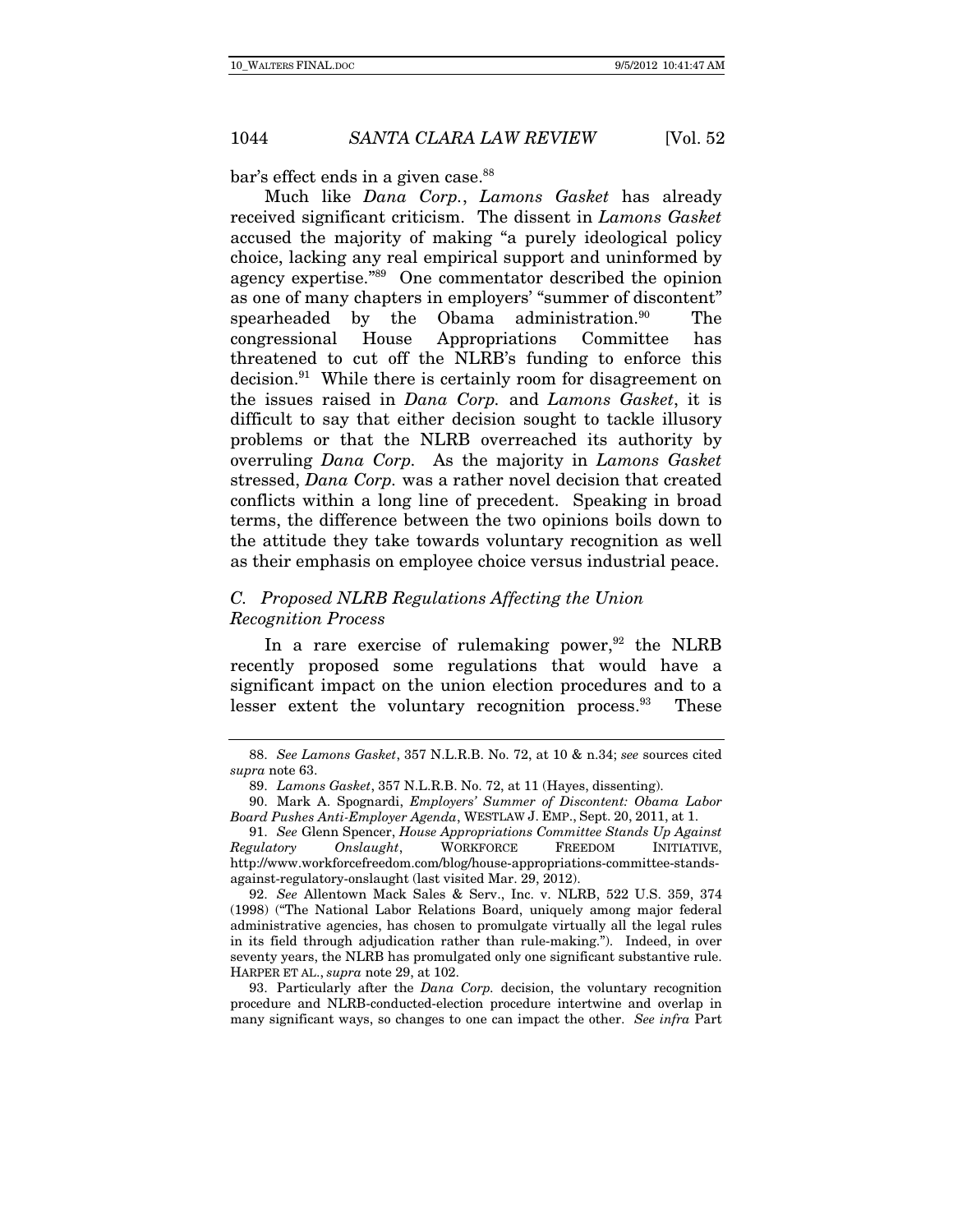proposed regulations appeared in the Federal Register on June  $22$ ,  $2011$ .<sup>94</sup> The proposed regulations are generally viewed as favorable to unions.95 The stated goals of the proposed regulations are as follows: (1) to streamline the resolution of questions on union representation; (2) increase transparency and the uniformity of these procedures; (3) eliminate unnecessary litigation arising out of this process; and (4) modify the process by which the NLRB reviews these union-representation questions.<sup>96</sup> This portion of the Article will first discuss why the NLRB decided to implement these changes and then outline some of the specifics of these proposed regulations.

The proposed regulations contain a lengthy discussion by the NLRB of why it chose to propose these new regulations and specific areas where it had seen a need for streamlining the representation process. $97$  The NLRB emphasized that Congress intended that there be procedures in place to determine questions regarding union representation both quickly and fairly.98 The NLRB cited Congress's findings that such procedures would safeguard commerce from disruptions and promote industrial peace.<sup>99</sup> The Board then pointed to various shortcomings in current union representation proceedings, particularly with respect to narrowing the issues in dispute in representation proceedings.100 The NLRB noted that the lack of a requirement for responsive pleadings in

I.A–B. A more streamlined election procedure may also encourage more unions to use that process as opposed to attempting to use voluntary recognition, especially when faced with the hurdles of the Dana Corp. decision. See infra Part I.A–B.

 <sup>94.</sup> Representation-Case Procedures, 76 Fed. Reg. 36,812, 36,812 (proposed June 22, 2011) (to be codified at 29 C.F.R. pt. 101–03). The NLRB stated that it would accept initial comments on the proposed rules until August, 22, 2011. Id.

<sup>95.</sup> See Steven Greenhouse, N.L.R.B. Rules Would Streamline Unionizing, N.Y. TIMES, June 22, 2011, at B3, available at http://www.nytimes.com/2011/06/22/business/22labor.html.

 <sup>96.</sup> Representation—Case Procedures, 76 Fed. Reg. at 36,812.

<sup>97.</sup> See id. at 36,812–18. The NLRB also included a lengthy discussion of the history and evolution of union recognition procedures. See id. A discussion of the history of union recognition procedures, beyond what has already been addressed in Parts II.A and II.B, is beyond the scope of this Article. For a thorough summary of current representation case procedures, see id. at 36,817– 18.

<sup>98.</sup> Id. at 36,813.

<sup>99.</sup> See id. (citing 29 U.S.C. § 151 (2006)).

<sup>100.</sup> See id. at 36,814–16.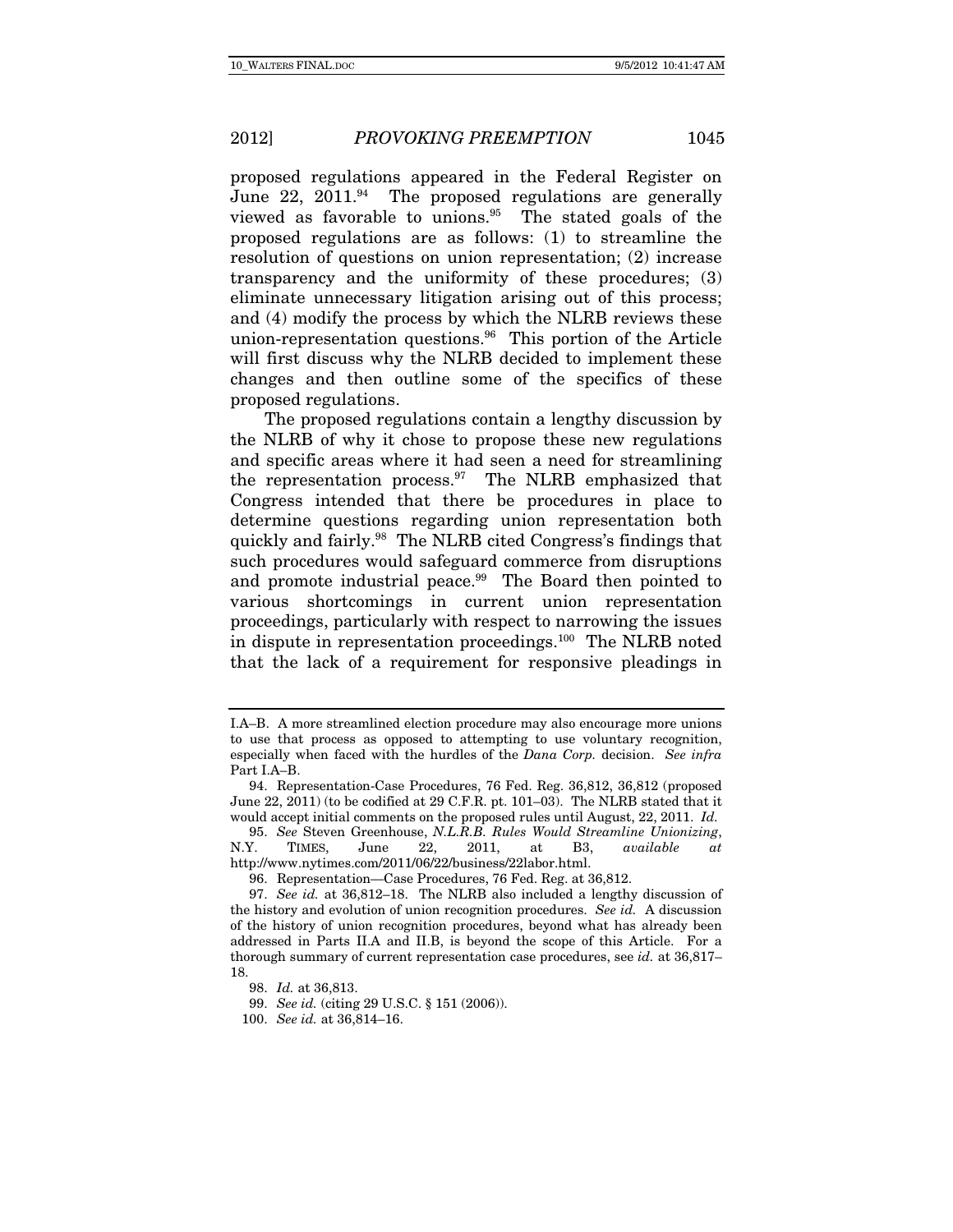proceedings regarding representation under section 9 of the NLRA allowed a non-petitioning party to not identify and to not join the issues they intend to raise at a hearing.101 The Board then stated that current regulations also do not expressly provide for any form of summary judgment or offerof-proof procedures that would allow a hearing officer to narrow the issues at a pre-election hearing by determining whether there are any genuine disputes as to any material facts.102

The NLRB further identified pre-election disputes over individual employees' eligibility to vote in an election as an issue that frustrates the determination of the key inquiry that should take place during this period of time, whether a question concerning representation exists that an election is needed to answer.103

Technological advances have also proven to be a challenge. Given significant increases in technology and newer methods of electronic communication that have come into existence, the Board recognized the need for updating its rules regarding an employer's obligation to provide a list of names and addresses of eligible employee voters.104 Likewise, the Board recognized the need for updating its electronic filing procedures to permit the filing of representation petitions electronically.105

A wide variety of new procedural changes appear in these proposed regulations.106 To avoid getting lost in the minute details of these proposed changes, this Article will focus on the most significant aspects of the proposed changes. With respect to initial filing of a petition for certification or decertification, the proposed changes would permit parties to file petitions for certification or decertification electronically and impose additional service requirements on the petitioner.107 One of the additional service requirements is the filing of a Statement of Position form.108 Failing to file

<sup>101.</sup> See id. at 36,814.

<sup>102.</sup> See id. at 36,815.

<sup>103.</sup> See id.

<sup>104.</sup> See id. at 36,815–16.

<sup>105.</sup> See id. at 36,816.

<sup>106.</sup> See generally id. at 36,818–47.

<sup>107.</sup> See id. at 36,819, 36,835–36.

<sup>108.</sup> See id. at 36,821, 36,838–39. This form will replace the current NLRB Form 5081, the Question on Commerce Information. See id. Employers would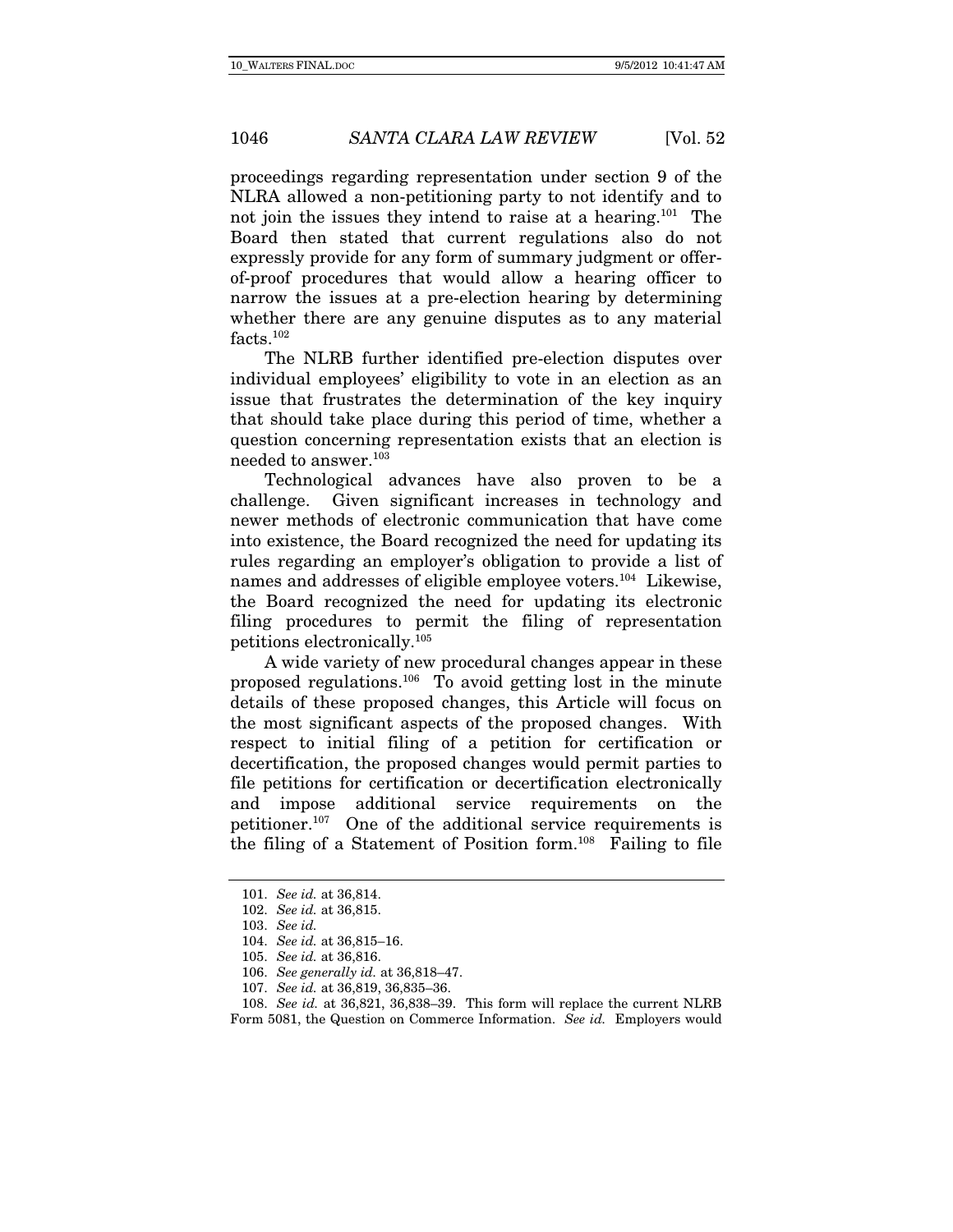this form precludes a party from raising certain issues at a pre-election hearing and participating in the litigation of those issues.109 Non-petitioning parties must also file a Statement of Position form before a pre-election hearing.<sup>110</sup> This form would solicit the parties' position on the following issues: (1) the Board's jurisdiction to process the petition; (2) the appropriateness of the petitioned-for bargaining unit; (3) any proposed exclusions from the petitioned-for bargaining unit; (4) the existence of any bar to the election; (5) the type, dates, times, and location of the election; and (6) any other issues that a party intends to raise at the pre-election hearing.<sup>111</sup> Parties that enter into one of the current election agreements authorized in 29 C.F.R. § 102.62 that either avoid the need for a pre-election hearing or limit the parties' ability to dispute some issues before the election $112$  would not need to file a Statement of Position form.<sup>113</sup>

The proposed regulations would also codify and revise the requirement initially recognized by the NLRB in  $In$  re *Excelsior Underwear, Inc.*<sup>114</sup> that an employer must provide certain information to the proposed union regarding eligible employee voters before an election occurs. $115$  These changes would generally require the employer to provide this information in electronic form and reduce the period of time that an employer has to provide this list from seven days to two days.116 The employer must also follow the same timing guidelines when providing this list to the regional director and the other parties rather than just file the list with the

additionally be required to file as part of the Statement of Position form the information required by the newly codified Excelsior Underwear requirements. See id. at 36,821–22, 36,838–39; Excelsior Underwear, Inc., 156 N.L.R.B. 1236, 1239–40 (1966); infra notes 114–118 and accompanying text.

<sup>109.</sup> See Representation—Case Procedures, 76 Fed. Reg. at 36,821, 36,838– 39.

<sup>110.</sup> See id.

<sup>111.</sup> See id.

 <sup>112.</sup> The proposed amendments further clarify the three forms of election agreements already in existence under current law by labeling them with their current common designations: (1) consent election agreements; (2) stipulated election agreements; and (3) full consent election agreements. See id. at 36,819–20, 36,837.

<sup>113.</sup> See id. at 36,821, 36,838–39.

 <sup>114.</sup> Excelsior Underwear, Inc., 156 N.L.R.B. 1236, 1239–40 (1966).

<sup>115.</sup> See generally Representation—Case Procedures, 76 Fed. Reg. at 36,820– 21, 36,838, 36,843.

<sup>116.</sup> See id.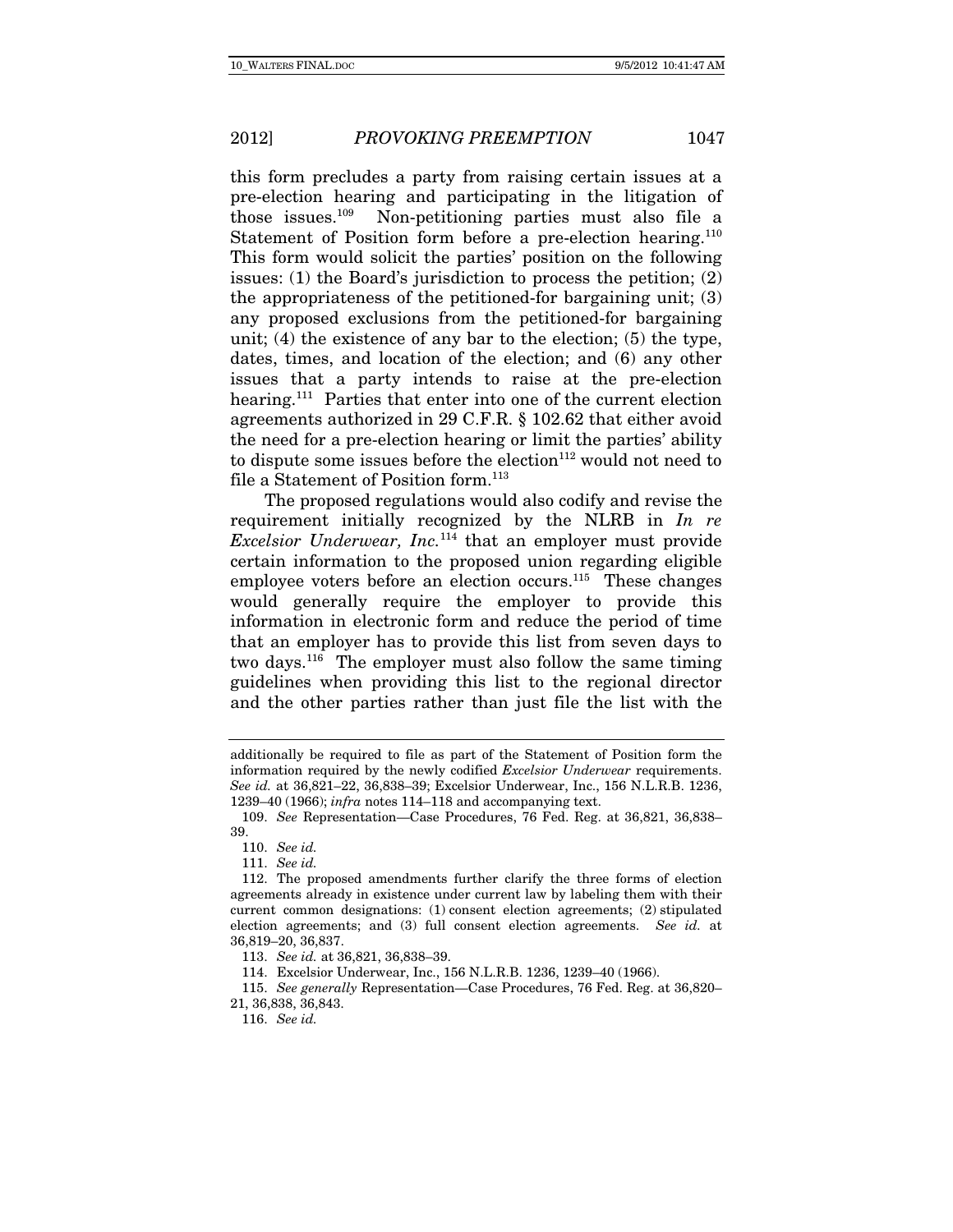regional director as under current law.117 Additionally, the list must now contain the employees' email addresses if available in addition to their names and physical addresses as required under current law.118

Regarding specific procedures that impact pre-election hearings, the proposed amendments provide that, absent special circumstances, the regional director must set the hearing to begin seven days after service of the notice of hearing.119 They also clarify that resolution of disputes concerning the eligibility or inclusion of individual employees is not ordinarily necessary in order to determine if a question of representation exists and thus should not be addressed at the pre-election hearing.120 The amendments also narrow the scope of evidence that may be offered at hearings to that [which is] relevant to any genuine dispute as to any material fact.<sup>121</sup> They also authorize the hearing officer to play a greater role in identifying issues in dispute and determining if there are genuine disputes as to facts material to those issues.122 As discussed above, the Statement of Position form requirements also place significant limitations on the parties' ability to raise any issues at the hearing not raised in their Statement of Position form.<sup>123</sup>

With respect to appeals, the first major change is that the circumstances under which a request for special permission to appeal under 29 C.F.R. §§ 102.65 and 102.67 have been narrowed in order to avoid piecemeal appeals that would disrupt the timely disposition of questions of representation.124 Parties filing objections to the conduct of the election or to conduct affecting the results of the election must also file a written offer of proof in order to demonstrate factual support for their objection.<sup>125</sup> Lastly, Board review of post-election decisions made by one of the regional directors

<sup>117.</sup> See id.

<sup>118.</sup> See id. Excelsior Underwear only required that their names and addresses be given. Excelsior Underwear, Inc., 156 N.L.R.B. at 1239–40.

<sup>119.</sup> Representation—Case Procedures, 76 Fed. Reg. at 36,821, 36,838. This practice was in the past not uniform among the regions, although some regions did follow this practice. See id. at 36,821.

<sup>120.</sup> See id. at 36,822, 36,839–40.

<sup>121.</sup> See id. at 36,822, 36,841.

<sup>122.</sup> See id. at 36,822–23, 36,841.

<sup>123.</sup> See id. at 36,823, 36,841.

<sup>124.</sup> See id. at 36,822, 36,840, 36,842–43.

<sup>125.</sup> See id. at 36,826, 36,844.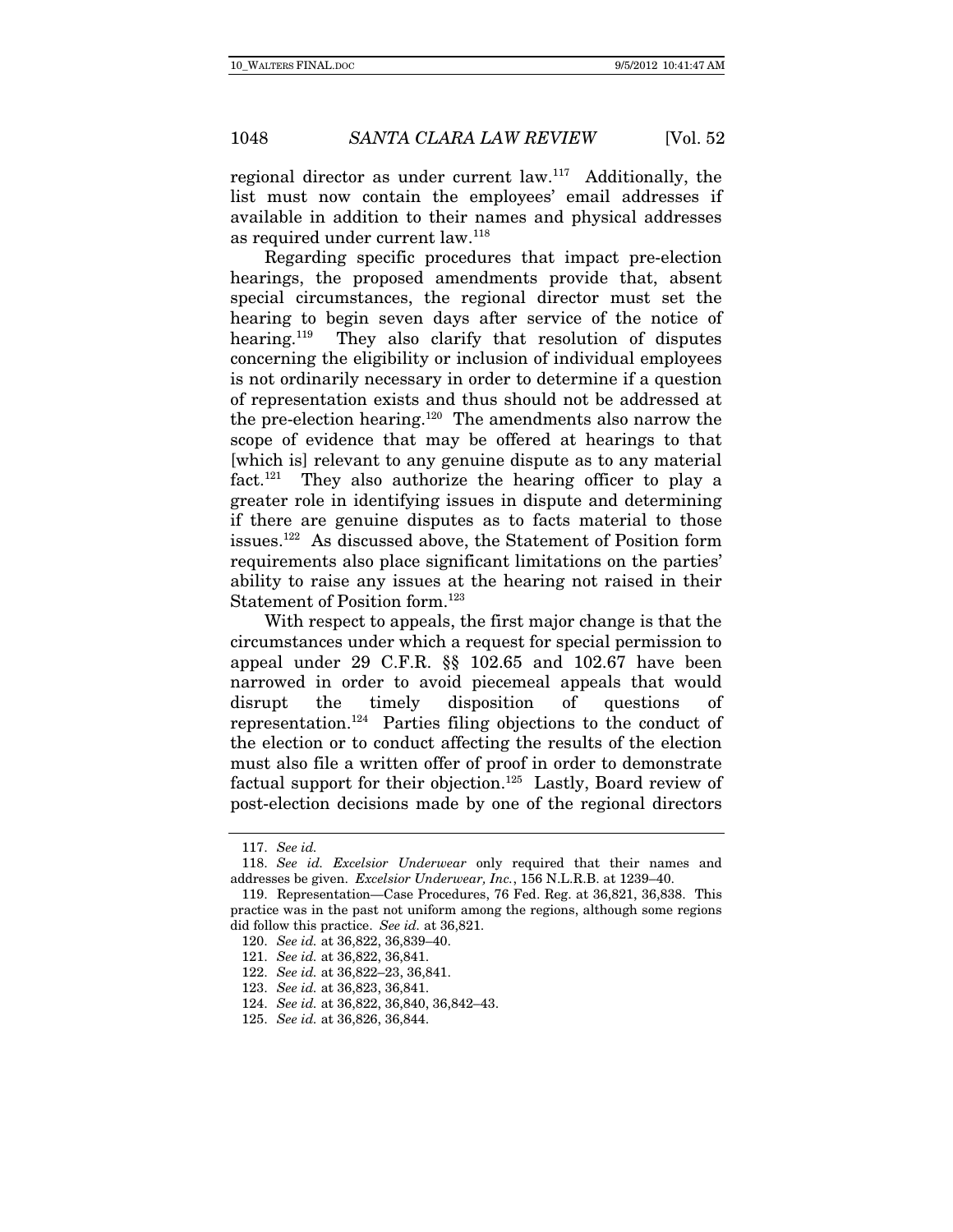would be discretionary rather than mandatory.<sup>126</sup>

The NLRB issued a final rule on December 22, 2011.<sup>127</sup> The final rule deferred the final adoption of some aspects of the proposed rule.128 Specifically, the Board decided to take further time to review the proposed regulations regarding "scheduling of the pre-election hearing, the requirement of a statement of position, and the content and timing of eligibility lists" as well as some other proposed rules.<sup>129</sup> The NLRB chose to do so because of the particularly large number of comments it had received on these proposals.130

However, the NLRB decided to adopt some of the less controversial proposed rules, treating them as severable from the other proposed rules.131 The most notable rules it chose to adopt include provisions that would: (1) direct that section 9(c) of the NLRA be construed such that the statutory purpose of a pre-election hearing is to determine if a question of representation exists; (2) give hearing officers presiding over pre-election hearings the authority to limit the presentation of evidence to questions of representation; (3) give hearing officers presiding over pre-election hearings discretion to permit or disallow post-hearing briefs; (4) defer all requests for review of the regional director's decision and direction of election until after the election occurs; (5) eliminate the codified recommendation that the regional director should ordinarily not schedule an election sooner than twenty-five days after the decision and direction of election; and (6) create a uniform procedure for resolving election objections and potentially outcome-determinative challenges in stipulated and directed election cases and provide that Board review of regional directors' resolution of such disputes is discretionary.<sup>132</sup> These changes will go into effect on April 30, 2012.<sup>133</sup>

Some have compared these changes to a regulatory imposition of the EFCA, although the proposed regulations

<sup>126.</sup> See id. at 36,827, 36,844–45.

<sup>127.</sup> See Representation—Case Procedures, 76 Fed. Reg. 80,138 (Dec. 22, 2011) (to be codified at 29 C.F.R. pt. 101–02).

<sup>128.</sup> See id. at 80,140.

<sup>129.</sup> Id.

<sup>130.</sup> See id.

<sup>131.</sup> See id.

<sup>132.</sup> See id. at 80,141.

<sup>133.</sup> See id. at 80,138.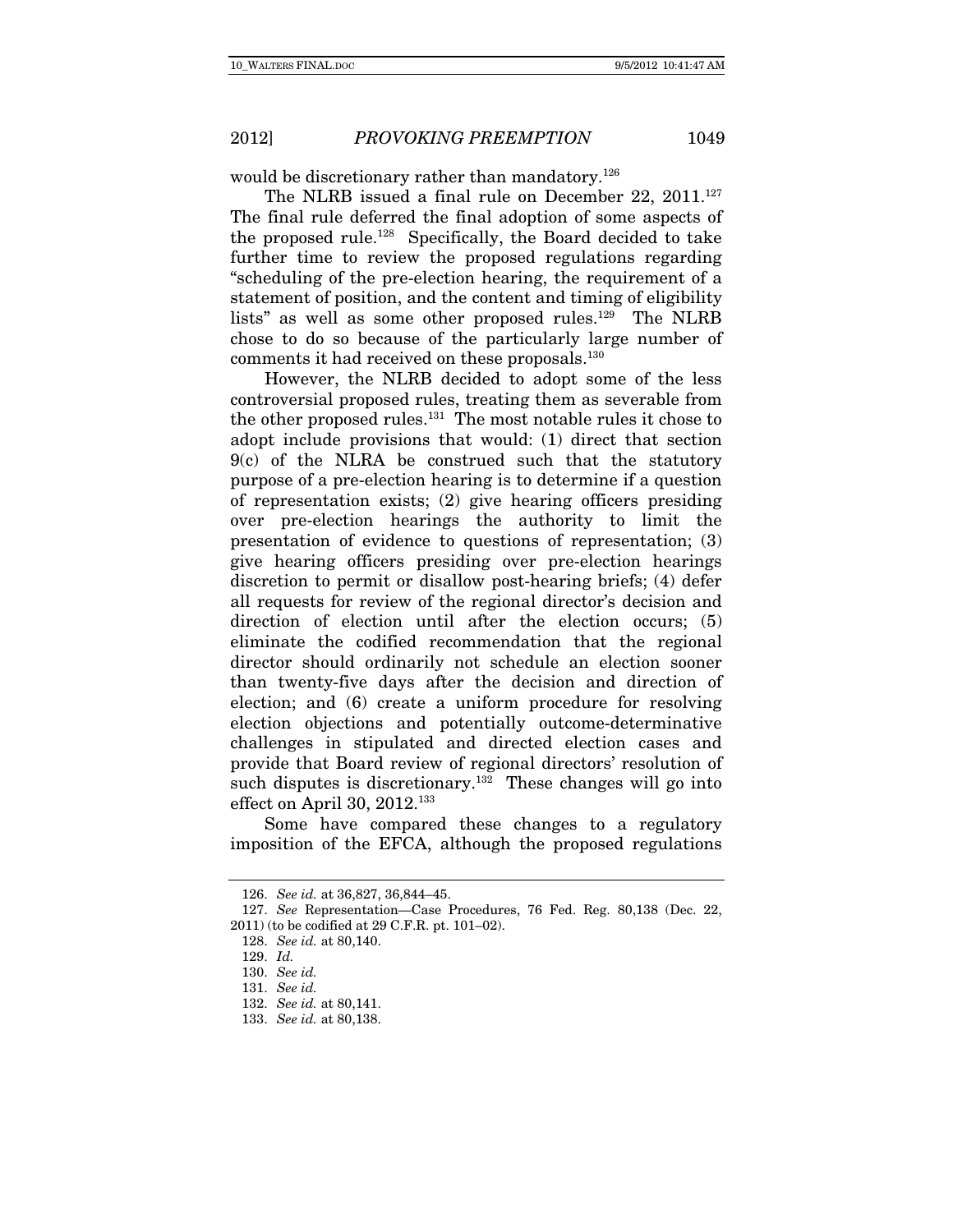are not as favorable to unions as the EFCA would have been.134 For example, the proposed rules contain no provisions requiring binding arbitration if labor and management cannot agree to the terms of a collective bargaining agreement. $135$  Furthermore, the EFCA contains many more provisions that affect the voluntary recognition procedure than these proposed regulations.136 Additionally, as some labor supporters have argued, these proposed regulations provide no guarantees for union election timeframes even though they do in many ways streamline the process.137 The terms of the EFCA more concretely allow unions to accelerate the process of becoming the exclusive bargaining agent for a group of employees.<sup>138</sup> Some members of Congress proposed trumping these regulations by statute, but no such effort has materialized into legislation.<sup>139</sup>

## II. UNDERSTANDING THE EFCA

#### A. Changes to Voluntary Recognition Contained in the EFCA

According to the preamble of the proposed EFCA bill, the EFCA's purpose is "[t]o amend the National Labor Relations Act to establish an efficient system to enable employees to form, join, or assist labor organization, to provide for mandatory injunctions for unfair labor practices during organizing efforts, and for other purposes."140 Although the bill actually predates the *Dana Corp*. decision, the bill does contain language that would have abrogated that decision

 <sup>134.</sup> Kevin Bogardus, Labor Bill Battle Reborn with NLRB's New Union Election Rules Proposal, THE HILL (June 26, 2011, 6:00 AM), http://thehill.com/homenews/administration/168483-labor-bill-battle-rebornwith-nlrbs-new-union-election-rules.

 <sup>135.</sup> Representation—Case Procedures, 76 Fed. Reg. 36,812, 36,812–47 (June 22, 2011) (to be codified at 29 C.F.R. pts. 101–103). The EFCA, on the other hand, does contain such a provision. See H.R. 1409, 111th Cong. (2009); S. 560, 111th Cong. (2009).

<sup>136.</sup> See infra Part II.A; supra notes 82–123.

 <sup>137.</sup> Bogardus, supra note 134.

<sup>138.</sup> See infra Part II.A; supra notes 82–123.

<sup>139.</sup> See Seth Borden, NLRB Announces Final Rule to Expedite Elections; Senator Announces Effort to Block Rule Via Congressional Resolution, LABOR RELATIONS TODAY (Dec. 21, 2011), http://www.laborrelationstoday.com /2011/12/articles/nlrb-rulemaking/nlrb-announces-final-rule-to-expedite-

elections-senator-announces-effort-to-block-rule-via-congressional-resolution/.

 <sup>140.</sup> H.R. 1409, 111th Cong. (2009); S. 560, 111th Cong. (2009).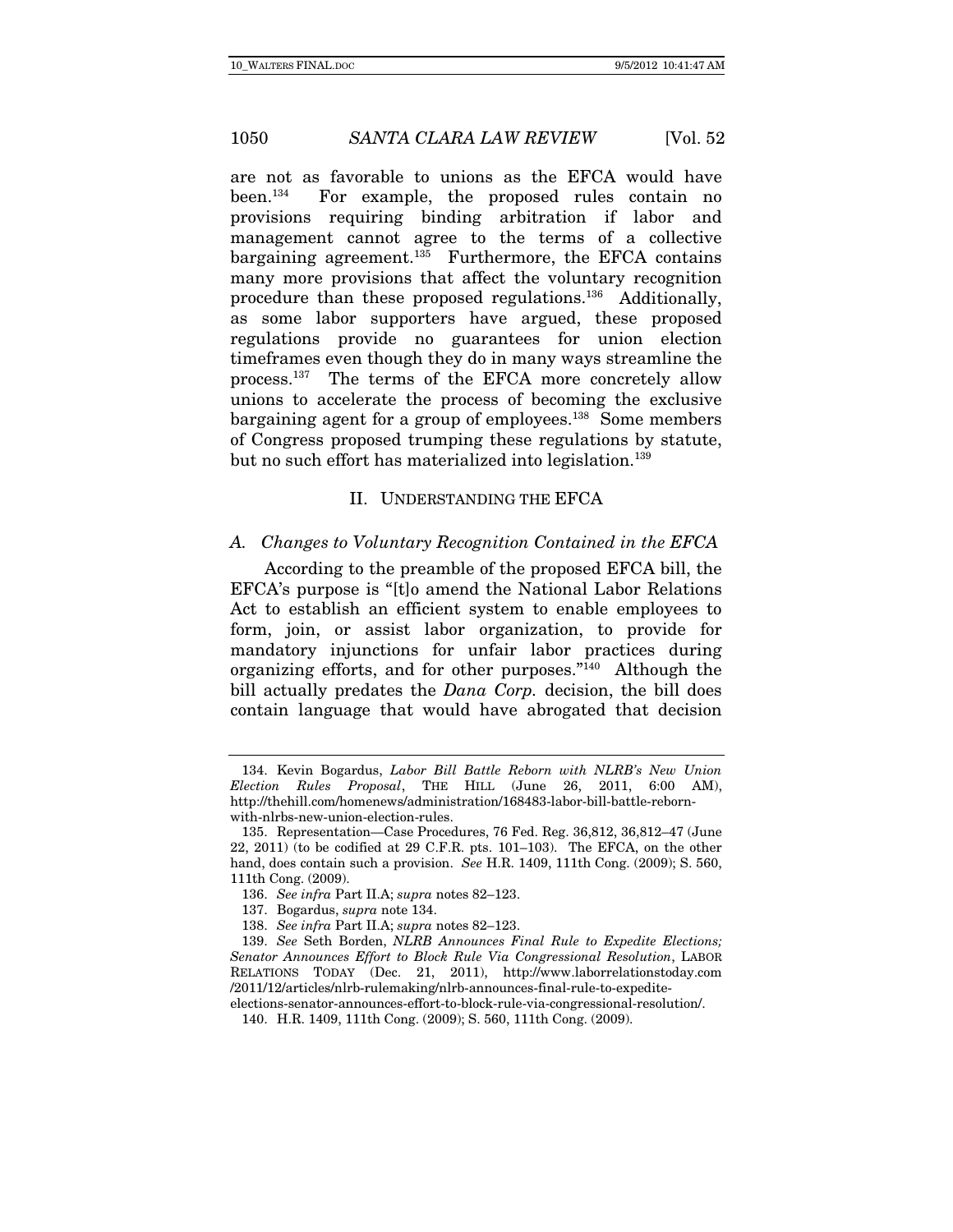before the NLRB chose to overrule that decision itself.<sup>141</sup> Notably, the EFCA as proposed actually makes the voluntary recognition procedure more favorable to unions than it was before the  $Dana\;Corp.$  decision.<sup>142</sup> Furthermore, the proposed bill addresses issues unrelated to the *Dana Corp.* decision, such as imposing various timelines on management to negotiate a collective bargaining agreement with a union.<sup>143</sup>

The main changes that the EFCA would make to the voluntary recognition process are: (1) the options an employer has once the union has obtained majority support of the employees as represented through appropriate cards; (2) the involvement of the NLRB in investigating the cards to determine if the union has majority support; and (3) the abolishment of the changes Dana Corp. made to the recognition bar.144 The text of the EFCA that would make these changes, amending section  $9(c)$  of the NLRA, is as follows:

Notwithstanding any other provision of this section, whenever a petition shall have been filed by an employee or group of employees or any individual or labor organization acting in their behalf alleging that a majority of employees in a unit appropriate for the purposes of collective bargaining wish to be represented by an individual or labor organization for such purposes, the Board shall investigate the petition. If the Board finds

<sup>141.</sup> See In re Dana Corp., 351 N.L.R.B. 434 (2007); Dillard & Dillard, supra note 22, at 820 ("In contrast, Congress is considering the Employee Free Choice Act (EFCA), which would not only overrule the Board's decision in Dana/Metaldyne but also mandate employer recognition of a union with a cardcheck showing of majority support.") (footnote omitted); infra Part III. The NLRB recently overruled the Dana Corp. decision in In re Lamons Gasket Co. See In re Lamons Gasket Co., 357 N.L.R.B. No. 72, at 1–2 (2011).

 <sup>142.</sup> Under current law, an employer can reject a card showing by the union that it has obtained majority support and instead seek an NLRB conducted election. See Linden Lumber Div., Summer & Co. v. NLRB, 419 U.S. 301, 309– 10 (1974). The EFCA would change this current law by doing away with an employer's immediate right to challenge a card showing by the union. See H.R. 1409, 111th Cong.; S. 560, 111th Cong. The EFCA would instead place the power in the NLRB's hands to determine if the union has majority support. See H.R. 1409, 111th Cong.; S. 560, 111th Cong.

 <sup>143.</sup> H.R. 1409, 111th Cong.; S. 560, 111th Cong. If management does not comply, the dispute would go to an alternative dispute resolution proceeding, including binding arbitration. H.R. 1409, 111th Cong.; S. 560, 111th Cong. This Article will not focus on any aspects of the EFCA other than the provisions regarding voluntary recognition.

<sup>144.</sup> See sources cited supra note 143.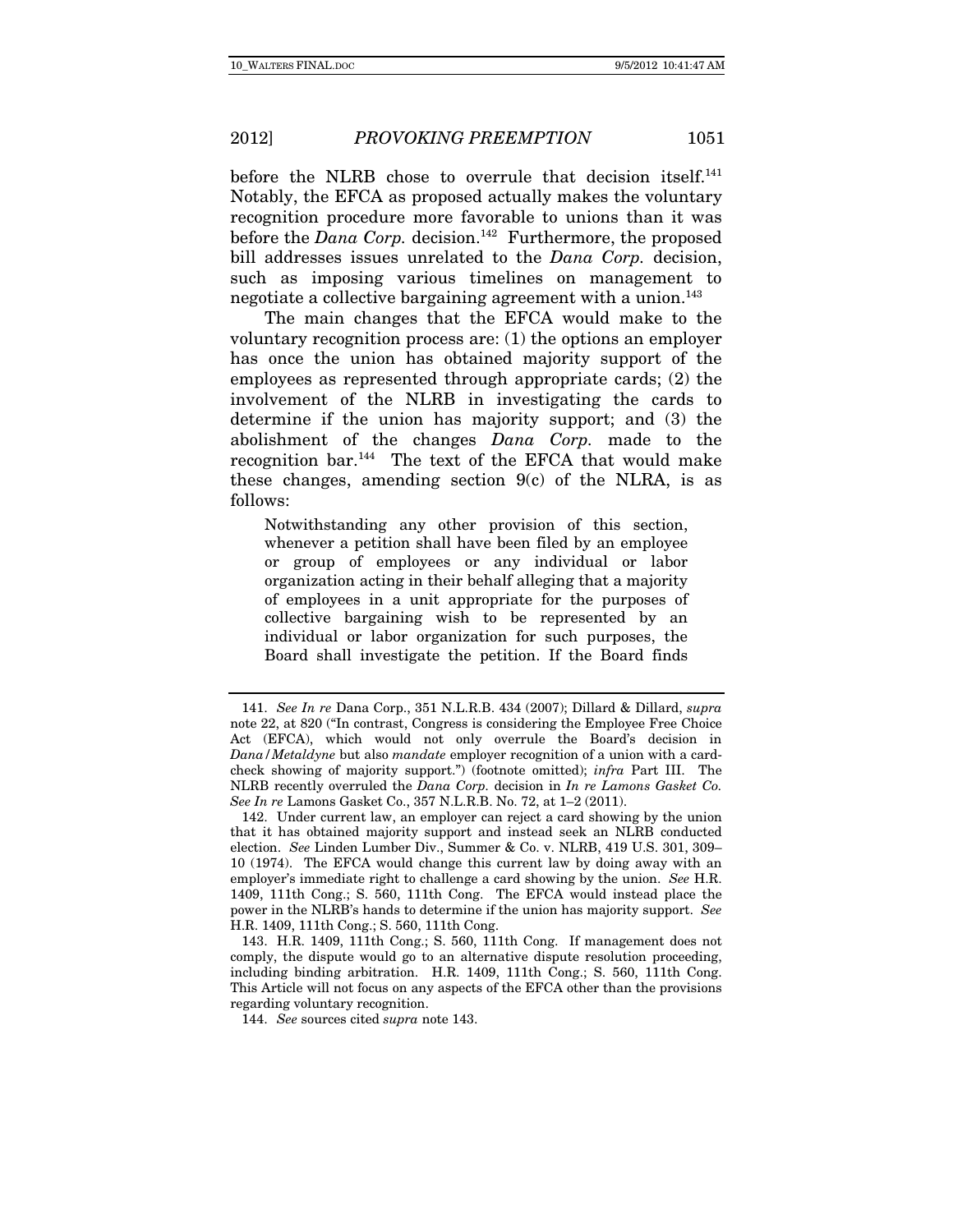that a majority of the employees in a unit appropriate for bargaining has signed valid authorizations designating the individual or labor organization specified in the petition as their bargaining representative and that no other individual or labor organization is currently certified or recognized as the exclusive representative of any of the employees in the unit, the Board shall not direct an election but shall certify the individual or labor organization as the representative described in subsection  $(a)$ <sup>145</sup>

Essentially, the Board would determine whether or not majority support exists, rather than the employer himself.<sup>146</sup> Furthermore, once the NLRB has determined that a majority of workers did support the union, the employer could not demand the holding of a secret ballot election.<sup>147</sup> For comparison, any employer who currently signs a card check agreement agrees to waive this right to demand an election, but employers that have not signed an agreement may demand a secret ballot election.<sup>148</sup> Lastly, the final sentence of this subsection would require that the NLRB certify the union immediately once it determines the union has majority support.<sup>149</sup> Notably, these provisions would effectively overrule the result in the *Dana Corp.* decision.<sup>150</sup> Because the NLRB has recently overruled Dana Corp., any effects the EFCA would have on that decision are of course now moot.<sup>151</sup>

### B. Arguments for and Against the EFCA

Due to the nature of the changes that the EFCA would bring about in the labor world as well as the politically sensitive nature of the balance of power between management and unions, the EFCA has generated a significant amount of controversy. Some of the members of Congress who spoke on the congressional floor the day the

<sup>145.</sup> See sources cited supra note 143.

<sup>146.</sup> See sources cited supra note 143.

<sup>147.</sup> See sources cited supra note 143.

<sup>148.</sup> See sources cited supra notes 32–33 and accompanying text.

<sup>149.</sup> See sources cited supra note 143.

 <sup>150.</sup> Dillard & Dillard, supra note 22, at 820 ("In contrast, Congress is considering the . . . EFCA[], which would not only overrule the Board's decision in Dana/Metaldyne but also mandate employer recognition of a union with a card-check showing of majority support.").

<sup>151.</sup> See In re Lamons Gasket Co., 357 N.L.R.B. No. 72, at 1–2 (2011).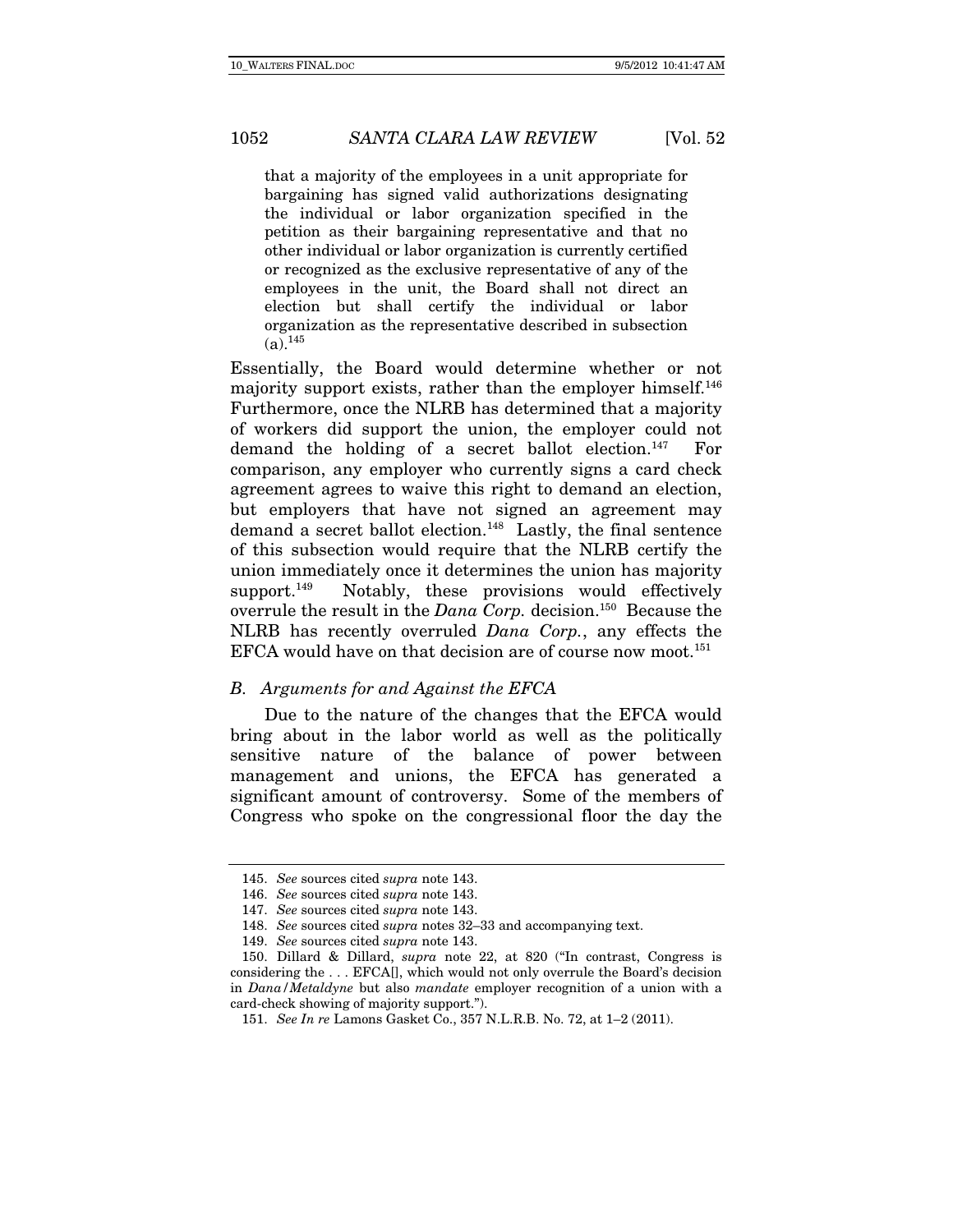most recent version of the EFCA was proposed summarized the main arguments for and against it. As stated by Representative Stark, the proponents of the EFCA argue that it: (1) benefits the economic interests of average Americans as well as the economy as a whole; (2) prioritizes the rights of individual workers; and (3) curbs some of the worst abuses by employers:

 Middle-class Americans are the backbone of the economy, and yet they took a back seat to corporate giants over the past eight years. The previous Administration decided to protect big business at the expense of their employees, and corporate profits ballooned while real worker wages stagnated or even declined.

 Right now, employers can use coercive tactics in the runup to an employer-forced election even when a majority of workers want to form a union, they can stall indefinitely during contract negotiations, and they can engage in illegal labor practices and receive only a slap on the wrist. American workers deserve better.

 The Employee Free Choice Act levels the playing field between employees and employers by allowing workers to decide whether to hold a NLRB election or instead show that a majority of workers support unionization. The Act prevents employers from stonewalling and makes it easier for employees to reach a collective bargaining agreement. Finally, the Employee Free Choice Act stiffens penalties against employers who violate the law.

 The current economic recession makes passage of the Employee Free Choice Act even more important. Workers with higher wages will stimulate the economy, spur investment, and get America back on the road to prosperity.152

Proponents of the bill also point to the consistent drop in union membership in the United States since the middle of the twentieth century from the high point of roughly onethird of the country's workers being members of a union.<sup>153</sup>

 <sup>152. 155</sup> CONG. REC. E620 (daily ed. Mar. 10, 2009) (statement of Rep. Stark).

<sup>153.</sup> See Cooper, supra note 22, at 1591 ("In the mid-1950s union density reached its peak, including about a third of the workforce. By the mid-1970s density had dropped to about a quarter of the workforce. Since then, the decline has accelerated to the point that union membership in 2007 included only 12.1%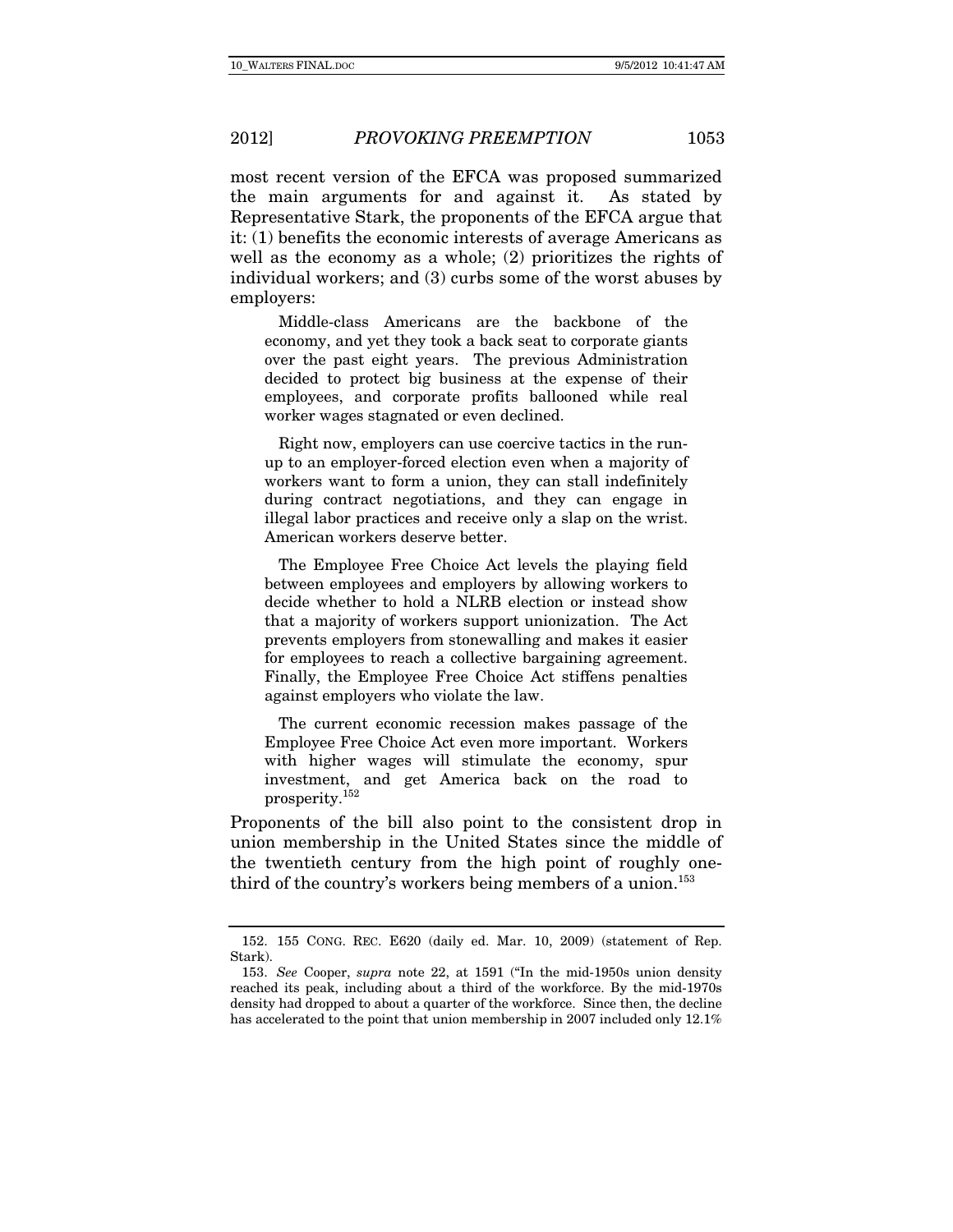On the other hand, critics of the EFCA argue that the bill: (1) undercuts the rights of employees by undermining secret ballot elections, thus taking away employee autonomy; and (2) prioritizes union membership when nationwide union membership already stands at a level high enough to adequately safeguard workers' rights.154 As Representative Roe articulates, regarding the bill's effect on workers' rights, "[T]he curiously named Employee Free Choice Act . . . actually does the opposite of its title by taking away an employee's free choice to choose in secret whether or not to join a union."155 Likewise, to undercut arguments of waning union membership nationwide, Representative Roe pointed to recent statistics from the Bureau of Labor Statistics showing that "union membership was just over 16 million in 2008, a 2.6 percent rise over 2007."156 Another commonly raised criticism of the EFCA centers on the economic impact it would have on the job market and the economy as a whole.<sup>157</sup> More specifically, opponents of the EFCA argue that the legislation would burden employers who are already overloaded with government regulations and prevent them from creating more jobs in the process.158

#### III. CONGRESSIONAL HISTORY OF THE EFCA

The EFCA has a colorful legislative history in Congress. On November 21, 2003, Representative George Miller first introduced an early form of the EFCA.159 However, the bill and its Senate counterpart never made it out of committee.<sup>160</sup>

of the workforce." (footnote omitted)); Dillard & Dillard, supra note 22, at 819. In 2010, union membership was approximately 11.9% of the workforce. News Release, U.S. Dep't of Labor, Union Members–2010, at 1 (Jan. 21, 2011), available at http://www.bls.gov/news.release/union2.nr0.htm.

<sup>154.</sup> See 155 CONG. REC. H3111 (daily ed. Mar. 10, 2009) (statement of Rep. Pitts); id. at H3112–13 (statement of Rep. Roe).

<sup>155.</sup> Id. at H3112 (statement of Rep. Roe).

<sup>156.</sup> Id.

 <sup>157.</sup> Kris Maher, Economy Heightens Debate Over Bill to Ease Union Organizing, WALL STREET JOURNAL, Nov. 1, 2008, at A3, available at http://online.wsj.com/article/SB122549927797489907.html ("Business and industry groups say the legislation, known as the Employee Free Choice Act, will lead to massive job losses and hobble the economy.").

<sup>158.</sup> Red Tape and Scissors, ECONOMIST (May 28, 2009), http://www.economist.com/node/13686444.

 <sup>159.</sup> H.R. 3619, 108th Cong. (2003).

<sup>160.</sup> See H.R. REP. NO. 110-23, at 4 (2007) (Conf. Rep.).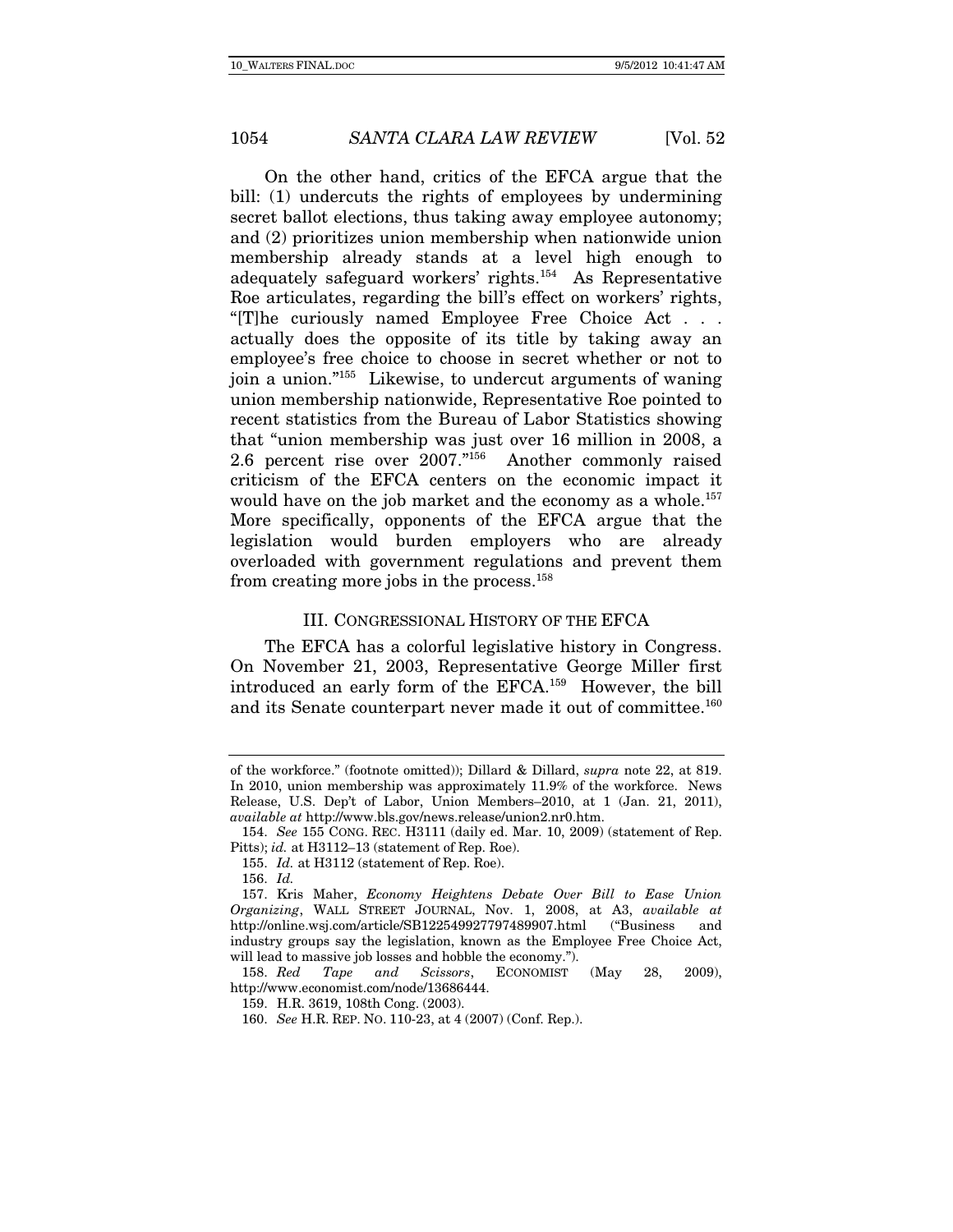The bill once again stalled in committee when reintroduced in 2005.161 When the bill resurfaced in early 2007, it finally made it out of committee and to the full House of Representatives.162 The House on March 1, 2007 passed a version of the bill by a vote of  $241$  to  $185^{163}$  Shortly afterwards, former Senator Ted Kennedy introduced a version of the bill in the Senate on March 29, 2007.164 Republicans successfully filibustered the bill in the Senate when a motion to invoke cloture failed to pass by nine votes with a final vote of fifty-one to forty-eight.<sup>165</sup> On March 10, 2009, a few months after the 111th Congress was sworn in, former Senator Ted Kennedy and Representative George Miller both introduced a version of the bill in the Senate and House respectively.166

When reintroduced in 2009, the bill faced the largest hurdles in the Senate with the prospect of a potential filibuster where Republican opposition to the bill was uniform.167 Former Senator Arlen Specter, a moderate Republican viewed as key to the passage of the bill, stated in March of 2009 that he opposed the legislation.<sup>168</sup> Democratic Senator Ben Nelson of Nebraska also expressed his opposition to the bill.169 Several other Democratic Senators stated that they could not support the bill in its current form or that they would prefer alternative legislation, including Arkansas Senator Blanche Lincoln,<sup>170</sup> Delaware Senator Thomas

168. See id. Senator Arlen Specter soon switched parties to become a Democrat in late April of 2009 after he realized that he could not likely win the upcoming Republican primary he faced and that the Republican Party in his view had shifted too far rightward politically. See Carl Hulse, Specter Switches Parties, N.Y. TIMES (April 28, 2009, 12:13 pm), http://thecaucus.blogs.nytimes. com/2009/04/28/specter-will-run-as-a-democrat-in-2010/.

169. See Ryan Grim, Ben Nelson Opposes Employee Free Choice Act, HUFFINGTON POST (Mar. 10, 2009, 02:16 PM), http://www.huffingtonpost.com /2009/03/10/breaking-ben-nelson-oppos\_n\_173548.html.

170. See Alec MacGillis, Drifting Right, Lincoln Comes Out Against EFCA,

<sup>161.</sup> See id.

<sup>162.</sup> See id. at 5.

 <sup>163. 153</sup> CONG. REC. H2091 (daily ed. Mar. 1, 2007).

 <sup>164.</sup> S. 1041, 110th Cong. (2007).

 <sup>165. 153</sup> CONG. REC. S8378-98 (daily ed. June 26, 2007).

 <sup>166.</sup> H.R. 1409, 111th Cong. (2009); S. 560, 111th Cong. (2009).

<sup>167.</sup> See James Oliphant, 'Card Check' Bill Loses Key Supporters, L.A. TIMES (Mar. 28, 2009), http://articles.latimes.com/2009/mar/28/nation/na-card-check28 ("All along, Republicans have made it clear that they would try to stop the bill with a filibuster. Specter's announcement Tuesday means all forty-one Senate Republicans are lined up against the measure.").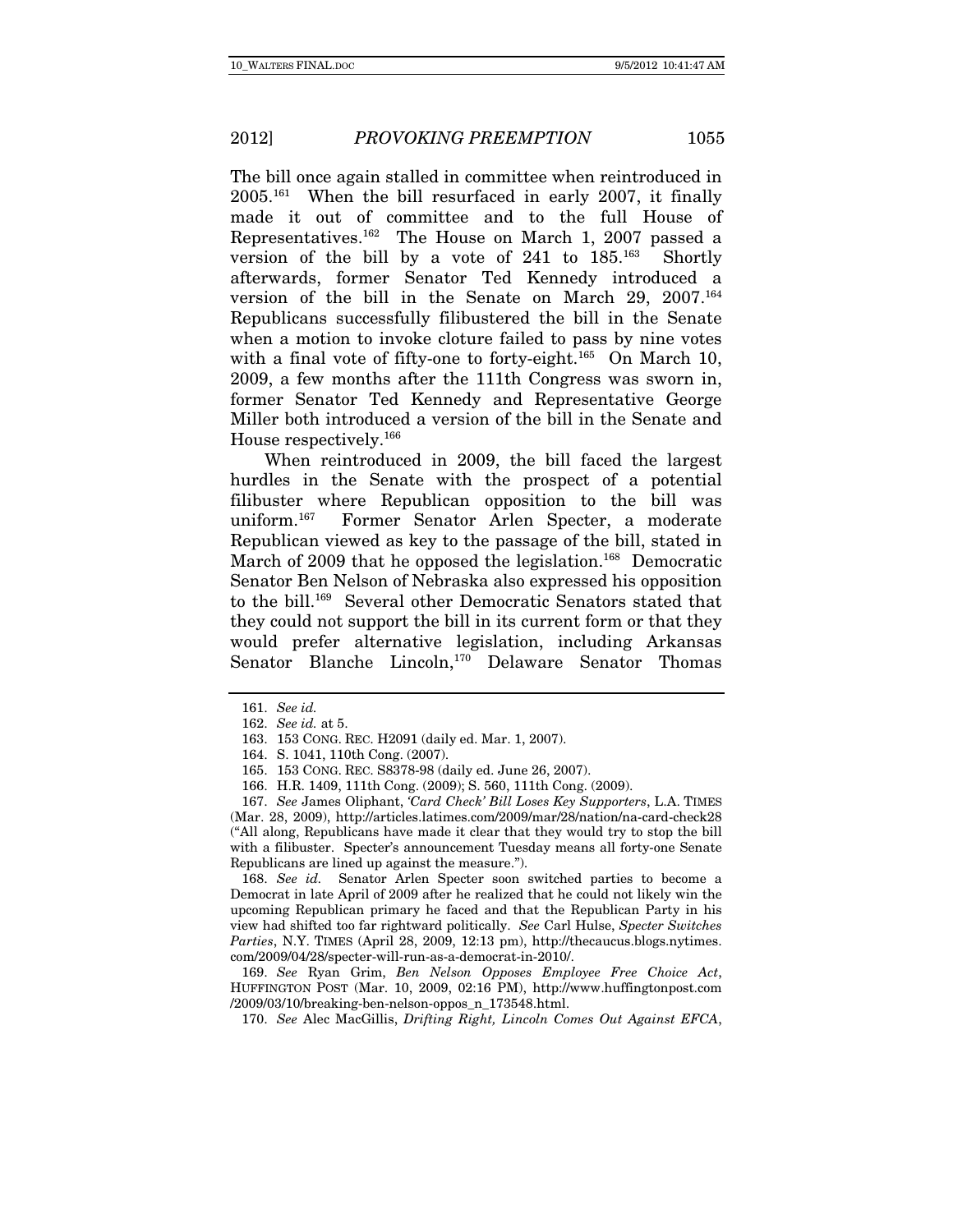Carper,171 and California Senator Dianne Feinstein.172 The focus of attention in Congress soon shifted to other legislation, such as healthcare overhaul<sup>173</sup> and financial reform.174 Particularly with the loss of the Democratic super majority in the Senate due to the January 2010 special election upset in the Massachusetts Senate race following the death of Senator Ted Kennedy,175 the original sponsor of the bill in the Senate, the prospects of passing the EFCA quickly dimmed.176 AFL-CIO President Richard Trumka claimed that there would be a push to pass the EFCA in the lame-duck session following the Democratic defeats in the 2010 midterm elections,177 but no such effort ever materialized into legislation in an otherwise active lame duck session.<sup>178</sup>

Given the uniform opposition of Republicans to the EFCA179 and the results of the 2010 congressional midterm elections, the loss of the Democratic majority in the House of Representatives and the net loss of seven of sixty seats in the U.S. Senate including the Democratic loss in Massachusetts in January 2010, little likelihood exists that Congress will pass the EFCA in the foreseeable future.<sup>180</sup> However,

172. See Oliphant, supra note 167.

173. See Robert Pear & David M. Herszenhorn, Obama Hails Vote on Health Care as Answering 'the Call of History,' N.Y. TIMES, Mar. 21, 2010, at A1, available at http://www.nytimes.com/2010/03/22/health/policy/22health.html.

 174. Editorial, Congress Passes Financial Reform, N.Y. TIMES, July 15, 2010, at A26, available at http://www.nytimes.com/2010/07/16/opinion/16fri1.html.

175. See John Fritze, Scott Brown Wins Massachusetts Senate Race, USA TODAY (Jan. 19, 2010, 9:44 PM), http://content.usatoday.com/communities/ onpolitics/post/2010/01/620007121/1.

 176. Derrick Cain, Harkin Says He Does Not Have Enough Votes to Approve EFCA, DAILY LAB. REP., May 14, 2010, at A-8.

 177. Carter Wood, Card Check: Union Leader Implies Lame-Duck Push for EFCA, SHOPFLOOR (Sept. 17, 2010, 10:13 AM), http://shopfloor.org/2010/09/ card-check-union-leader-implies-lame-duck-push-for-efca/14558.

178. See Laurie Kellman, Lame Duck Session Culminates with Big Accomplishments for Democrats, HUFFINGTON POST (Dec. 23, 2010), http://www.huffingtonpost.com/2010/12/23/lame-duck-session-democraticaccomplishments\_n\_800654.html.

179. See Oliphant, supra note 167.

180. See Calvin Woodward, 2010 Midterms Put Democratic Control On the Line, HUFFINGTON POST (Nov. 2, 2010), http://www.huffingtonpost.com/ 2010/11/02/election-results-2010-midterms\_n\_777475.html.

WASH. POST (Apr. 6, 2009, 5:41 PM), http://voices.washingtonpost.com/44/ 2009/04/06/report\_lincoln\_comes\_out\_again.html.

<sup>171.</sup> Sean Hackbarth, Carper to Oppose Employee Free Choice Act, SENATUS (Apr. 15, 2009, 12:29 PM), http://senatus.wordpress.com/2009/04/15/carper-tooppose-employee-free-choice-act/.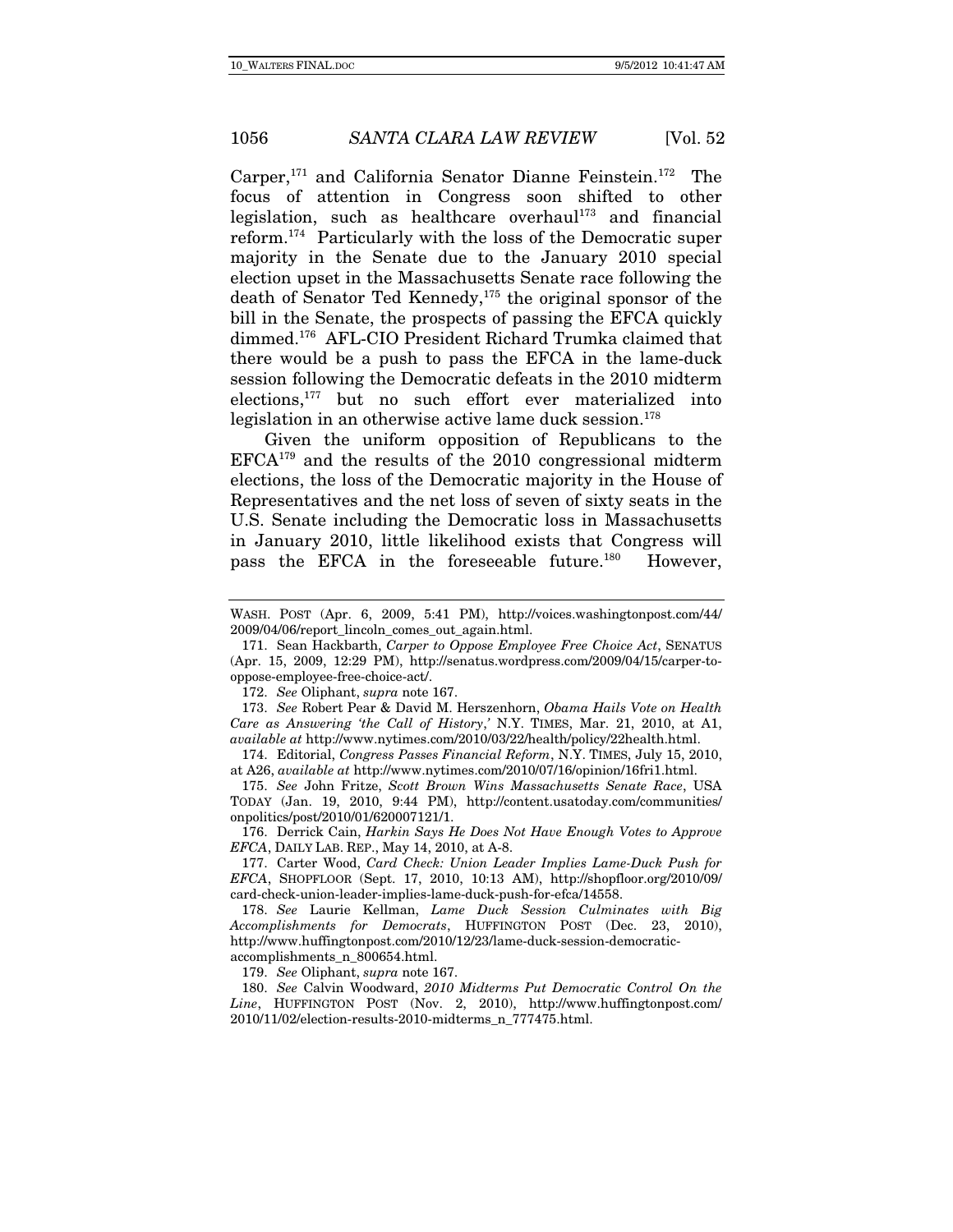voluntary recognition has become a somewhat more desirable option for unions now that the NLRB has overruled its decision in *Dana* Corp.<sup>181</sup>

#### IV. PREEMPTION IN THE CONTEXT OF LABOR LAW

# A. The Gradual Federalization of Labor Law and Historical Context

Until the passage of the National Industrial Recovery Act ("NIRA") in 1933 and subsequently the NLRA in 1935, States primarily regulated labor-management relations and union activity.182 However, the role the States played in these areas had already begun to decrease in the decades that preceded the NIRA and NLRA. As early as 1898, Congress and various federal agencies became involved in regulating union activity related to railroad employees.<sup>183</sup> In 1914, Congress began to tacitly bless the organization of labor unions with the passage of the Clayton Act, which provided an antitrust exemption to labor organizations and decreased the ability of federal courts to issue injunctions in labor disputes.184 Outside of various laws passed during wartime, the passage of the Railway Labor Act in 1926 marked one of Congress's most significant moves into the area of labor-management relations.<sup>185</sup> Lastly, the Norris-LaGuardia Act of 1932 outlawed yellow-dog contracts,186 gave greater recognition to a union's ability to act as the representative of an employee, and placed greater restrictions on the federal courts' ability to issue injunctions against labor unions.187

<sup>181.</sup> See In re Lamons Gasket Co., 357 N.L.R.B. No. 72, at 1–2 (2011); supra Part I.B.

 <sup>182.</sup> HARPER ET AL., supra note 29, at 81–82, 905.

<sup>183.</sup> See id. at 78.

<sup>184.</sup> See Clayton Act, Pub. L. No. 63-212, § 6, 38 Stat. 730 (1914) (codified as amended at 15 U.S.C. § 17 (2006)). The Norris-LaGuardia Act more comprehensively deals with injunctions in labor disputes in modern times. See Norris-LaGuardia Act, 47 Stat. 70 (1932) (codified as amended at 29 U.S.C. § 101–115 (2006)); HARPER ET AL., *supra* note 29, at 67.

<sup>185.</sup> See generally Railway Labor Act, ch. 347, 44 Stat. 577 (1926) (codified as amended at 45 U.S.C. §§ 151–188 (2006)); see also HARPER ET AL., supra note 29, at 67–68.

 <sup>186.</sup> Yellow-dog contracts are contracts where an employee agrees not to join a union or be involved in union activities during the term of their employment. HARPER ET AL., supra note 29, at 66.

<sup>187.</sup> See Norris-LaGuardia Act, 47 Stat. at 70 (codified as amended at 29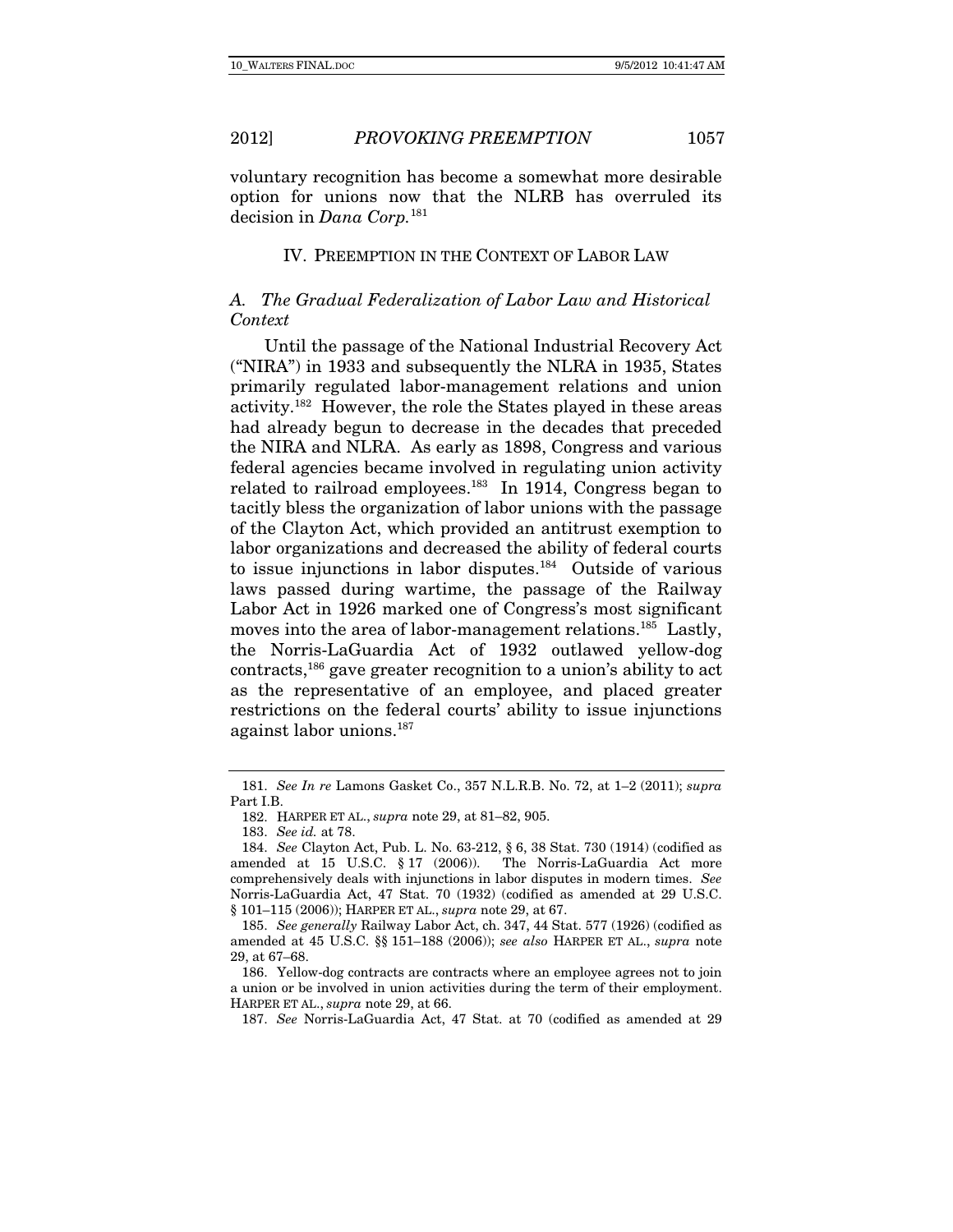Once World War I broke out, wartime concerns created a stronger federal interest in maintaining stable labormanagement relations. Following the federal seizure of roads in 1917, the Railroad Administration recognized the rights of rail workers to organize and bargain collectively in order to reduce industrial strife during wartime that could affect nationwide transportation.188 Likewise, the need for consistent wartime production prompted President Wilson in 1918 to create the National War Labor Board to prevent labor disputes.189 During this wartime period, this agency protected workers who sought to organize and bargain collectively by enforcing their right to do so.190 The purpose of these and other changes at the federal level during this period of time more directly related to promoting efficiency and peace between labor and management during wartime as opposed to promoting union membership and growth.191

The two key factors that influenced federal intervention into the area of labor-management relations in the early twentieth century were: (1) the changing dynamics of the relationship between employees and employers; and (2) the Great Depression. First, due to the changing dynamics between employees and employers, the workplace in the early twentieth century became a much different place than it had been a century or even several decades earlier. Around the turn of the twentieth century, states began to make their corporate laws more favorable to corporations in order to attract corporations to register in their state.192 Likewise, the size of corporations and other business entities began to grow significantly following the Civil War.<sup>193</sup>

U.S.C. §§ 101–115).

 <sup>188.</sup> HARPER ET AL., supra note 29, at 78.

<sup>189.</sup> See BRUCE E. KAUFMAN, THE GLOBAL EVOLUTION OF INDUSTRIAL RELATIONS: EVENTS, IDEAS AND THE IIRA 82 (2004).

<sup>190.</sup> See id. Technically speaking, the National War Labor Board did not have much in the way of enforcement authority, but President Wilson exercised his war powers to secure obedience to its decisions. See HARPER ET AL., supra note 29, at 64.

<sup>191.</sup> See HARPER ET AL., supra note 29, at 64. Notably, after World War I during the 1920s, the federal government did take a less active role in protecting unions and allowed businesses to exercise a more free hand. See id.

<sup>192.</sup> See JOHN E. MOYE, THE LAW OF BUSINESS ORGANIZATIONS 159 (6th ed. 2005); Christopher Grandy, New Jersey Corporate Chartermongering, 1875– 1929, 49 J. ECON. HIST. 667, 667 (1989).

 <sup>193.</sup> HARPER ET AL., supra note 29, at 32; KAUFMAN, supra note 189, at 16–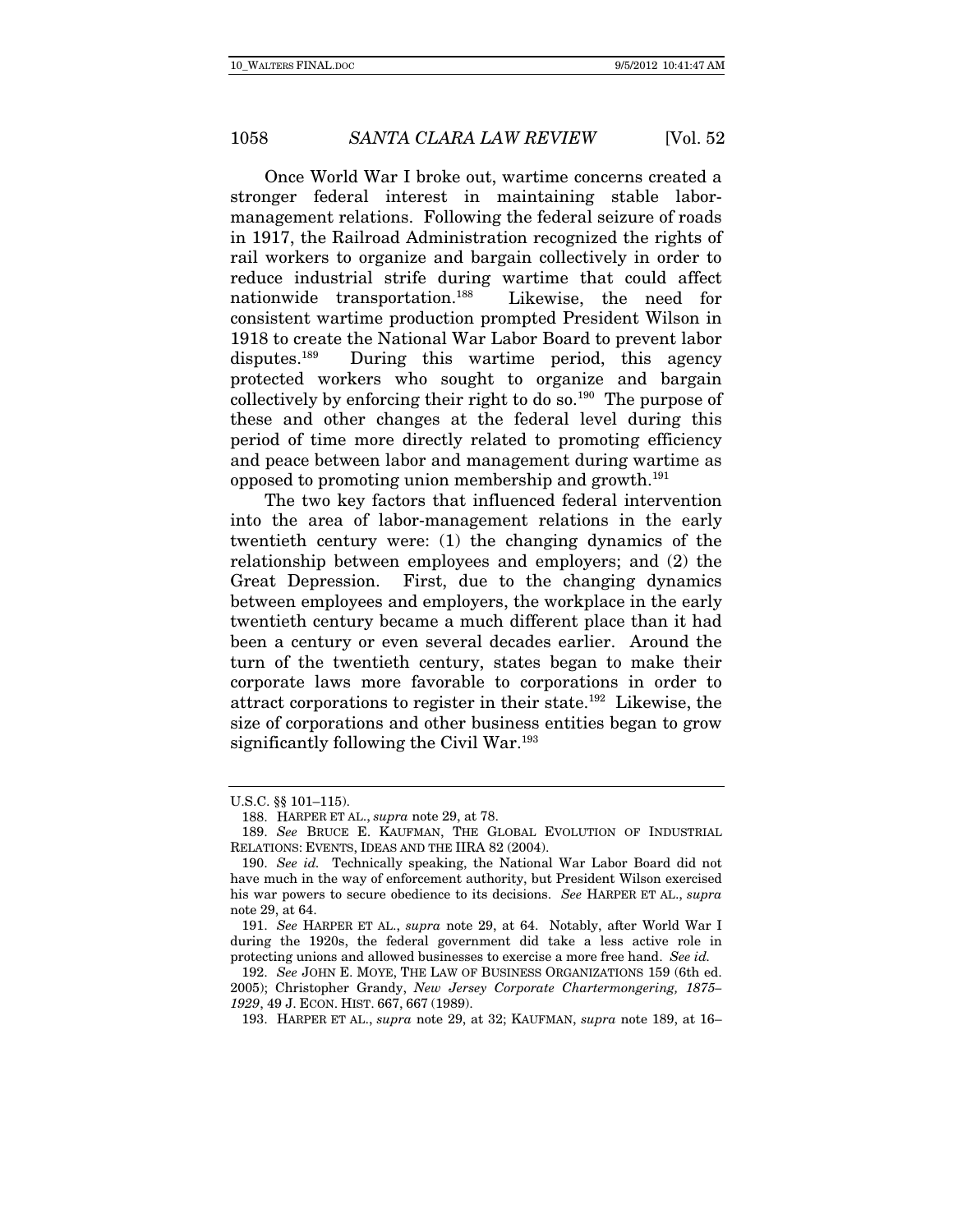These changes to the basic form of businesses largely ended the personal relationship between employers and employees that was more typical of smaller enterprises.<sup>194</sup> When coupled with the strong demand for labor in this post-Civil War period, these changes played a significant role in the development of unions and the labor movement in America.<sup>195</sup> In a more industrialized workplace, employees became more fungible thus reducing their individual bargaining power.196 Significant increases in the migration of employees also created more of a free-labor market.<sup>197</sup> Workers became more willing to leave the countryside for larger cities and even to leave their countries and move to America for work.<sup>198</sup> Additionally, the advent of the factory and the use of heavy machinery posed new types of threats within the workplace that were foreign or at least less prevalent in a pre-industrial economy.199

Second, the pressure the Great Depression placed on American workers arguably played the largest role compared to any other factor in the federalization of labor laws. National income plummeted from eighty-one billion dollars in 1929 to forty-nine billion dollars in 1932, with employee

195. HARPER ET AL., supra note 29, at 32.

 196. KAUFMAN, supra note 189, at 16. That is not say that workers did not benefit in a variety of ways from these changes that came from industrialization. Commentators sometimes paint an idyllic picture of social and economic conditions before this period of industrialization. See Ludwig von Misses, Facts About the "Industrial Revolution," THE FREEMAN, Feb. 1956, reprinted in THE INDUSTRIAL REVOLUTION AND FREE TRADE 53, 53–54 (Burton W. Folsom, Jr. ed., 1996). However, in spite of some negative effects industrialization had on the workplace (in the worst instances egregiously negative effects), economic conditions did generally improve for many workers. See id. at 53–55. For example, mass production made goods cheaper for everyone, including workers. See id. at 56. Likewise, workers received significantly higher wages as a result of some of these changes. See KAUFMAN, supra note 189, at 25. Working hours for workers decreased as well as the nineteenth century progressed. Id. Workers' life expectancies also rose. Id.

197. KAUFMAN, supra note 189, at 16.

198. See id.

<sup>17 (&</sup>quot;As home production and artisanal workshops gave way to large-scale mines, mills and factories, hundreds of thousands of workers were grouped together in one enterprise under the centralized control of an owner and a cadre of managers.").

 <sup>194.</sup> HARPER ET AL., supra note 29, at 32; KAUFMAN, supra note 189, at 15– 16.

<sup>199.</sup> See id. The same was true for other types of workplaces that were either foreign to a pre-industrial economy or became more prevalent as a result of industrialization, such as railroads and mines. See id.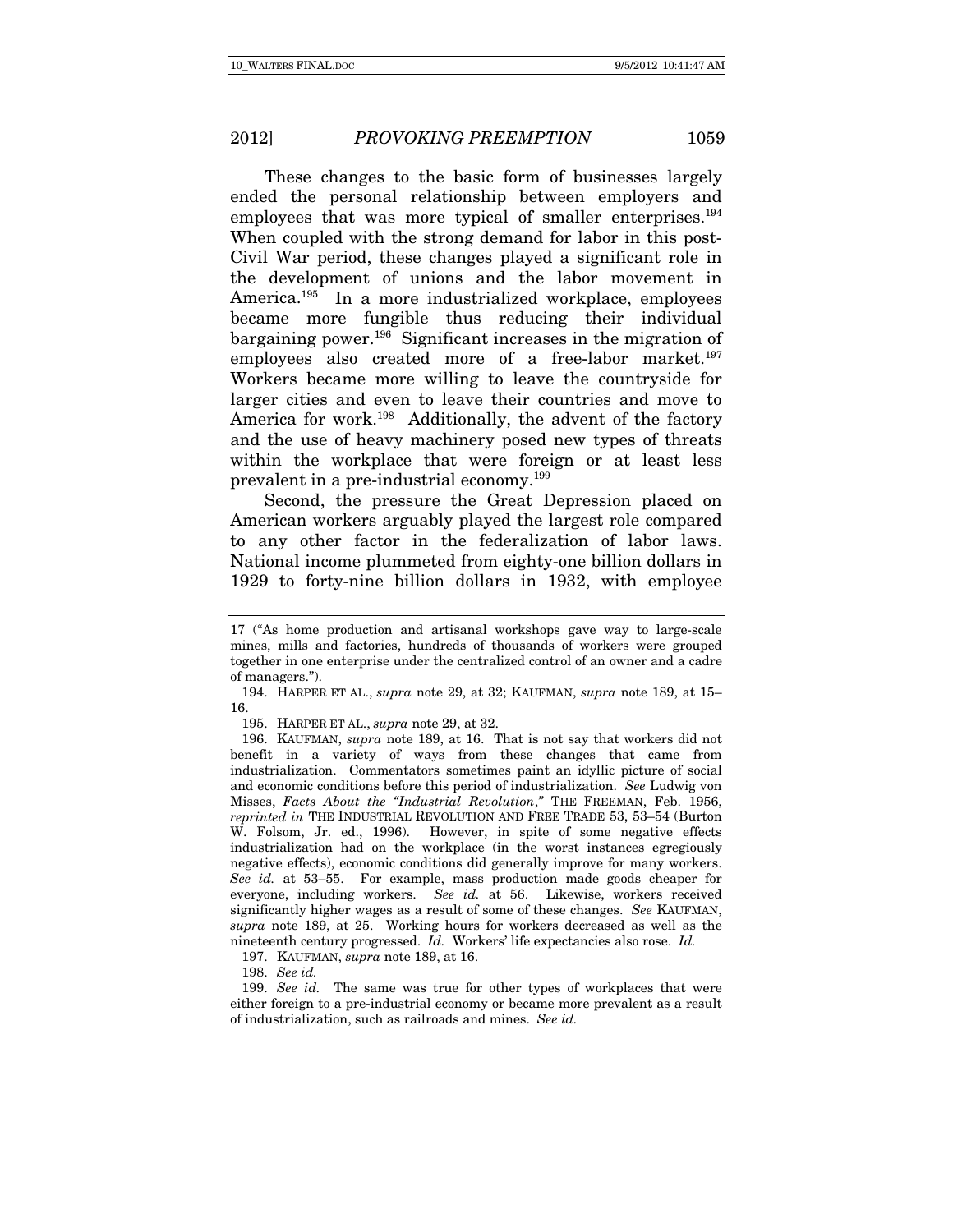wages sustaining the greatest losses.<sup>200</sup> Private construction dropped from \$7.5 billion in 1929 to \$1.5 billion in  $1932.^{201}$ Over fifteen million people were unemployed in 1933, with the national unemployment rate at its peak rising to roughly twenty-five percent.202 Many businesses tried to avoid wage cuts at first, but eventually a variety of industries began to make these cuts as the Great Depression deepened.<sup>203</sup> These conditions led President Franklin Delano Roosevelt to push for a variety of reforms as part of the New Deal program after his presidential election in 1932.<sup>204</sup> The National Industrial Recovery Act ("NIRA") was one of the first and most ambitious aspects of the New Deal.205 In addition to establishing minimum-wage and maximum-hours standards in every industry, the NIRA created a federal statutory right for employees to organize themselves into a union.<sup>206</sup> Particularly with respect to the strength of the NLRB, the agency charged with enforcing the NLRA, the NLRA was in many ways broader and more favorable to employees than the NIRA that preceded it.<sup>207</sup>

# B. Modern Policy Rationales Supporting Labor Law Preemption

With the passage of the NIRA and subsequently the NLRA, Congress decided that the area of labor-management

205. See id.

 <sup>200.</sup> HARPER ET AL., supra note 29, at 80.

 <sup>201.</sup> ARTHUR M. SCHLESINGER, THE COMING OF THE NEW DEAL 87 (2003).

 <sup>202.</sup> IRVING BERNSTEIN, THE NEW DEAL COLLECTIVE BARGAINING POLICY 14–15 (1950); ROBERT FRANK & BEN BERNANKE, PRINCIPLES OF MACROECONOMICS 98 (3d ed. 2007).

 <sup>203.</sup> HARPER ET AL., supra note 29, at 80.

<sup>204.</sup> See id.

<sup>206.</sup> See id. at 81. The NIRA contained no real mechanisms to handle labor disputes. See id. Consequently, President Roosevelt created by executive order the National Labor Board to conduct representation elections and hold hearings to determine whether firms had discriminated against employee organizers. See id. This agency lacked any enforcement authority, however. Id. Notably, the Supreme Court struck down the NIRA as unconstitutional in 1935. See Schechter Poultry Corp. v. United States, 295 U.S. 495, 539–42, 546–51 (1935) (striking down key provisions of the NIRA as an unconstitutional delegation of legislative power to the executive branch and as outside the scope of Congress's Commerce Clause powers). After Congress passed the NLRA in 1935, the Court upheld that statute in 1937. See NLRB v. Jones & Laughlin Steel Corp., 301 U.S. 1, 30 (1937) (upholding the NLRA as within Congress's Commerce Clause powers); HARPER ET AL., supra note 29, at 81.

 <sup>207.</sup> HARPER ET AL., supra note 29, at 81–83.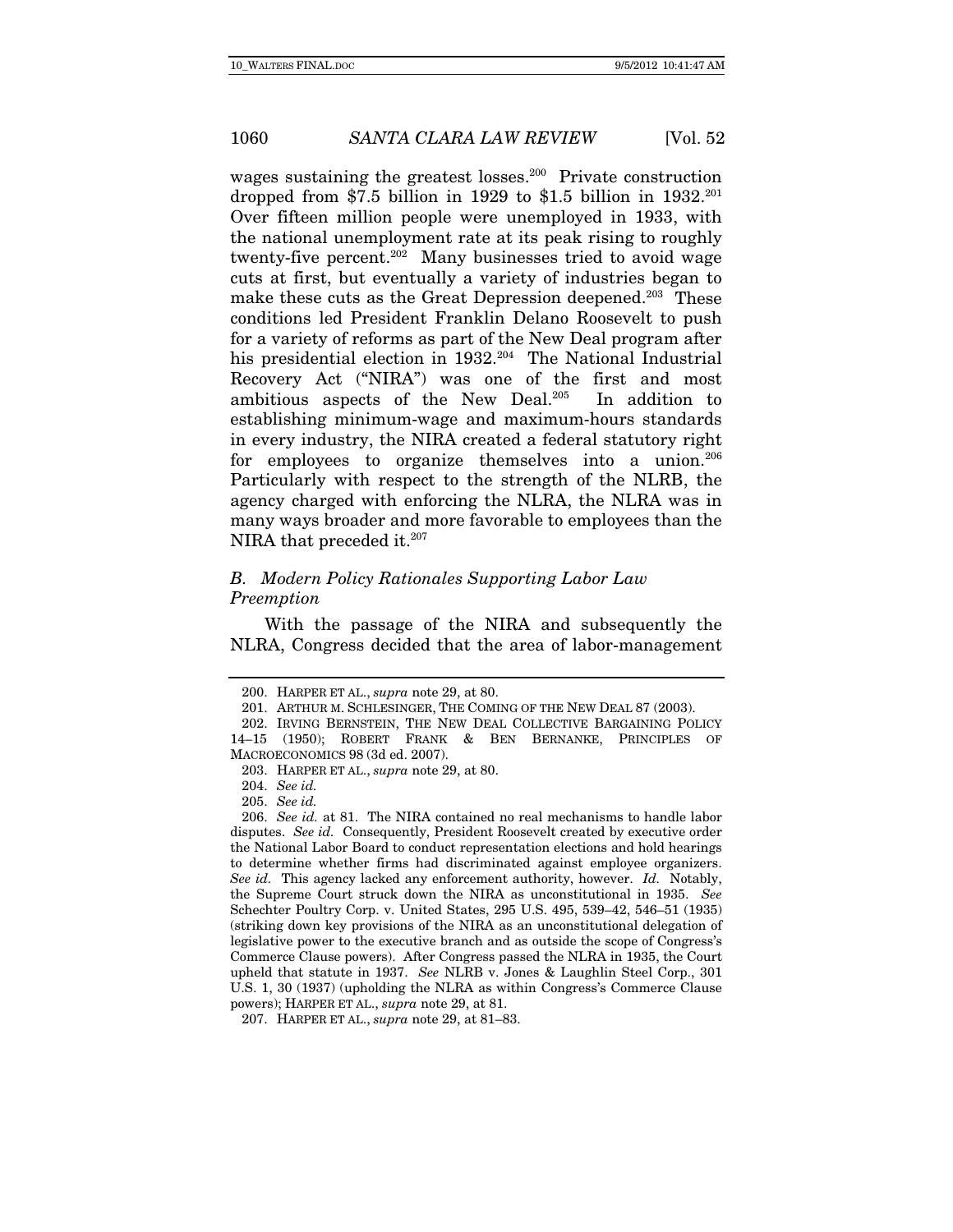relations needed uniform federal standards.<sup>208</sup> As Justice Jackson once articulated in Garner v. Teamsters Union, "Congress evidently considered that centralized administration of specially designed procedures was necessary to obtain uniform application of its substantive rules and to avoid these diversities and conflicts likely to result from a variety of local procedures and attitudes toward labor controversies."209 While those who would seek pro-labor or pro-business legislation from state legislatures may complain about preemption in this area, $210$  the added cost of understanding and complying with fifty different sets of state laws would likely undermine any benefits gained from increased state regulation.<sup>211</sup> All of the following would be potential consequences of delegating more power over labor policy to the States: (1) compliance costs would rise for businesses and unions; (2) attempted compliance with inconsistent or conflicting state laws would increase uncertainty for businesses and unions; (3) enforcement of labor laws would become more difficult due to choice-of-law and other multijurisdictional concerns; (4) inconsistency in results would increase (potentially dramatically); (5) forum

<sup>208.</sup> See Sears, Roebuck & Co. v. San Diego Dist. Council of Carpenters, 436 U.S. 180, 190–95 (1978); HARPER ET AL., supra note 29, at 905; supra Part IV.A.

 <sup>209.</sup> Garner v. Teamsters Union, 346 U.S. 485, 490 (1953).

 <sup>210.</sup> Jeffrey M. Hirsch, Taking States Out of the Workplace, 117 YALE L.J. POCKET PART 225, 225–27 (2008), available at http://yalelawjournal.org/ images/pdfs/659.pdf.

<sup>211.</sup> See id. at 225–26, 228 ("At best, multiple layers of regulations create complexities and redundancies that increase compliance costs and make enforcement more difficult. At worst, inconsistencies or outright conflict make compliance and enforcement nearly impossible. Exclusive federal regulation would eliminate many of these problems and produce a more effective and economically competitive workplace governance regime."); Garner, 346 U.S. at 490–91 ("A multiplicity of tribunals and a diversity of procedures are quite as apt to produce incompatible or conflicting adjudications as are different rules of substantive law."); David L. Gregory, The Labor Preemption Doctrine: Hamiltonian Renaissance or Last Hurrah?, 27 WM. & MARY L. REV. 507, 509 (1986) ("Centralization of labor policy is essential because the NLRA, despite its political defects, is far better suited to anchor and to guide the development of labor policy than are the fifty separate states. If labor policy loses this centralization, state courts will yield a volatile checkerboard of inconsistent decisions, and labor law practice will disintegrate into raw forum shopping."). However, some would counter that "labor law preemption doctrine exists within a bodyguard of exceptions making it at once one of the most complex and indecipherable areas in all of employment law." Henry H. Drummonds, Reforming Labor Law by Reforming Labor Preemption Doctrine to Allow the States to Make More Labor Relations Policy, 70 LA. L. REV. 97, 104 (2009).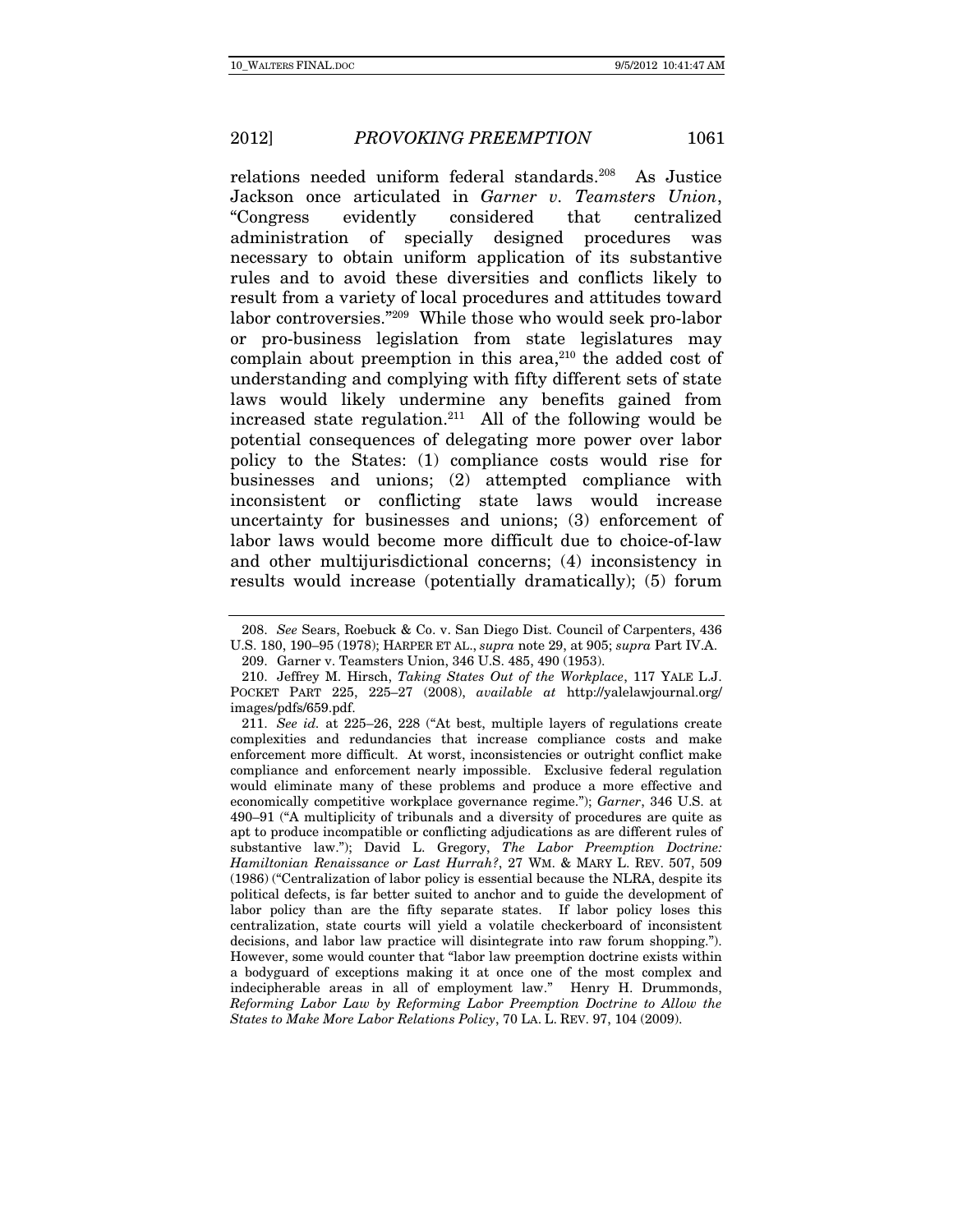shopping would increase; and (6) the desirability of the United States as a place of business would decrease for foreign businesses.212

While it once made sense for States to regulate employment practices that were truly local in nature, the modern workplace is strikingly different than it once was.<sup>213</sup> A large amount of employers are at least regional in nature, and many others are national or international in scope.<sup>214</sup> Comparing a localized dispute, such as a dispute between a single employee and his employer over a covenant not to compete, to a large-scale labor dispute, which can impact hundreds of employees in several different states<sup>215</sup> and can bring even a large employer's business to a screeching halt, illustrates the point. $216$  State regulation does have its place with respect to many types of employment issues impacting concerns that have a more localized effect. $217$  In comparison, the interests that the States have in employment and labor policies decreases significantly when it comes to disputes that have national and international consequences.<sup>218</sup>

Many complain about the politicized nature of federal labor policy and the resulting congressional impasse this situation creates. $219$  The point is well taken, but this situation is far from a recent phenomenon.<sup>220</sup> Additionally, significant changes in federal labor law do take place as a

 <sup>212.</sup> See Gregory, supra note 211, at 509; Hirsch, supra note 210, at 225–26, 228.

 <sup>213.</sup> See Hirsch, supra note 210, at 228; supra notes 192–199 and accompanying text.

 <sup>214.</sup> See Hirsch, supra note 210, at 228.

 <sup>215.</sup> One example would be the highly publicized case where the NLRB brought an action against Boeing for retaliating against a union by moving a factory from Washington to South Carolina. See Steven Greenhouse, Boeing Labor Dispute Is Making New Factory a Political Football, N.Y. TIMES, July 1, 2011, at A1, available at http://www.nytimes.com/2011/07/01/business/ 01boeing.html?pagewanted=all. This dispute, which has since reached a resolution, affected at least two states, impacted thousands of workers and one of the world's largest airplane manufacturers, and involved a plant with construction costs around \$750 million. See id.; Chris Isidore, Boeing Unfair Labor Charge Dropped, CNNMONEY (Dec. 9, 2011), http://money.cnn.com/2011/ 12/09/news/companies/boeing\_nlrb/.

<sup>216.</sup> See Hirsch, supra note 210, at 225–28.

<sup>217.</sup> See id.

<sup>218.</sup> See id.

<sup>219.</sup> See, e.g., Estlund, supra note 20, at 1530.

<sup>220.</sup> See id. (stating that no major congressional revision of federal labor laws has occurred since 1959).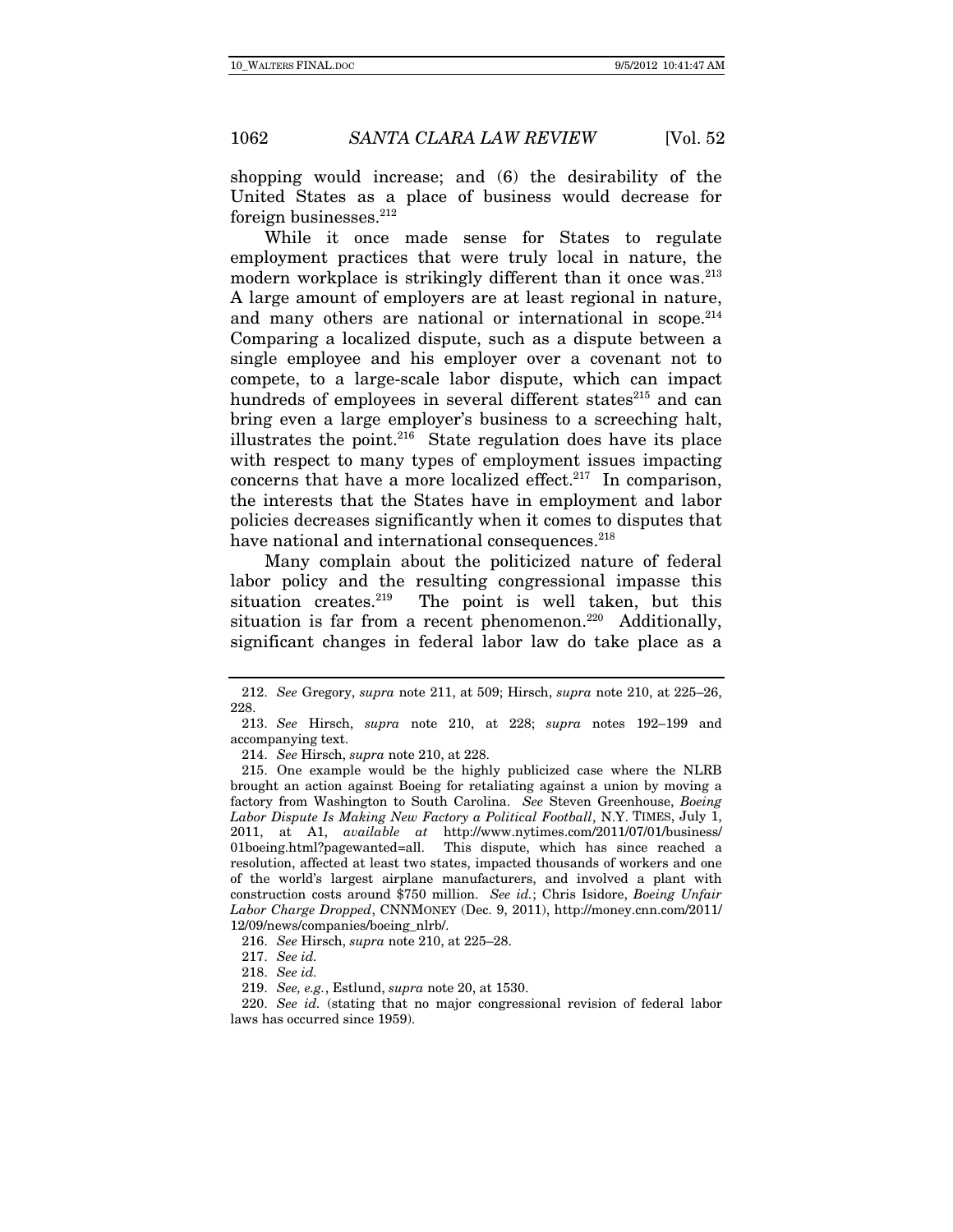result of adjudications that take place within the NLRB, the agency charged with implementing the NLRA, and ultimately the federal court system.221 Likewise, politicization of labor policy is far from a purely Congressional phenomenon.222 It already happens at some level in all states when they shape labor and employment laws within the areas that the states may permissibly regulate.<sup>223</sup> Allowing the states to exercise a freer hand in regulating labor policy would simply change the forum of this politicized battle rather than eliminate it. While the end result in labor policy would of course be different given that all fifty states would have the freedom to adopt their own labor policy, politicization would not likely decrease in any significant way.

#### C. Preemption Generally

The Supremacy Clause of the U.S. Constitution eliminates conflicts between federal and state law by establishing that the Constitution and laws of the United States will trump conflicting state law.224 It is important at the start of a preemption discussion to distinguish between the preemption of state substantive law and the preemption of state court jurisdiction over federal claims. Both of these types of preemption have particular significance in the field of

223. See sources cited supra note 222.

 <sup>221.</sup> HARPER ET AL., supra note 29, at 99–105 (discussing the structure, authority, and history of the NLRB).

 <sup>222.</sup> One recent example would be the recent battles in various states over whether to limit the rights of public sector unions at the state level. See A. G. Sulzberger & Monica Davey, Union Bonds in Wisconsin Begin to Fray, N.Y. Times, Feb. 22, 2011, at A1, available at http://www.nytimes.com/2011/02/22/us/22union.html?pagewanted=all; Ohio Senate Votes Restrictions on Public Sector Unions, REUTERS (Mar. 2, 2011, 4:57 PM), http://www.reuters.com/article/2011/03/02/us-ohio-unions-vote-idUSTRE 7217HJ20110302. In Wisconsin in particular, the debate has turned particularly hostile and transformed the political landscape there. See Sulzberger & Davey, supra; Brendan O'Brien, Republican Senators Face Recall Vote in Wisconsin, REUTERS (Aug. 9, 2011, 5:50 PM), http://www.reuters.com/ article/2011/08/09/us-wisconsin-recalls-idUSTRE7783VT20110809.

 <sup>224.</sup> U.S. CONST. art. VI, cl. 2 ("This Constitution, and the laws of the United States which shall be made in pursuance thereof; and all treaties made, or which shall be made, under the authority of the United States, shall be the supreme law of the land; and the judges in every state shall be bound thereby, anything in the Constitution or laws of any State to the contrary notwithstanding."); Howard A. Learner, Restraining Federal Preemption When There Is An "Emerging Consensus" of State Environmental Law and Policies, 102 NW. U. L. REV. 649, 658 (2008).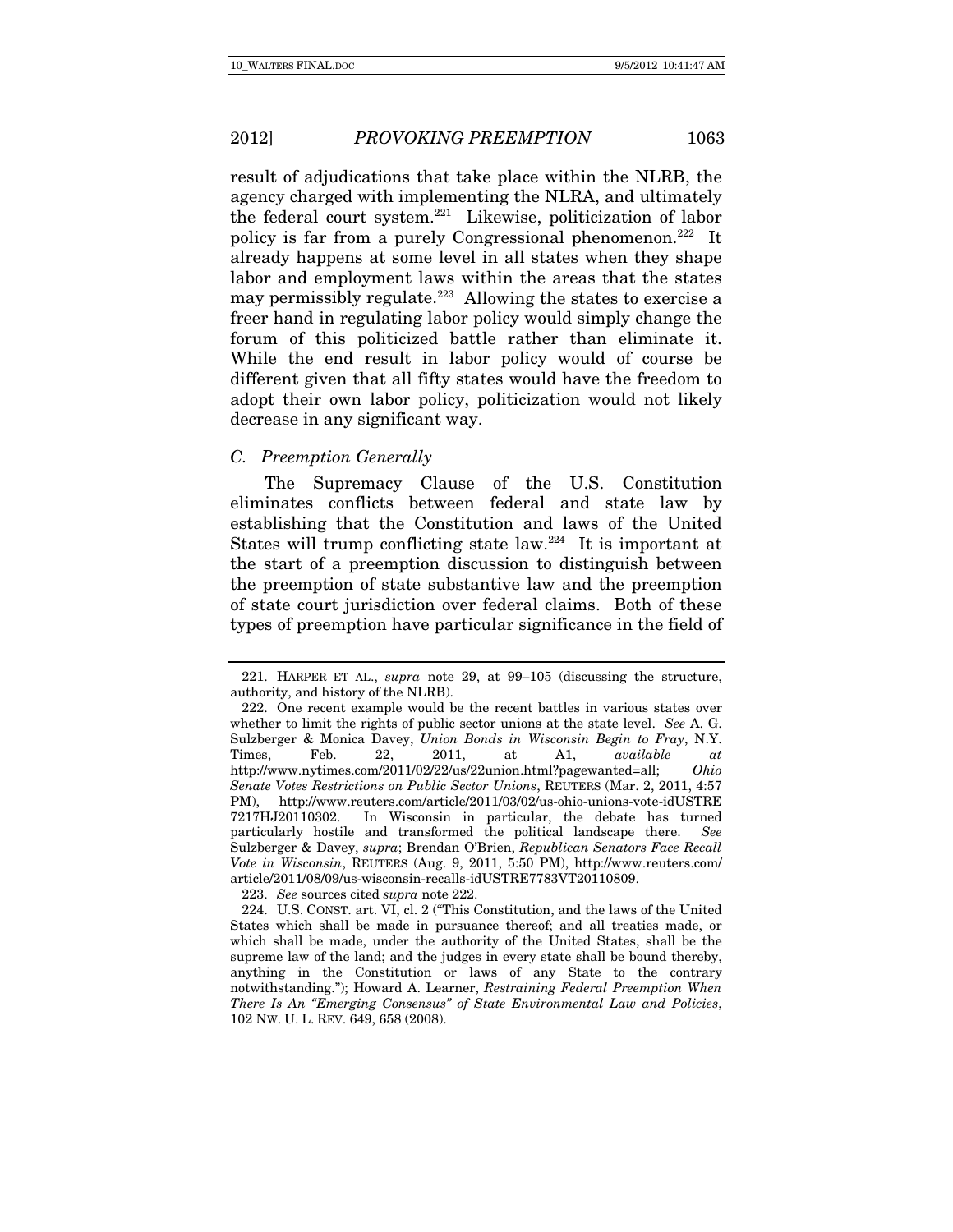labor law. Each of these two types of preemption will be discussed separately.

### 1. Preemption of State Substantive Law

Preemption is generally a question of congressional intent.225 There is generally a presumption against preemption of state substantive law, especially implied preemption.226 Federal courts find preemption in circumstances where "Congress' command is explicitly stated in the statute's language or implicitly contained in its structure and purpose."227 Preemption takes the form of express preemption or implied preemption.<sup>228</sup> Courts have further identified two types of implied preemption: field preemption and conflict preemption.229 The Supreme Court has emphasized that the above categories of preemption are not rigidly distinct.<sup>230</sup> Thus, field preemption may be thought of as a species of conflict preemption.231 However, practically speaking, it is often easier to conceptualize field preemption separately.

Field preemption occurs when the specific scheme of federal regulation is "so pervasive as to make reasonable the inference that Congress left no room for the States to supplement it."<sup>232</sup> Field preemption can of course be express as well as implied.<sup>233</sup> Conflict preemption occurs when either: (1) "compliance with both federal and state regulation is a physical impossibility"; $234$  or (2) state law "stands as an obstacle to the accomplishment and execution of the full purposes and objectives of Congress."235 Thus, the term conflict preemption is a bit misleading, as there need not be a

 <sup>225.</sup> English v. Gen. Elec. Co., 496 U.S. 72, 78–79 (1990).

<sup>226.</sup> See Cipollone v. Liggett Grp., Inc., 505 U.S. 504, 516 (1992); Fla. Lime & Avocado Growers, Inc., 373 U.S. at 146–52 (1963); Rice v. Santa Fe Elevator Corp., 331 U.S. 218, 236–37 (1947).

 <sup>227.</sup> Jones v. Rath Packing Co., 430 U.S. 519, 525 (1977).

<sup>228.</sup> See English v. Gen. Elec. Co., 496 U.S. 72, 78–79 (1990)

 <sup>229.</sup> Learner, supra note 224, at 659.

<sup>230.</sup> English, 496 U.S. at 79–80 n.5.

<sup>231.</sup> See id.

 <sup>232.</sup> Gade v. Nat'l Solid Wastes Mgmt. Ass'n, 505 U.S. 88, 98 (1992).

<sup>233.</sup> See Henry Drummonds, The Sister Sovereign States: Preemption and the Second Twentieth Revolution in the Law of the American Workplace, 62 FORDHAM L. REV. 469, 529 (1993).

<sup>234.</sup> Id. at 531.

<sup>235.</sup> Id.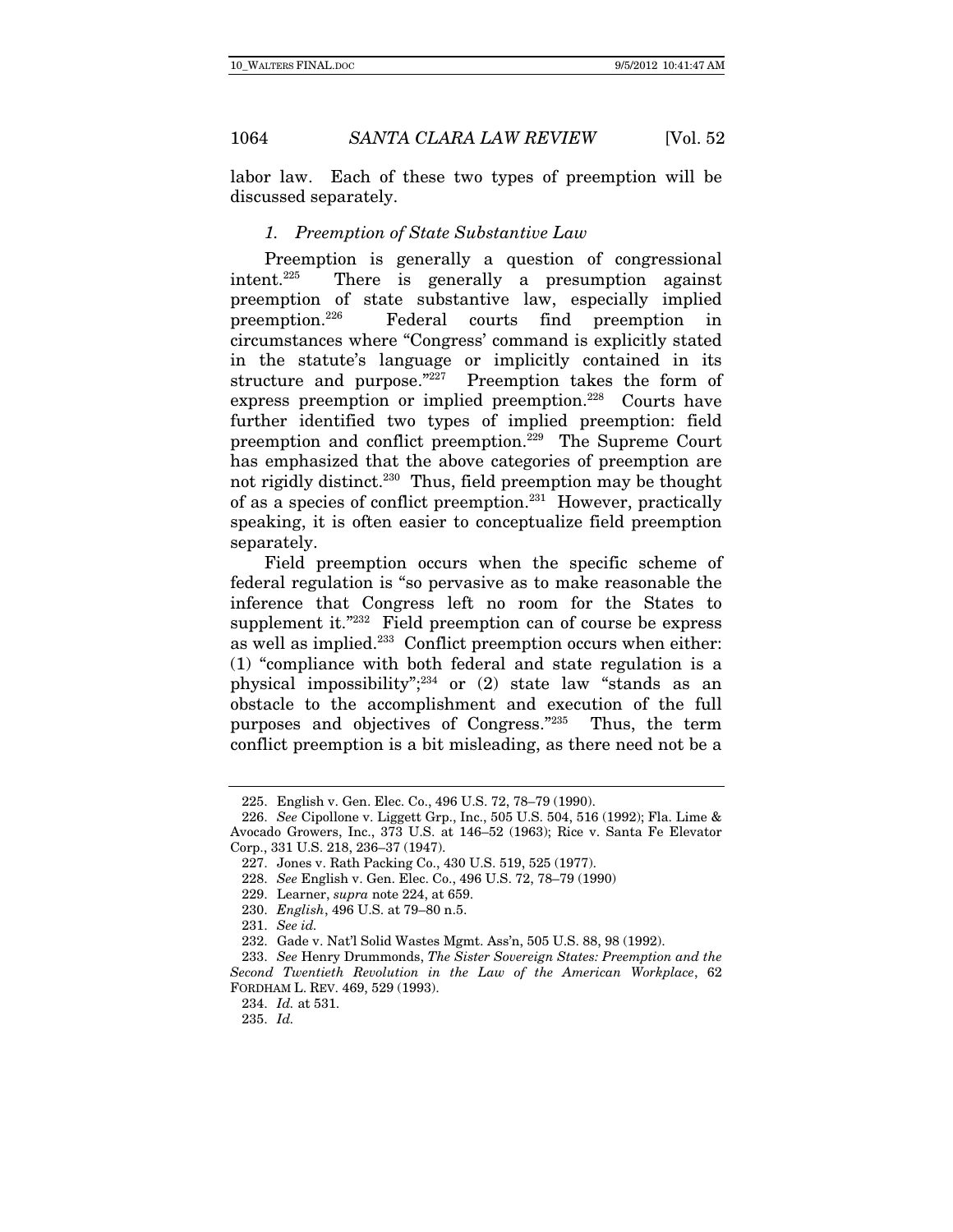true conflict between the state and federal law in the sense that compliance with each law is not possible.<sup>236</sup> This second prong of conflict preemption is particularly important with respect to  $Garmon^{237}$  and  $Machinists^{238}$  preemption.<sup>239</sup> Garmon preemption focuses on conduct protected by NLRA section 7 or prohibited by NLRA section 8 while Machinists preemption instead looks at conduct neither protected nor prohibited by these sections but still outside the scope of permissible state regulation.240

Predicting the result in preemption cases can often be difficult.<sup>241</sup> However, in the field of labor law, the operation of the various labor preemption doctrines as forms of field preemption reduces the number of close cases. $242$  As one commentator articulates, courts largely ignore the normal presumption against implied preemption in most labor preemption cases.243

# 2. Preemption of State Court Jurisdiction over Federal Claims

Preemption of state court jurisdiction over federal claims is a distinct but related issue to the preemption of state substantive law. Courts are much more willing to find preemption of state substantive law than preemption of state court jurisdiction over federal claims.<sup>244</sup> While federal courts

<sup>236.</sup> See id. at 529.

 <sup>237.</sup> San Diego Bldg. Trades Council, Millmen's Union Local 2020 v. Garmon, 359 U.S. 236 (1959).

 <sup>238.</sup> Lodge 76, Int'l Ass'n of Machinists & Aerospace Workers v. Wis. Emp't Relations Comm'n, 427 U.S. 132 (1976).

<sup>239.</sup> See Drummonds, supra note 211, at 163 n.295.

<sup>240.</sup> See infra Part IV.D.

<sup>241.</sup> See Caleb Nelson, Preemption, 86 VA. L. REV. 225, 232 (2000) (noting that most commentators view the Court's "[m]odern preemption jurisprudence [as] a muddle"); Jamelle C. Sharpe, Toward (A) Faithful Agency in the Supreme Court's Preemption Jurisprudence, 18 GEO. MASON L. REV. 367, 369 (2011) ("Although the language used to describe the various preemption analyses applied by the Court has remained stable for decades, the Court has struggled to provide commensurate levels of outcome predictability in its preemption decisions." (footnote omitted)).

<sup>242.</sup> See infra notes 253–256, 287 and accompanying text.

 <sup>243.</sup> Drummonds, supra note 211, at 163 n.295.

<sup>244.</sup> Compare Tafflin v. Levitt, 493 U.S. 455, 458–59 (1990) (recognizing that state courts have concurrent jurisdiction over federal claims under normal circumstances unless Congress expressly ousts them of that jurisdiction under the Supremacy Clause), with Gade v. Nat'l Solid Wastes Mgmt. Ass'n, 505 U.S. 88, 98 (1992) (recognizing that Congress can impliedly as well as expressly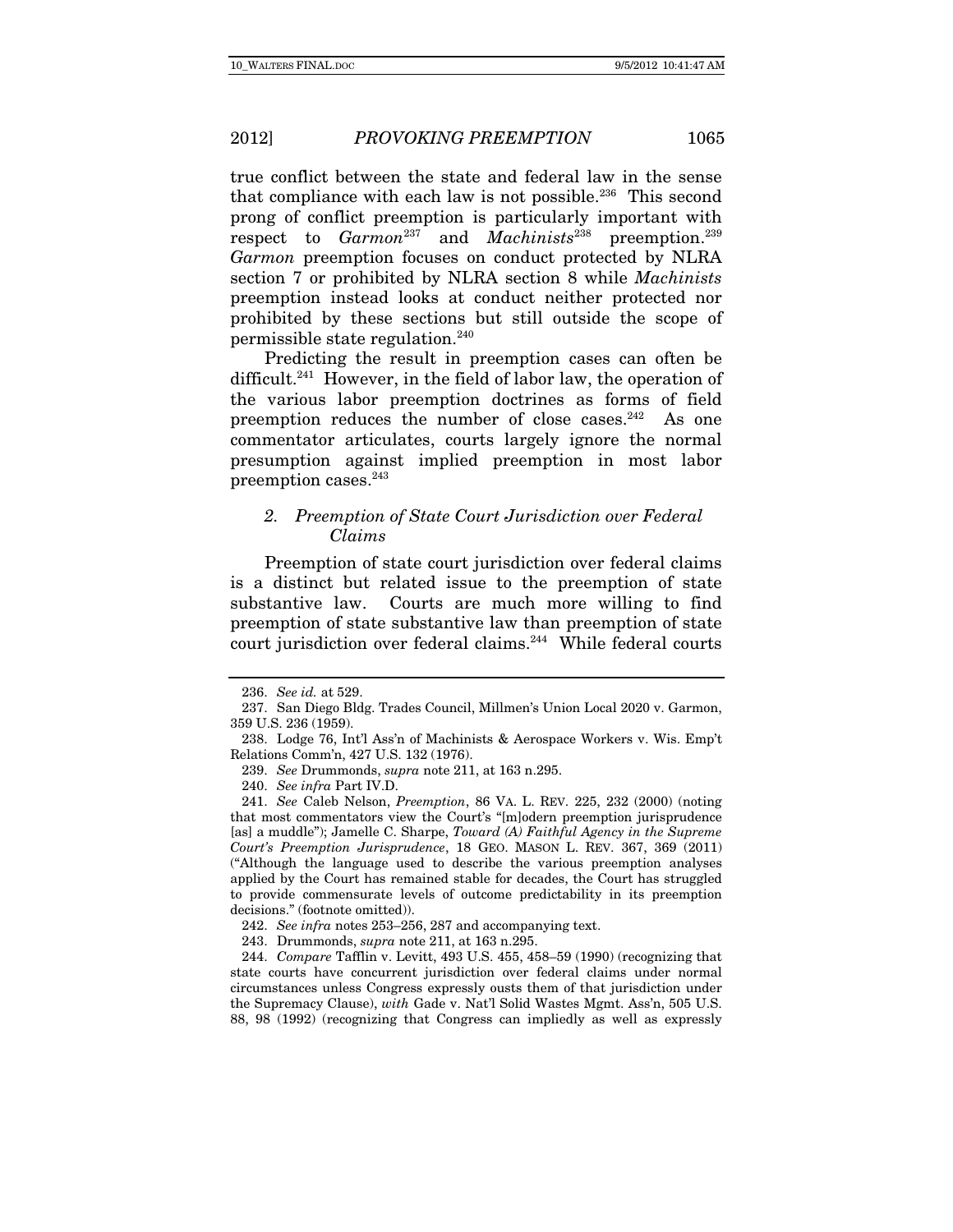will sometimes find that Congress has impliedly preempted state substantive law, federal courts will almost never find that Congress has impliedly preempted state court jurisdiction over federal claims.<sup>245</sup> Congress must almost always expressly oust state courts of jurisdiction to hear federal claims in order for a federal court to find Congress intended such a result.246 Notably, due to some of the nuances of the well-pleaded complaint rule, even when Congress has expressly preempted state court jurisdiction over some types of federal claims, such as patent claims, state courts still have jurisdiction over cases in which the exclusively federal claim is only a counterclaim.<sup>247</sup> Federal courts, on the other hand, would not have subject matter jurisdiction based on the federal counterclaim alone.<sup>248</sup>

In the field of labor law, federal courts are more willing to find preemption of state court jurisdiction than they would be in most other areas of federal law.<sup>249</sup> The Garmon preemption doctrine and to a lesser extent the Machinists doctrine operate to divest state courts of jurisdiction over some types of disputes. $250$  For purposes of this Article, the Garmon preemption doctrine will be the most significant of these three preemption doctrines.<sup>251</sup>

## D. Labor Law Preemption

There are three key preemption doctrines in the area of labor law within the context of the NLRA scheme: (1) Garmon preemption; (2) Machinists preemption; and (3) Labor Management Relations Act ("LMRA") section 301 preemption.252 All of these preemption doctrines operate as

preempt state substantive law).

<sup>245.</sup> See Yellow Freight Sys., Inc. v. Donnelly, 494 U.S. 820, 823–26 (1990); supra note 244.

<sup>246.</sup> See Yellow Freight, 494 U.S. at 823–26; Tafflin, 493 U.S. at 458–59.

<sup>247.</sup> See Vaden v. Discover Bank, 556 U.S. 49, 60 (2009) ("Nor can federal jurisdiction rest upon an actual or anticipated counterclaim. We so ruled, emphatically, in Holmes Group. Without dissent, the Court held in Holmes Group that a federal counterclaim, even when compulsory, does not establish 'arising under' jurisdiction." (citation omitted) (citing Holmes Grp., Inc. v. Vornado Air Circulation Sys., Inc., 535 U.S. 826 (2002))).

<sup>248.</sup> See id.

<sup>249.</sup> See infra Part IV.D.

<sup>250.</sup> See infra Part IV.D.

<sup>251.</sup> See infra Part V.

 <sup>252. 29</sup> U.S.C. § 185 (2006); Allis-Chalmers Corp. v. Lueck, 471 U.S. 202,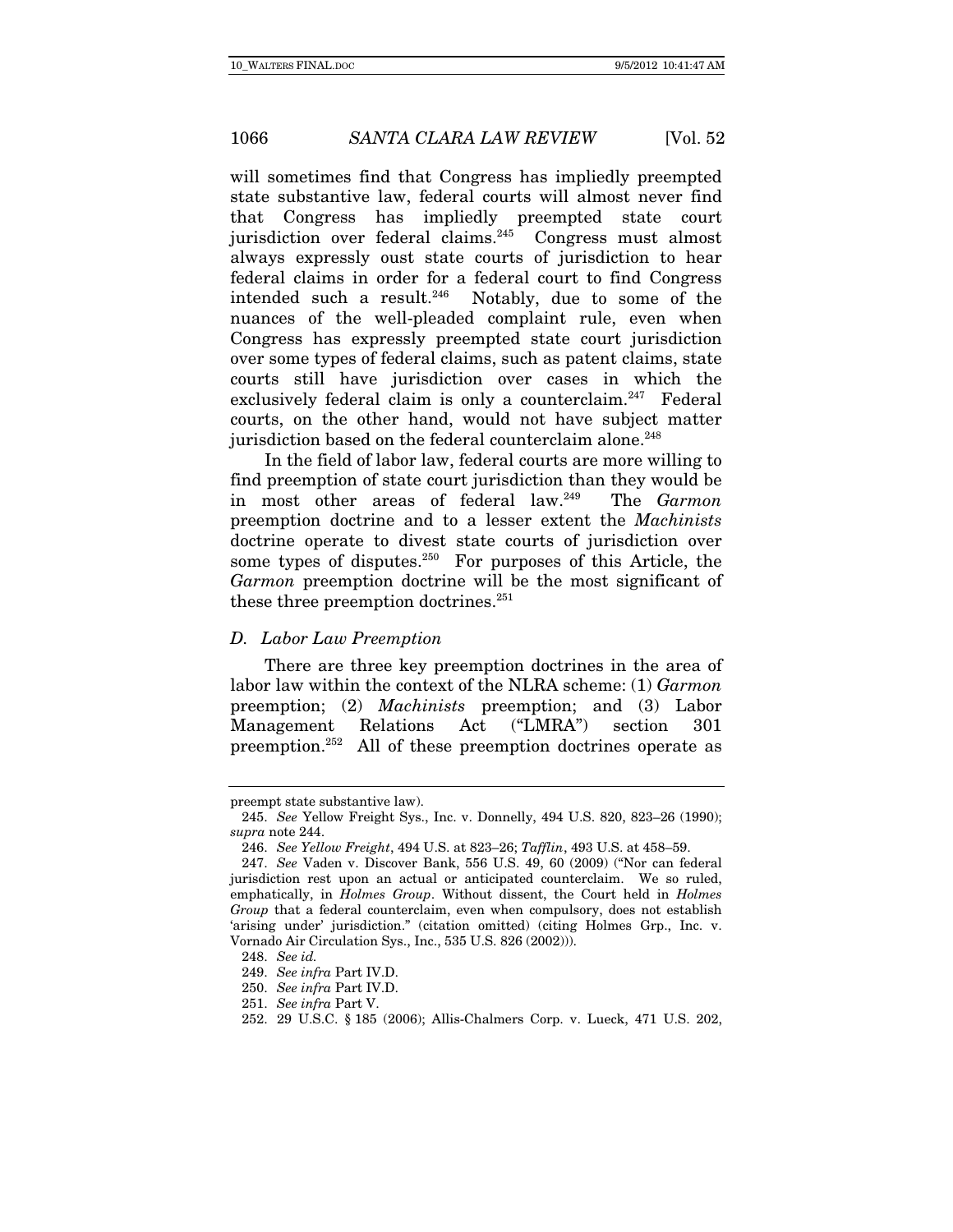either express or implied field preemption.<sup>253</sup> Garmon and Machinists operate as implied field preemption under the conflict preemption principle of state law standing as an obstacle to the accomplishment and execution of the full purposes and objectives of Congress.254 Section 301 preemption is a form of express field preemption.255

One cannot overemphasize how broad some of these labor preemption doctrines are. As one commentator puts it, "It would be difficult to find a regime of federal preemption broader than the one grounded in the National Labor Relations Act."256 However, Congress has not chosen to fully occupy the field of labor relations to the extent it could under the Commerce Clause, leaving some issues still subject to state regulation.257 One odd characteristic of the area of labor preemption is that Congress has remained virtually silent for roughly fifty years on the issue of labor preemption even though the federal courts have expansively developed these labor preemption doctrines.<sup>258</sup> Some would argue that these labor preemption doctrines have little basis in congressional

<sup>208–13 (1985).</sup> 

 <sup>253.</sup> Drummonds, supra note 211, at 163 & n.295.

<sup>254.</sup> See id.; Farmer v. United Bhd. of Carpenters and Joiners of Am. Local 25, 430 U.S. 290, 295 n.5 (1977) (discussing the NLRB's primary jurisdiction under Garmon); Lodge 76, Int'l Ass'n of Machinists & Aerospace Workers v. Wis. Emp't Relations Comm'n, 427 U.S. 132, 140 (1976) (specifying the general contours of Machinists preemption); San Diego Bldg. Trades Council, Millmen's Union Local 2020 v. Garmon, 359 U.S. 236, 244 (1959) (specifying the general contours of Garmon preemption); Garner v. Teamsters Union, 346 U.S. 485, 490 (1953) ("Congress evidently considered that centralized administration of specially designed procedures was necessary to obtain uniform application of its substantive rules and to avoid these diversities and conflicts likely to result from a variety of local procedures and attitudes toward labor controversies.").

<sup>255.</sup> See Avco Corp. v. Machinists, 390 U.S. 557, 559–62 (1968). These types of claims can always be heard in federal court as they are always removable, but state courts still have jurisdiction over them. See Beneficial Nat'l Bank v. Anderson, 539 U.S. 1, 6–8.

 <sup>256.</sup> Benjamin I. Sachs, Despite Preemption: Making Labor Law in Cities and States, 124 HARV. L. REV. 1153, 1154 (2011).

<sup>257.</sup> See 2 THE DEVELOPING LABOR LAW: THE BOARD, THE COURTS, AND THE NATIONAL LABOR RELATIONS ACT 2327 (John E. Higgins, Jr. et al., eds., 5th ed. 2006 & Supp. 2010) [hereinafter DEVELOPING LABOR LAW].

<sup>258.</sup> See Golden State Transit Corp. v. City of L.A., 475 U.S. 608, 622 (1986) (Rehnquist, J., dissenting) ("From the acorns of [two earlier] sensible decisions has grown the mighty oak of this Court's labor preemption doctrine, which sweeps ever outward, though still totally uninformed by any express directive from Congress."); Drummonds, supra note 211, at 164.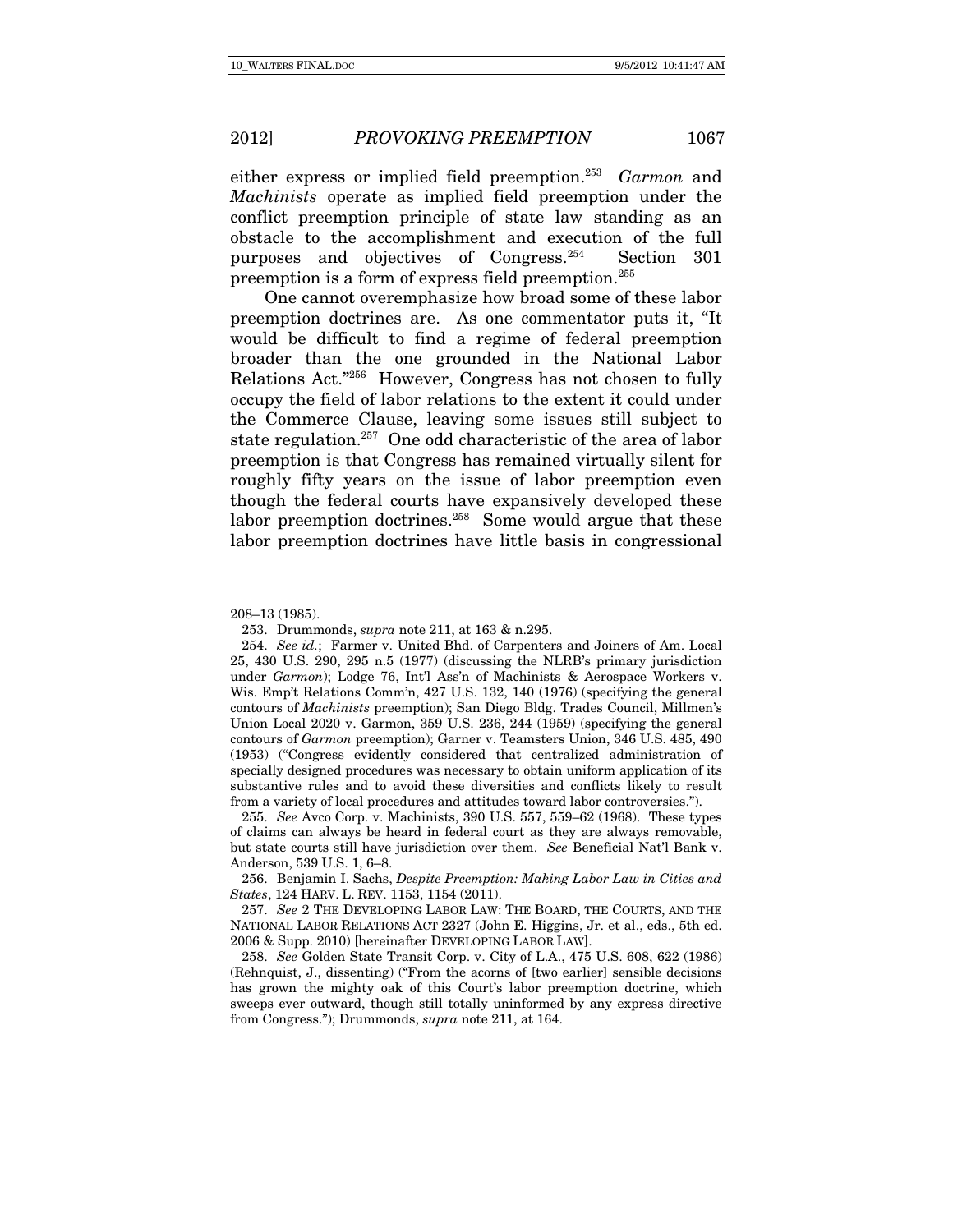intent.259

Lastly, section 301 preemption deals with federal common law displacing state law interpretation of collective bargaining agreements.<sup>260</sup> This Article will not focus in any detail on section 301 preemption, since the state constitutional amendments providing a right to a secret ballot election do not implicate this type of preemption.

#### 1. Garmon Preemption

With respect to the NLRA, Garmon preemption is the oldest and broadest of the preemption doctrines in the field of labor law.261 In a nutshell, Garmon preemption prevents the state regulation of activities which clearly or that may fairly be assumed to be "protected by § 7 of the [NLRA], or constitute an unfair labor practice under  $\S 8.^{"262}$  Absent a few minor provisions within the NLRA, the statute does not expressly state the extent to which it displaces state law.<sup>263</sup> However, the Supreme Court has interpreted Congress' preemptive intent under the NLRA quite broadly.264 The Court felt that allowing States to regulate various forms of labor disputes "so plainly within the central aim of federal regulation involves too great a danger of conflict between the power asserted by Congress and requirements imposed by state law."265

Instead, the NLRB should in the first instance determine whether section 7 or section 8 of the NLRB governs a particular activity.266 As a later decision articulated, the NLRB has "primary jurisdiction" over these issues. $267$  In its

265. Garmon, 359 U.S. at 244.

266. See id. at 244–45.

<sup>259.</sup> See sources cited supra note 258.

 <sup>260.</sup> Allis-Chalmers Corp. v. Lueck, 471 U.S. 202, 210–11 (1985).

 <sup>261.</sup> See Drummonds, supra note 211, at 165–66.

 <sup>262.</sup> San Diego Bldg. Trades Council, Millmen's Union Local 2020 v. Garmon, 359 U.S. 236, 244 (1959).

<sup>263.</sup> See DEVELOPING LABOR LAW, supra note 257, at 2328; HARPER ET AL., supra note 29, at 905.

<sup>264.</sup> See Garmon, 359 U.S. at 244; Garner v. Teamsters Union, 346 U.S. 485, 490 (1953) ("Congress evidently considered that centralized administration of specially designed procedures was necessary to obtain uniform application of its substantive rules and to avoid these diversities and conflicts likely to result from a variety of local procedures and attitudes toward labor controversies.").

 <sup>267.</sup> Farmer v. United Bhd. of Carpenters and Joiners of Am. Local 25, 430 U.S. 290, 295 n.5 (1977).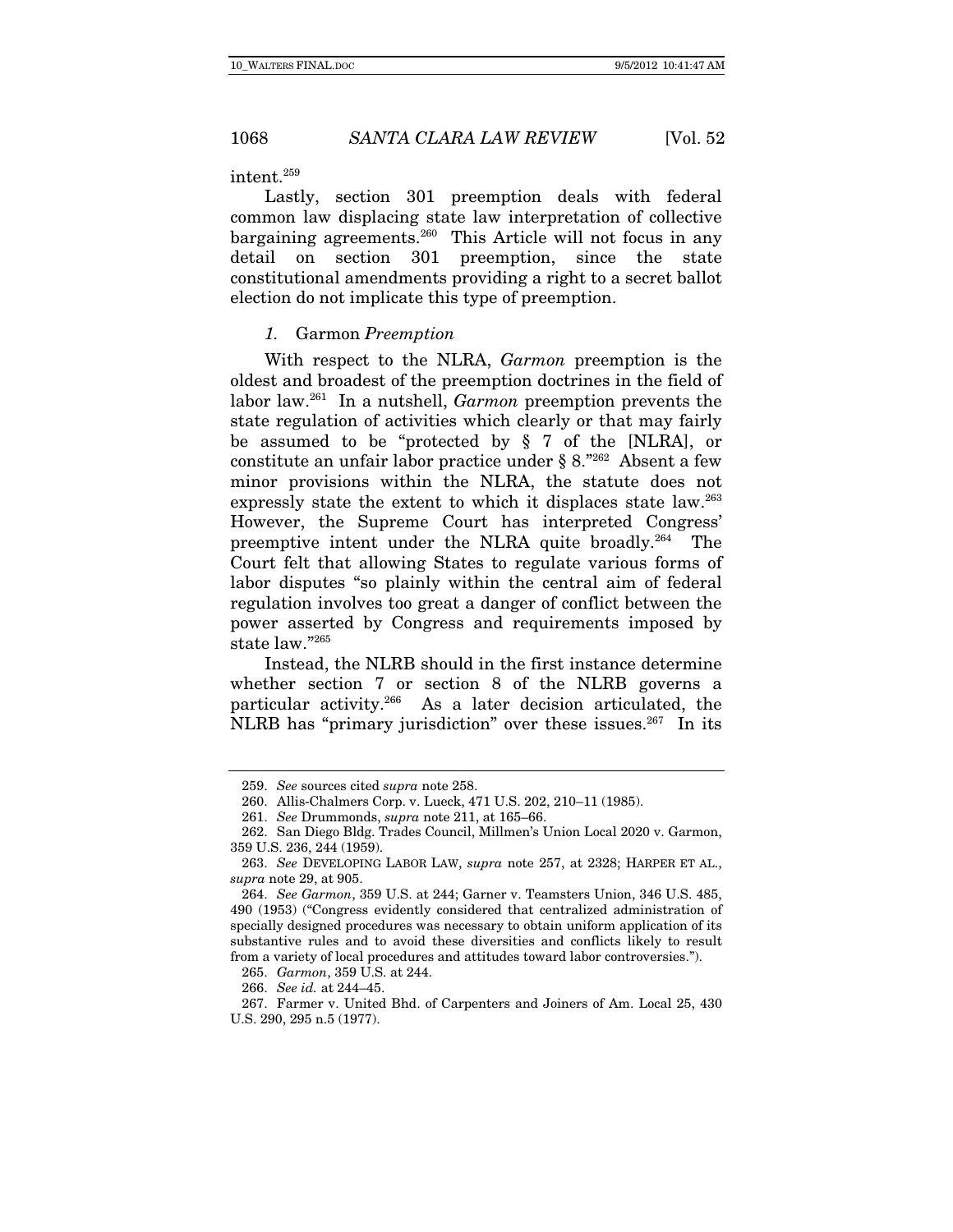operation, the Garmon preemption doctrine preempts both state substantive law and state court jurisdiction over disputes that fall within the NLRB's primary jurisdiction.<sup>268</sup> Despite Garmon's relative age, the Supreme Court and the lower federal courts still cite Garmon as a leading precedent for one of the three basic labor law preemption doctrines.<sup>269</sup>

As with the application of many other types of preemption, determining the exact scope of Garmon preemption does not lend itself to a precise analysis. As stated in Garmon, conduct "protected by § 7 of the [NLRA], or [that] constitute[s] an unfair labor practice under § 8" falls within the scope of *Garmon* preemption.<sup>270</sup> To fully understand how Garmon preemption operates, it is helpful to think of four categories of potential cases: those where the conduct involved in the dispute (1) is actually protected by section 7; (2) is actually prohibited by section 8 as an unfair labor practice; (3) is arguably protected by section 7; or (4) is arguably prohibited by section  $8$  as an unfair labor practice.<sup>271</sup> By definition, the first two categories fall within Garmon preemption absent some exception or the application of some of the limitations discussed in the following paragraphs.272 Courts, however, do not apply Garmon preemption quite as rigidly when conduct prohibited by section 8 is involved.<sup>273</sup>

The basic analysis for the third and fourth categories of cases operates in the same manner. Whether the state law in question is one of broad "general application" or one "specifically directed towards the governance of industrial relations" is not dispositive in this preemption analysis.<sup>274</sup> However, common sense would dictate that the state law in question would more likely be preempted if it expressly governs labor relations.<sup>275</sup> The key inquiry is whether the

<sup>268.</sup> See Drummonds, supra note 211, at 167; supra notes 262, 264–67 and accompanying text.

 <sup>269.</sup> HARPER ET AL., supra note 29, at 908.

<sup>270.</sup> Garmon, 359 U.S. at 244.

<sup>271.</sup> See HARPER ET AL., supra note 29, at 909–10 (using the same basic approach of further subdividing *Garmon* preemption into various categories).

<sup>272.</sup> See infra notes 274–84 and accompanying text.

<sup>273.</sup> See infra notes 280–82 and accompanying text.

<sup>274.</sup> See Sears, Roebuck & Co. v. San Diego County Dist. Council of Carpenters, 436 U.S. 180, 197 (1978).

<sup>275.</sup> See id. at 197–98, 198 & n.27. By the same token, laws of general applicability are less likely to generate rules or remedies which conflict with federal labor policy than the invocation of a special remedy under a state labor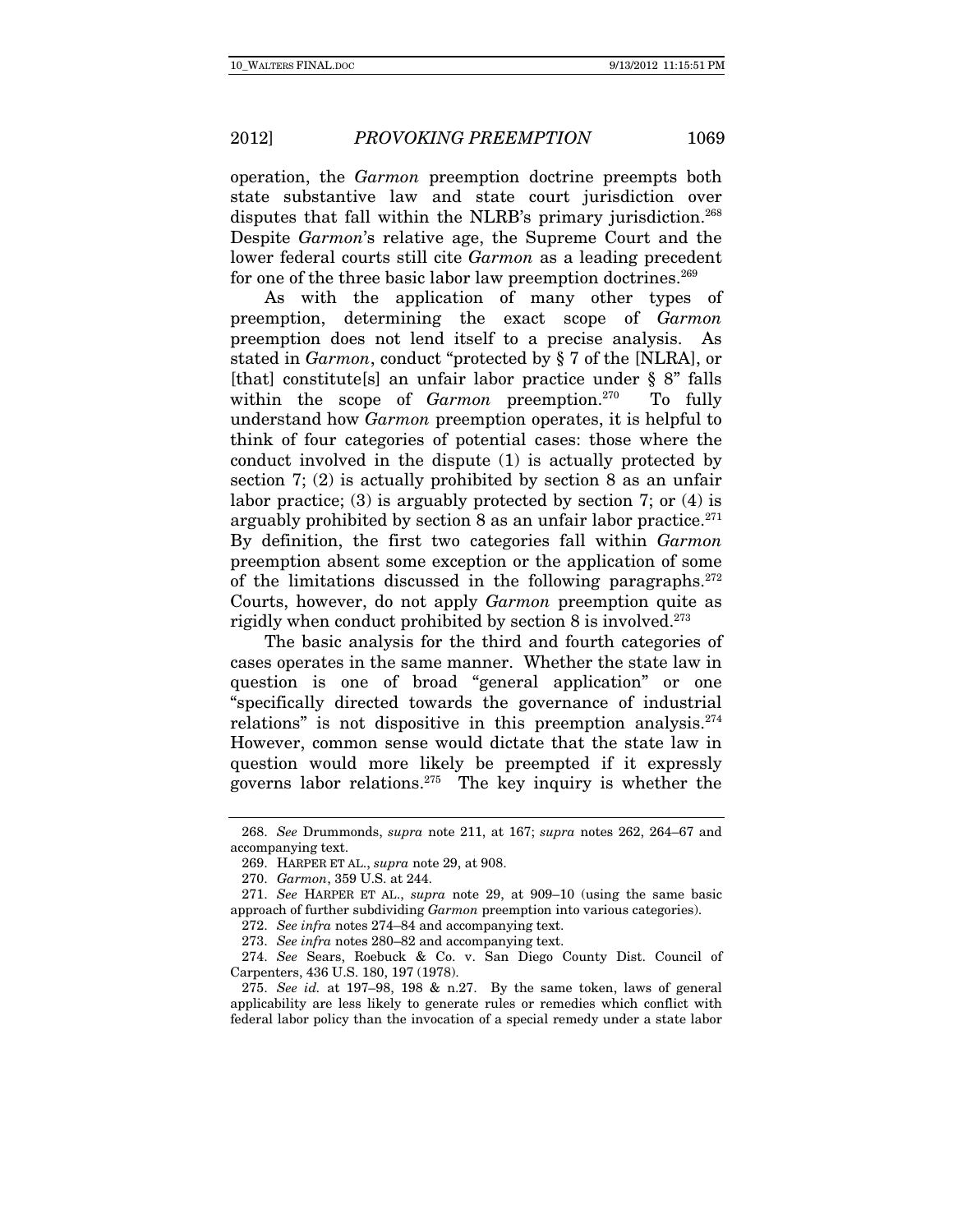controversy presented to the state court is identical to or different from that which could have been, but was not, presented to the NLRB.276 This rationale reflects the concern for protecting the NLRB's primary jurisdiction.<sup>277</sup> However, the primary jurisdiction rationale does not apply when the employee or union who could have presented the issue to the NLRB has not done so and the employer has no acceptable means of doing so.278 Nevertheless, preemption under these circumstances may in some cases still be necessary in the third category of cases.<sup>279</sup>

The distinguishing factor between the third and fourth category is that courts are more willing to find preemption in the third category, a case where the conduct involved in the dispute is arguably protected by section 7. "[C]onsiderations of federal supremacy . . . are implicated to a greater extent when labor-related activity is protected than when it is prohibited," thus allowing a State more flexibility to exercise concurrent jurisdiction regarding conduct not protected by federal labor law.280 A greater need for preemption exists because permitting States to exercise jurisdiction in certain contexts might create a significant risk of misinterpretation of federal law and the consequent prohibition of protected conduct.<sup>281</sup> Even when through gamesmanship a party avoids presenting an issue to the NLRB by trying to litigate the issue in other venues, the Supreme Court has recognized that Congress may in some cases have preferred the costs inherent in a jurisdictional hiatus as opposed to the frustration of national labor policy that might accompany the exercise of state jurisdiction.<sup>282</sup>

There are some exceptions to Garmon preemption. The Supreme Court has emphasized that courts should not apply Garmon inflexibly, particularly when "the State has a

relations law. See id.

<sup>276.</sup> See id. at 197.

<sup>277.</sup> See generally id. at 190–207.

<sup>278.</sup> See id. This problem arises because only if the union files an unfair labor practice charge against the employer can the NLRB assess the scope of protection under section 7 of the NLRA. See DEVELOPING LABOR LAW, supra note 257, at 2357.

<sup>279.</sup> See infra note 282 and accompanying text.

<sup>280.</sup> Sears, 436 U.S. at 200.

<sup>281.</sup> See id. at 203.

<sup>282.</sup> See id. at 201–03.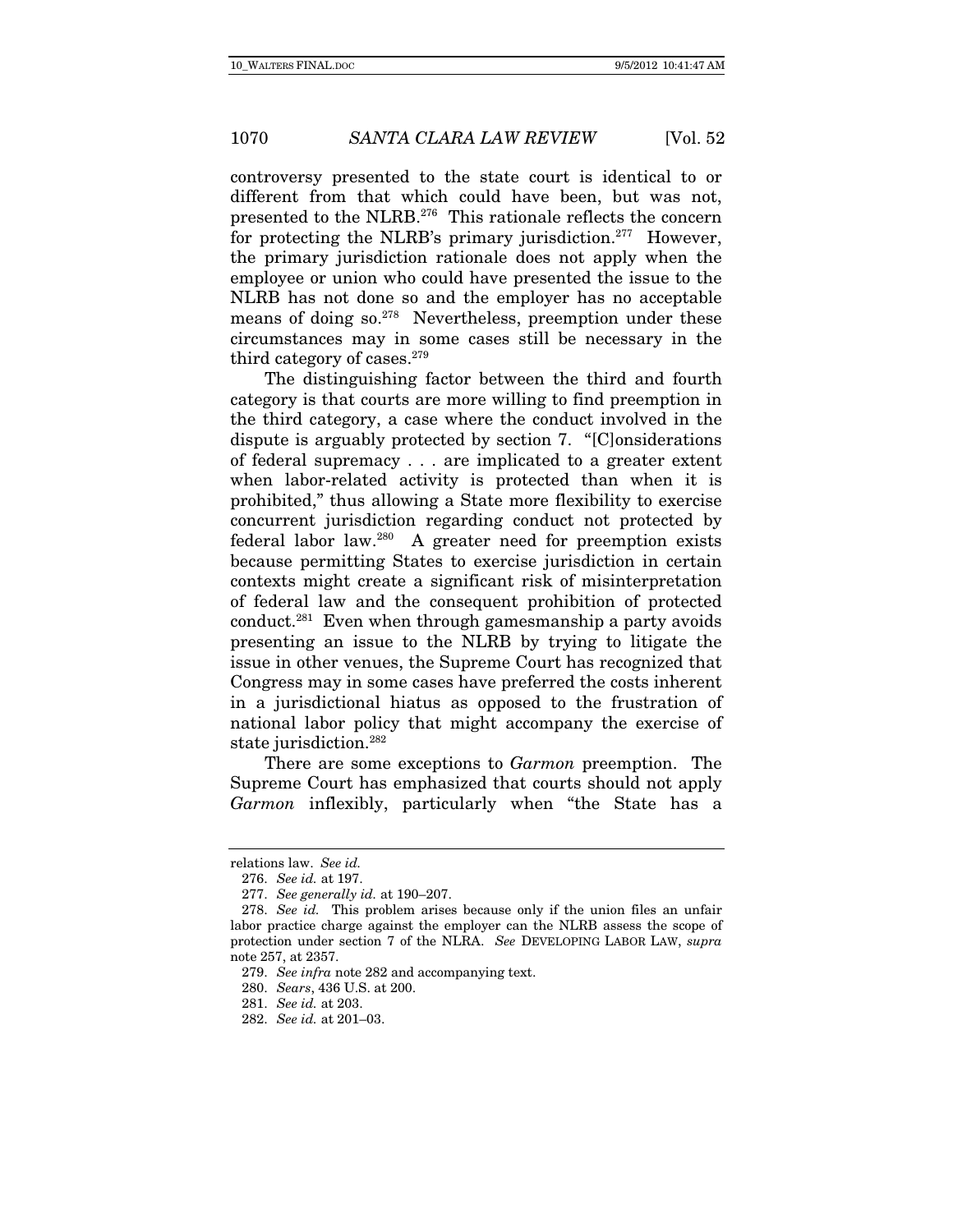substantial interest in regulation of the conduct at issue and the State's interest is one that does not threaten undue interference with the federal regulatory scheme."283 To determine whether to depart from Garmon preemption in a given case, courts take into account three factors: (1) whether the underlying conduct is protected under the NLRA; (2) whether there is an "overriding state interest" that is also "deeply rooted in local feeling and responsibility"; and (3) whether a state cause of action would interfere with the effective administration of national labor policy.284

### 2. Machinists Preemption

Machinists preemption, on the other hand, implicates state regulation of conduct that Congress deems necessary to leave unregulated and rather left to the free play of economic forces.285 This doctrine mandates that States cannot regulate conduct that, even though it does not fall within the protection of section 7 or any prohibition of section 8 of the NLRA, Congress intended to be "unrestricted by any governmental power to regulate" since the conduct qualifies as a permissible economic weapon consistent with the scheme of labor regulation Congress adopted.<sup>286</sup> Taking *Machinists* preemption together with Garmon preemption leads to the conclusion that Congress "has virtually banish[ed] states and localities from the field of labor relations."<sup>287</sup> Notable Supreme Court cases restricting a State's ability to regulate conduct on the basis of Machinists preemption include preemption of state law regarding the ordering of union employees to cease and desist a concerted refusal to accept overtime assignments,288 the conditioning of a renewal of a franchise upon settlement of a labor dispute,<sup>289</sup> and the prohibition of the use of state funds to promote or deter union

<sup>283.</sup> See id. at 188 (quoting Farmer v. United Bhd. of Carpenters and Joiners of Am. Local 25, 430 U.S. 290 (1977)).

<sup>284.</sup> See id. at 187–89.

<sup>285.</sup> See Lodge 76, Int'l Ass'n of Machinists & Aerospace Workers v. Wis. Emp't Relations Comm'n, 427 U.S. 132, 140 (1976).

<sup>286.</sup> See id. at 141 (quoting NLRB v. Ins. Agents, 361 U.S. 477, 488–89 (1960)).

 <sup>287.</sup> Estlund, supra note 20, at 1572.

<sup>288.</sup> Machinists, 427 U.S. at 140–41.

 <sup>289.</sup> Golden State Transit Corp. v. Los Angeles, 475 U.S. 608, 614 n.5 (1986).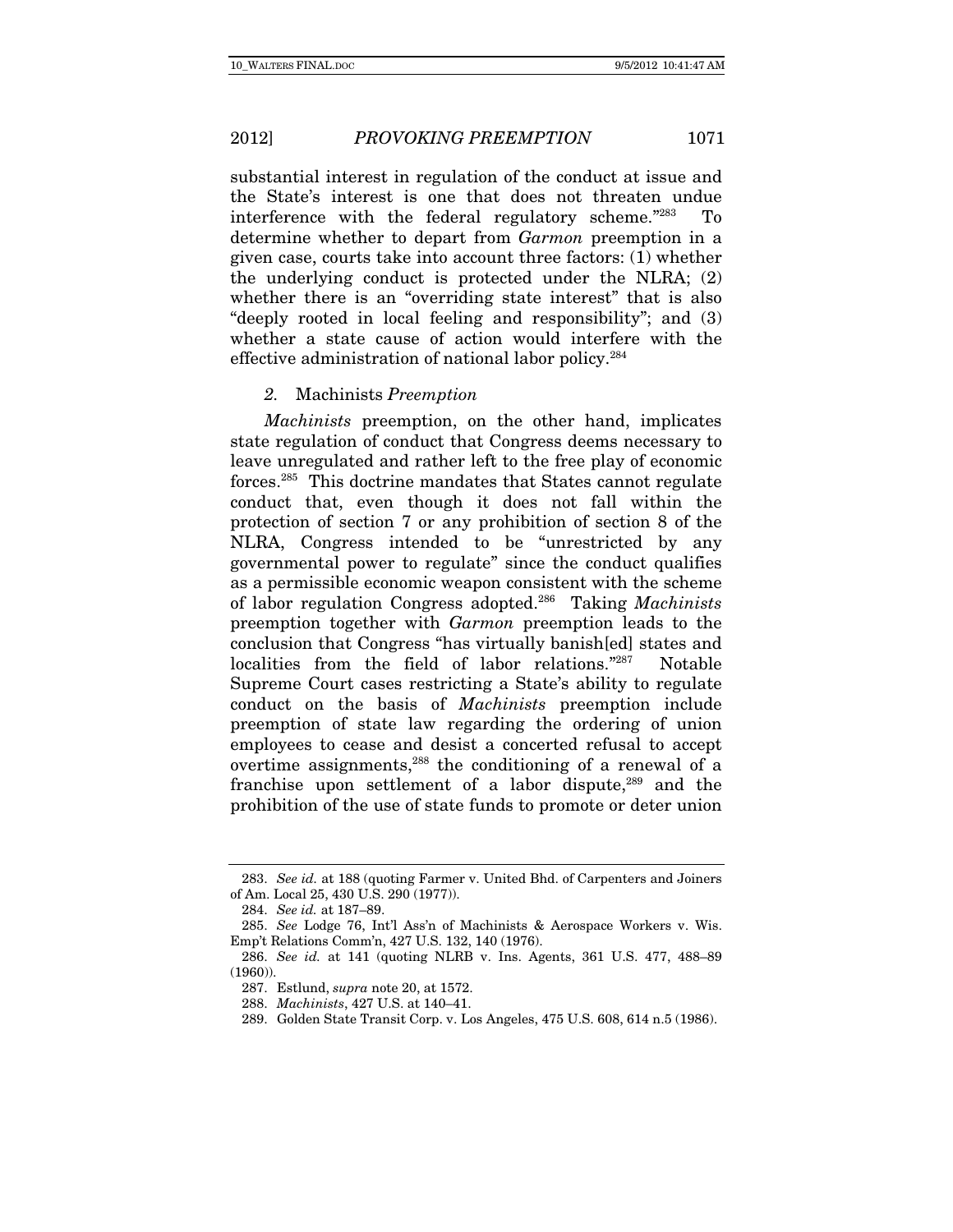#### organizing.290

However, States do retain some authority to regulate activity more loosely related to labor-management relations. Examples of permissible state regulation of conduct or state conduct itself falling outside of both Garmon and Machinists preemption include: (1) state tort or breach of contract claims based on promises of permanent employment made by an employer hiring replacement workers during a labor strike; $^{291}$ (2) minimum state labor standards regarding the terms of employment;292 (3) state unemployment compensation schemes that impose additional waiting requirements for benefits when a person's unemployment results from a labor dispute; $293$  and (4) situations where a State acts as a proprietor rather than as a regulator.294

# V. POTENTIAL PREEMPTION OF STATE LAW PROVIDING A RIGHT TO A SECRET BALLOT ELECTION

Next, it is time to turn to the primary question raised in this Article, whether or not the state constitutional amendments protecting an employee's right to a secret ballot election would be preempted under the NLRA. In the letter the Acting General Counsel originally sent to the four Attorneys General to advise them that these constitutional amendments were preempted and in the complaint filed in Arizona district court, the NLRB stated its argument as to why these state constitutional amendments are preempted by the NLRA.295 The letter and the complaint made the same basic argument, but the letter went into more detail and pointed to the relevant cases that control this issue.<sup>296</sup> In stating the legal basis for his position in this letter, the Acting General Counsel relied primarily upon Linden Lumber

<sup>290.</sup> See generally Chamber of Commerce v. Brown, 554 U.S. 60 (2008).

<sup>291.</sup> See generally Belknap, Inc. v. Hale, 463 U.S. 491, 500–06 (1983).

<sup>292.</sup> See Metro. Life Ins. Co. v. Massachusetts, 471 U.S. 724, 754–58 (1985).

 <sup>293.</sup> N.Y. Tel. Co. v. N.Y. Dep't of Labor, 440 U.S. 519, 537 (1979).

<sup>294.</sup> See Bldg. & Constr. Trades Council v. Associated Builders & Contractors, 507 U.S. 218, 227 (1993).

<sup>295.</sup> See Complaint for Declaratory Judgment, supra note 18, at 2–4; Letter from Lafe E. Solomon, Acting General Counsel, NLRB, to Tom Horne, Ariz. Attorney Gen. 1–3 (Jan. 13, 2011), available at http://www.nlrb.gov/sites/default/files/documents/234/letter\_az.pdf; NLRB, supra note 9 (linking to each of the four letters).

<sup>296.</sup> See Letter from Lafe E. Solomon, supra note 295, at 1–2; Complaint for Declaratory Judgment, supra note 18, at 2–4.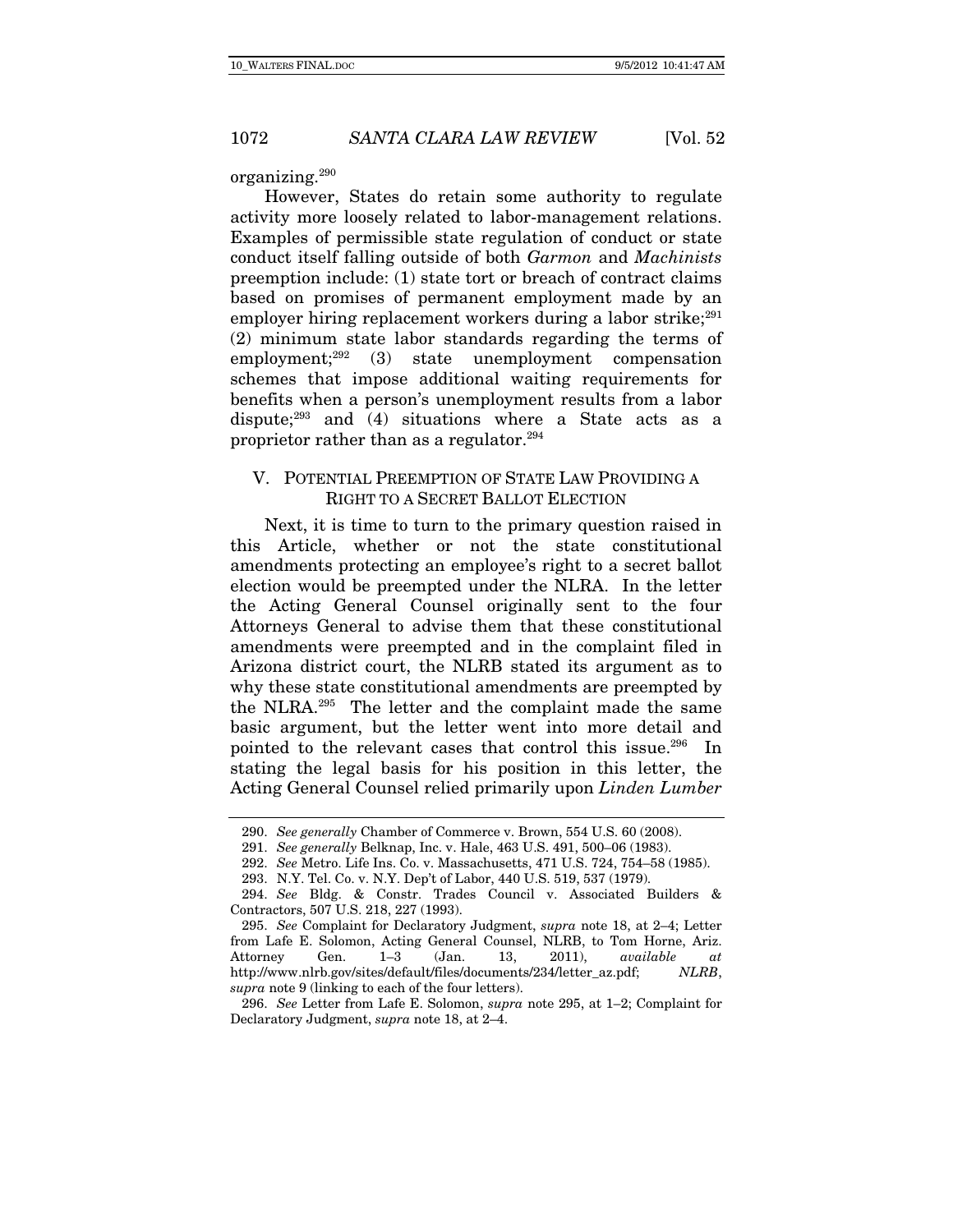Division, Summer & Co. v.  $NLRB^{297}$  and  $NLRB$  v. Gissel Packing Co.,<sup>298</sup> two U.S. Supreme Court decisions.<sup>299</sup> He argued that based on these decisions federal law provides employees two different paths to pursue their section 7 right to choose a bargaining representative, either through an NLRB conducted secret ballot election or voluntary recognition.300 He further concluded that the state constitutional amendments in question allow only secret ballot elections as a method of employees choosing union representation and thus are preempted by operation of the Supremacy Clause. $301$  The language of these state constitutional amendments directly seeks this result, so a further discussion of the specifics of each amendment is not necessary.302

Looking to the applicable provisions of the NLRA and applying the relevant cases, the Acting General Counsel's conclusion that these laws are preempted is quite persuasive. As he concluded, Linden Lumber and Gissel both contain the U.S. Supreme Court's acknowledgement that employees have two different paths to exercise their section 7 right to choose a bargaining representative.<sup>303</sup> Section 7 clearly states, "Employees shall have the right to self-organization, [and] to form, join, or assist labor organizations  $\dots$ ." Section  $9(a)$ allows employees to exercise those section 7 rights by electing

301. See Letter from Lafe E. Solomon, supra note 295, at 2.

302. See sources cited *supra* notes  $4-\overline{7}$  (providing the language of each respective state constitutional amendment).

 <sup>297.</sup> Linden Lumber Div., Summer & Co. v. NLRB, 419 U.S. 301, 301 (1974).

 <sup>298.</sup> NLRB v. Gissel Packing Co., 395 U.S. 575 (1969).

<sup>299.</sup> See Letter from Lafe E. Solomon, supra note 295, at 1–2.

<sup>300.</sup> See id. at 2 ("The inevitable consequence of this Amendment is that Arizona employers are placed under direct state law pressure to refuse to recognize—or withdraw recognition from—any labor organization lacking an election victory."). The NLRB makes the same argument in the Arizona complaint. See Complaint for Declaratory Judgment, supra note 18, at 2–4 ("The NLRA permits but does not require secret ballot elections for the designation, selection, or authorization of a collective bargaining representative where, for example, employees successfully petition their employer to voluntarily recognize their designated representative on the basis of reliable evidence of majority support, in accordance with Sections 7 and 9 of the  $NLRA \ldots$ .").

<sup>303.</sup> See Linden Lumber Div., Summer & Co. v. NLRB, 419 U.S. 301, 304–06 (1974) ("We recognized in Gissel that while the election process had acknowledged superiority in ascertaining whether a union has majority support, cards may 'adequately reflect employee sentiment.'"); Gissel, 395 U.S. at 596-98.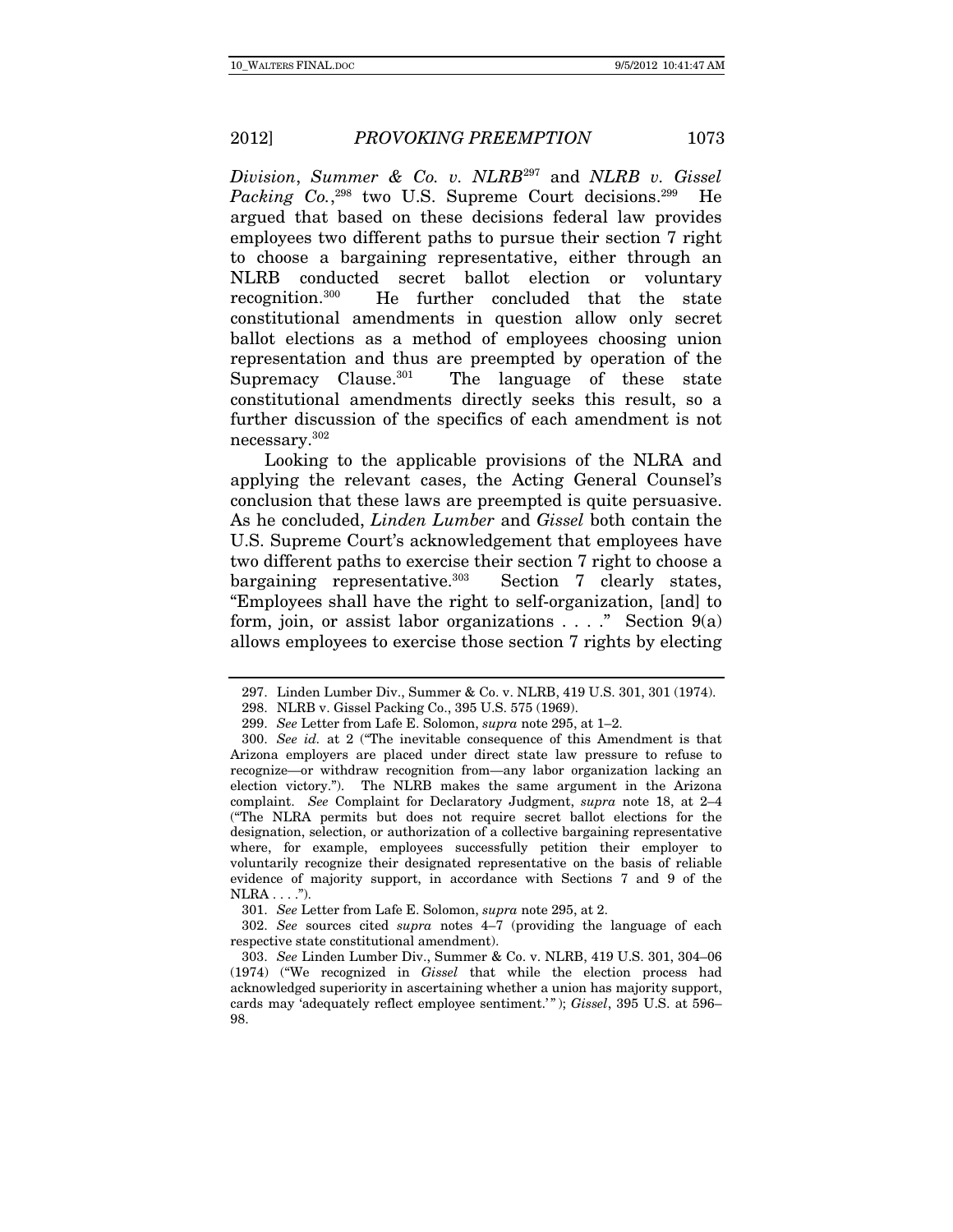or otherwise "designat[ing] or select[ing]" a representative.304 As discussed previously, the Supreme Court has interpreted section 9(a) as authorizing voluntary recognition as a valid alternative to an NLRB conducted election.<sup>305</sup> Of course, this right to use the voluntary recognition procedure has its basis only as a statutory right that Congress could amend or do away with as it pleases.<sup>306</sup> However, until Congress does so or the Supreme Court interprets section  $9(a)$  differently, Linden Lumber and Gissel stand as the definitive interpretation of section  $9(a)$ . Thus, the labor policy at issue is clear and must now be put in the context of the relevant preemption doctrines.

Garmon preemption is the preemption doctrine implicated by these state constitutional amendments that protect the right to a secret ballot election. By their very nature, Garmon preemption and Machinists preemption will rarely apply to the same set of facts unless it is unclear whether the conduct at issue is protected by section 7 or prohibited by section 8.307 Garmon preemption focuses on conduct protected by section 7 or prohibited by section 8 while Machinists preemption instead looks at conduct neither protected nor prohibited by these sections but still outside the scope of permissible state regulation. $308$  Looking to the specific rights at issue leads to the conclusion that Garmon is the relevant preemption doctrine. First, the Supreme Court has already concluded that the conduct at issue is protected by section 7 of the NLRA, which by definition makes the issue fall within Garmon preemption.<sup>309</sup> Second, Garmon preemption focuses on issues "plainly within the central aim of federal regulation" that the NLRB should determine in the first instance.<sup>310</sup> Machinists preemption instead focuses more on issues that do not fall within the core of the NLRA scheme, specifically economic weapons neither expressly allowed nor prohibited under the NLRA that the States still do not have

<sup>304.</sup> See 29 U.S.C. §§ 157, 159(a) (2006).

<sup>305.</sup> See supra Part I.A.

<sup>306.</sup> See 29 U.S.C. § 159(a).

<sup>307.</sup> See supra Part IV.D.

<sup>308.</sup> See supra Part IV.D.

<sup>309.</sup> See supra Part IV.D; supra note 303.

<sup>310.</sup> See San Diego Bldg. Trades Council, Millmen's Union Local 2020 v. Garmon, 359 U.S. 236, 244 (1959).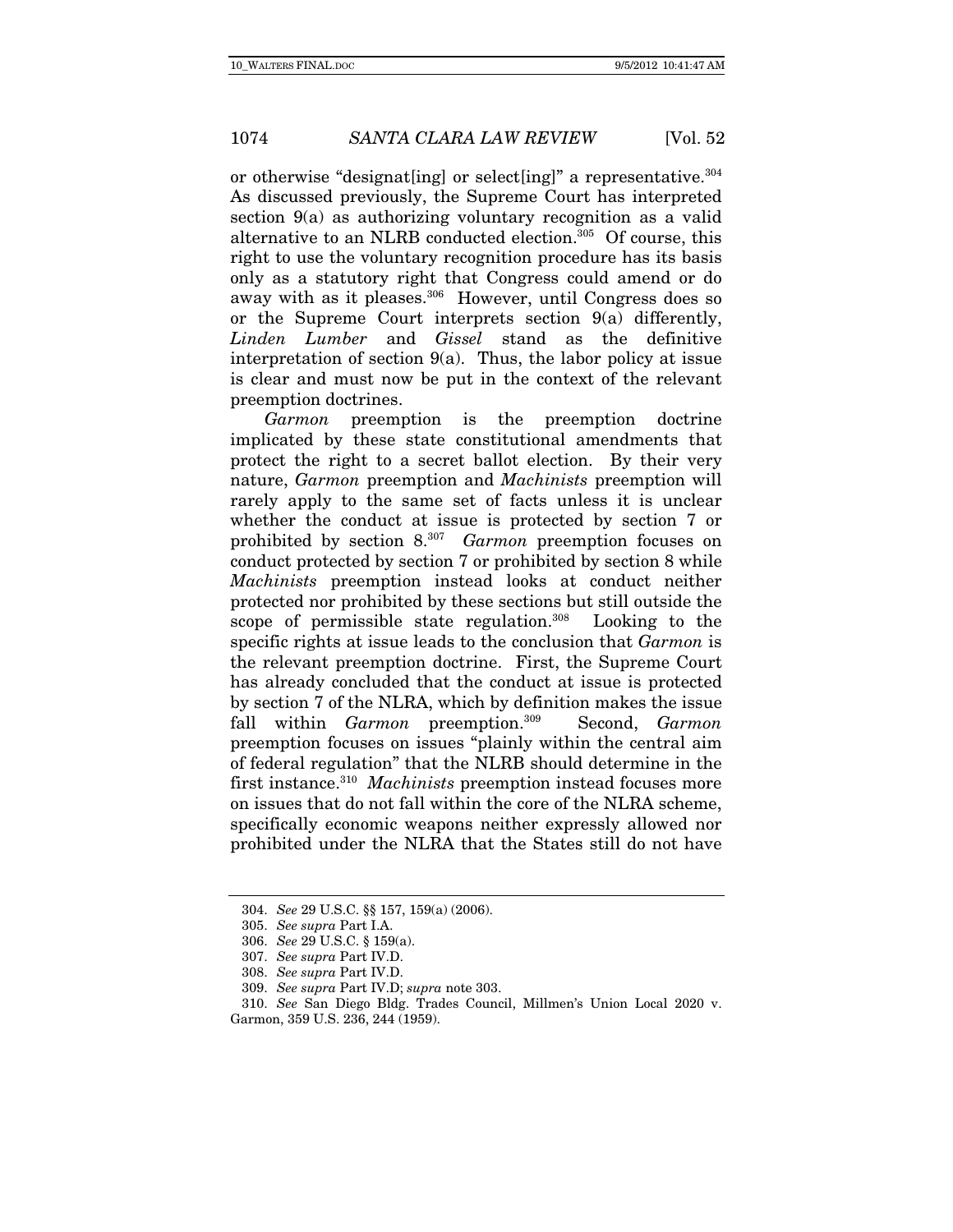the ability to regulate.<sup>311</sup> The scope of employee rights to select a bargaining representative, a central issue in the NLRA framework of labor and management relations, more clearly falls within the concerns of  $Garmon$  preemption.<sup>312</sup> The process of selecting a bargaining representative is likewise not an economic weapon.<sup>313</sup>

Applying Garmon to these state constitutional amendments leads to the conclusion that these state constitutional amendments would be preempted. Putting this question into the context of the four categories of Garmon preemption cases discussed earlier in Part IV.D.1, a case involving this particular question would fall into the first category, conduct that is actually protected by section 7 of the NLRA. Employees taking advantage of the process of voluntary recognition to organize in the form of a labor union is protected by section 7 of the NLRA.<sup>314</sup> The U.S. Supreme Court has expressly recognized this fact in two decisions, Linden Lumber and Gissel.<sup>315</sup> A greater need for preemption exists when labor-related activity is protected under the NLRA rather than prohibited by it.<sup>316</sup>

Looking at the strength of this particular preemption argument, it is relatively clear that the processes through which employees choose their bargaining representative falls "plainly within the central aim of federal regulation."<sup>317</sup> Here, several states are attempting to modify the exercise of employees' section 7 right to select a bargaining representative, labor-related activity that is protected under the NLRA.318 One of the NLRB's key functions is to conduct union representation procedures and resolve disputes that arise out of them.319 Allowing states to dictate what rules the NLRB must follow in a particular state on questions of union representation would completely disrupt the NLRB's primary

<sup>311.</sup> See supra Part IV.B.

<sup>312.</sup> See Garmon, 359 U.S. at 244.

<sup>313.</sup> See supra Part IV.B.

<sup>314.</sup> See sources cited supra note 303.

<sup>315.</sup> See sources cited supra note 303.

<sup>316.</sup> See Sears, Roebuck & Co. v. San Diego County Dist. Council of Carpenters, 436 U.S. 180, 200 (1978); supra notes 280–282 and accompanying text.

<sup>317.</sup> See Garmon, 359 U.S. at 244.

<sup>318.</sup> See id.; sources cited supra notes  $4-7$  (containing the text of the state constitutional amendments at issue).

<sup>319.</sup> See 29 U.S.C. § 159 (2006).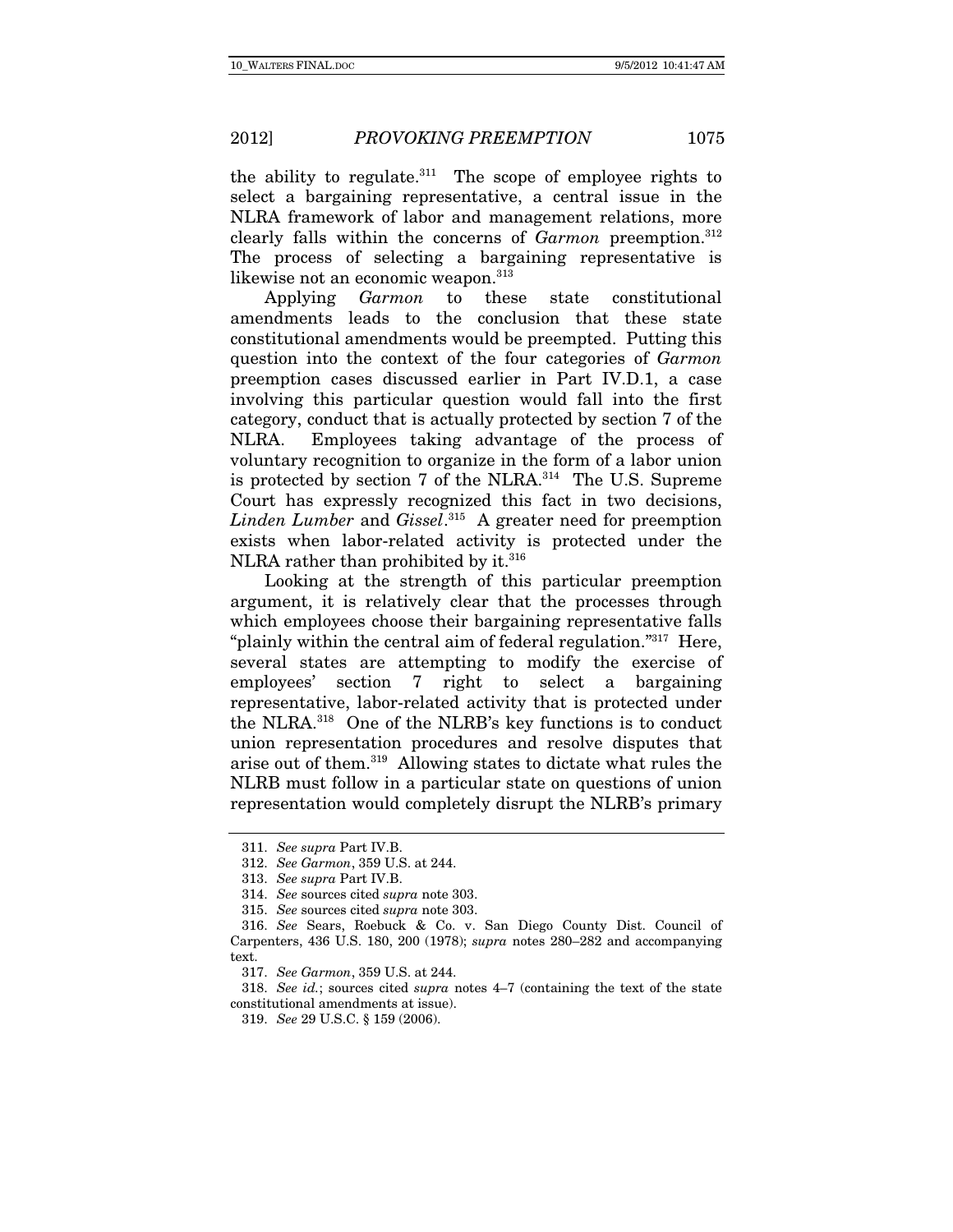jurisdiction over these kinds of issues.<sup>320</sup>

Furthermore, the right to choose a representative for employees is one of the first rights enumerated in NLRA section 7, the key source of employees' right to organize under the NLRA.321 Additionally, the right of employees to choose a representative is subject to extensive regulation by Congress and the NLRB as evidenced by the level of detail in section 9 of the NLRB that deals with NLRB election procedures<sup>322</sup> as well as existing and proposed NLRB regulations that regulate this process.323 The rights employees may exercise and procedures they must follow when selecting a bargaining representative are core aspects of the NLRA.324 Permitting these state constitutional amendments to coexist with the NLRA would create "too great a danger of conflict between the power asserted by Congress and requirements imposed by state law."325

None of the factors courts utilize to determine whether to depart from Garmon preemption under a particular set of circumstances weigh in favor of an exception to preemption here.<sup>326</sup> The three factors are as follows: (1) whether the underlying conduct is protected under the NLRA; (2) whether there is an "overriding state interest" that is also "deeply rooted in local feeling and responsibility"; and (3) whether a state cause of action would interfere with the effective administration of national labor policy.327 First, the underlying conduct, employees taking advantage of the process of voluntary recognition to organize in the form of a labor union, is protected under the NLRA as discussed in the previous paragraphs. It is necessary to distinguish the Supreme Court decision Brown v. Hotel & Restaurant Employees Local 54 where the Court stated that the section 7 right to select bargaining representatives is not absolute and

<sup>320.</sup> See supra Part IV.D.1.

<sup>321.</sup> See 29 U.S.C. § 157 (2006).

<sup>322.</sup> See generally 29 U.S.C. § 159.

<sup>323.</sup> See 29 C.F.R. pt. 101–02 (2011); supra Part I.C.

<sup>324.</sup> See generally 29 U.S.C. §§ 157, 159; San Diego Bldg. Trades Council, Millmen's Union Local 2020 v. Garmon, 359 U.S. 236, 244 (1959).

<sup>325.</sup> Garmon, 359 U.S at 244.

<sup>326.</sup> See Farmer v. United Bhd. of Carpenters and Joiners of Am. Local 25, 430 U.S. 290, 298 (1977).

 <sup>327.</sup> Sears, Roebuck & Co. v. San Diego County Dist. Council of Carpenters, 436 U.S. 180, 199–00 (1978).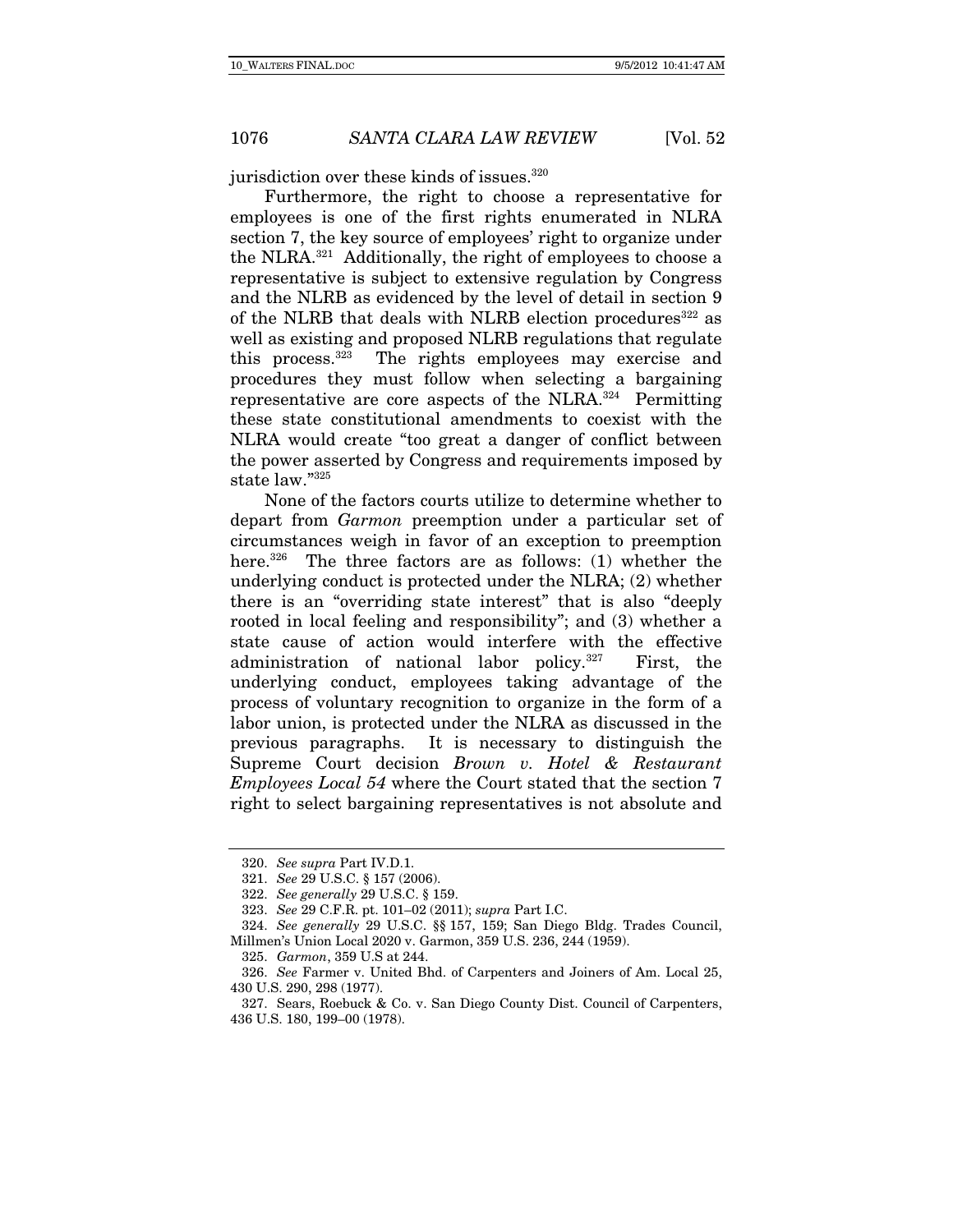that some state law on the issue may permissibly exist due to some federal statutory exclusions.<sup>328</sup> That decision dealt with some relatively narrow issues, the qualifications and responsibilities of union officials.329 Brown did not deal with the basic procedures employees may use to select a bargaining representative, an NLRB conducted election, or voluntary recognition.<sup>330</sup> Therefore, it is unlikely that *Brown* would foreclose a finding of preemption under these circumstances.331

Second, no such overriding state interest deeply rooted in local feeling and responsibility exists. Federal regulation of union representation procedures has taken place to some extent since World War I and comprehensively starting in 1933.332 Given this lengthy history of federal regulation of union representation procedures, it is difficult to articulate a plausible "overriding state interest" that is "deeply rooted in local feeling and responsibility."333 Furthermore, the timing of the passage of these state constitutional amendments as well as the currency of the controversies over voluntary recognition, the Dana Corp. decision, and the potential passage of the EFCA undercut the argument that this issue has historically been one of state concern.<sup>334</sup>

Third, a state cause of action for violation of a state right to a secret ballot election in a union election would interfere with the effective administration of national labor policy.<sup>335</sup> If these state constitutional amendments were given effect, it is entirely conceivable that parties would seek to battle out these issues in state courts rather than before the NLRB in order to circumvent the terms of the NLRA itself and federal precedent interpreting the NLRA. It might even be possible that a state agency would attempt to enforce these laws against the NLRB in a way that would require the NLRB to follow state law when certifying a union under the NLRA.

334. See id.; supra Part Introduction–I.A–B, II–III.

<sup>328.</sup> See Brown v. Rest. Emps. and Bartenders Int'l Union Local 54, 468 U.S. 491, 506 (1984).

<sup>329.</sup> See id. at 504–09.

<sup>330.</sup> See id. at 509.

<sup>331.</sup> See id.

<sup>332.</sup> See supra Part IV.A.

<sup>333.</sup> See Farmer v. United Bhd. of Carpenters and Joiners of Am. Local 25, 430 U.S. 290, 298 (1977).

<sup>335.</sup> See Farmer, 430 U.S. at 298; supra Part I.A.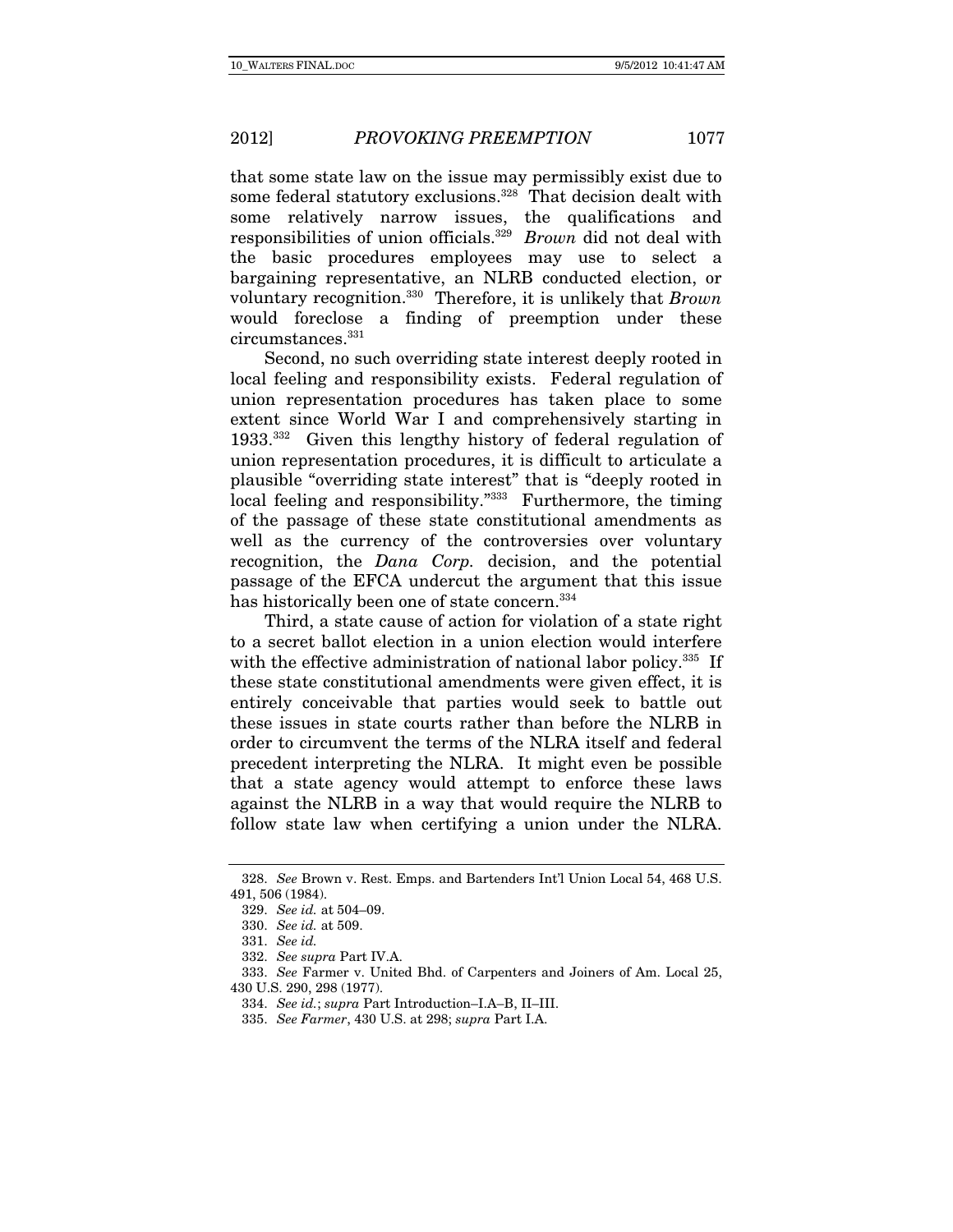This type of situation would be one that would interfere with the effective administration of national labor policy, as it would hamper the NLRB in carrying out one of its basic functions.<sup>336</sup>

The law in this area has enough clarity that it is this author's position that the NLRB will succeed in its actions against any of these four states on the issue of whether these state constitutional amendments are preempted. One must always remember that preemption in the field of labor law goes further than in most every other area of law.337 Given the breadth of labor preemption, it is difficult to make a convincing case that these state constitutional amendments that impact such a central issue in the NLRA statutory scheme can survive the NLRA's broad preemptive effect.

# **CONCLUSION**

Putting aside the controversy over the EFCA, Dana Corp., and voluntary recognition in general, the preemption issue regarding these state constitutional amendments is relatively straightforward. Furthermore, any other result would undermine the benefits that preemption provides in the area of labor law. Given the politically polarizing nature of labor policy, it is not a stretch of the imagination to predict that States would adopt wildly disparate labor standards on a countless range of issues if the NLRA did not preempt laws such as these state constitutional amendments. The resulting hodgepodge of laws from the States would carry with them the cost of confusion in trying to comply with the law, constant change from fifty different legislatures and court systems, and inconsistency in management and workers' rights.<sup>338</sup> The current system, while certainly not perfect, avoids many of these problems that would hurt both management and labor unions. The United States would be a less favorable business climate to domestic and foreign businesses absent the NLRA's preemptive effects.

The controversial nature of these topics does reveal, however, the deeply rooted politicization that has taken hold of federal and state labor policy. While broad preemption

<sup>336.</sup> See sources cited supra note 335.

<sup>337.</sup> See supra Part IV.C–D.

<sup>338.</sup> See supra note 211 and accompanying text.